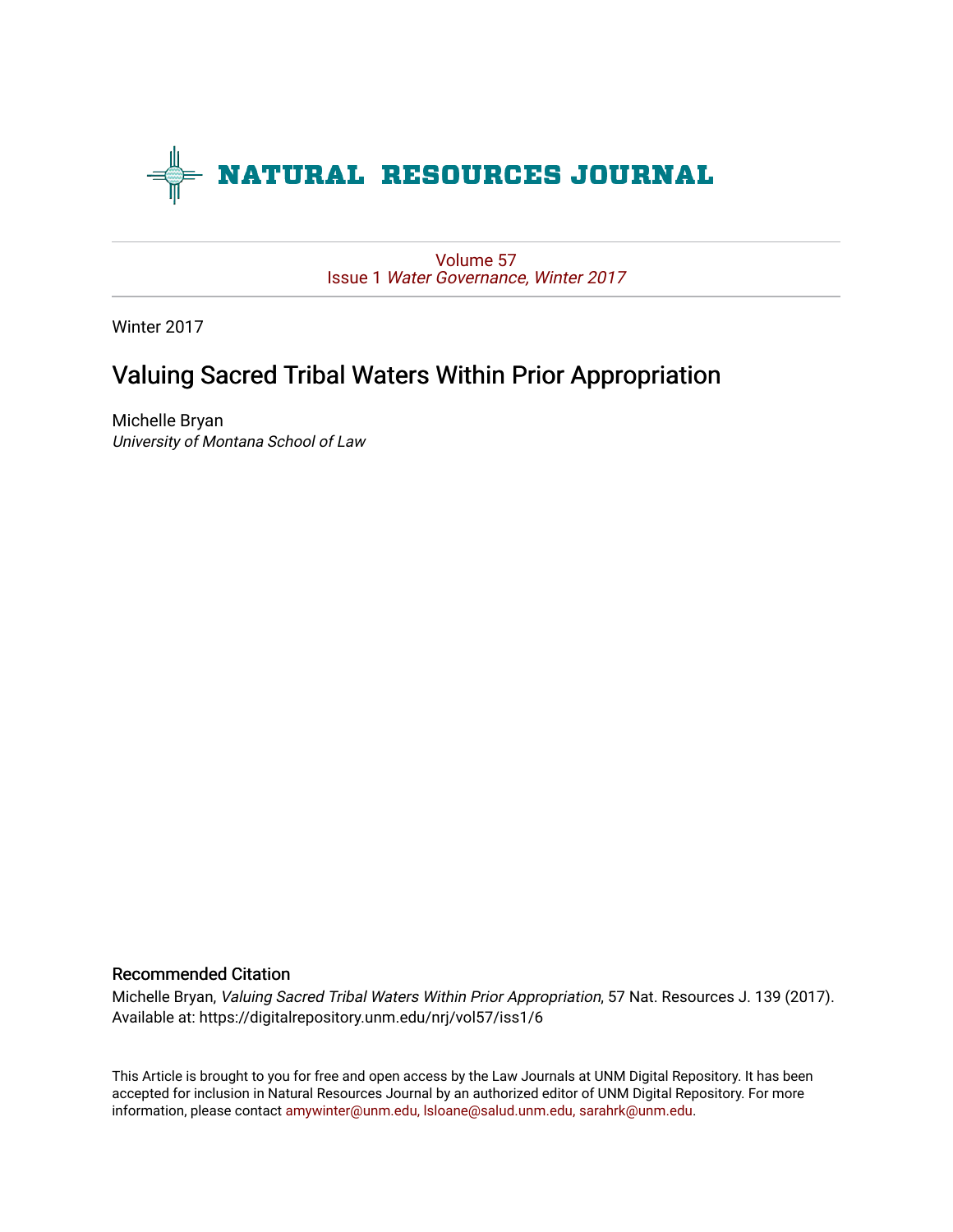Michelle Bryan**\***

# **VALUING SACRED TRIBAL WATERS WITHIN PRIOR APPROPRIATION**

*One must 'see' water as more than an object of utility, as more than a mere 'thing' to be manipulated by technology for the convenience of humankind. One must take seriously, take as real, the meaning of water, the symbolism of water. This, for most of us, is a risk. Will we disappear if we set aside temporarily our dearly beloved . . . view of reality, or will we expand our consciousness into new possibilities for meaning, for understanding . . . ?*<sup>1</sup>

—Walter L. Brenneman

#### **ABSTRACT**

*Throughout the world water plays a central role in the spirituality of indigenous peoples. Focusing on the American West, this article first describes how tribal water needs touch upon the sacred and then explains how both federal law and state prior appropriation doctrine fail to adequately protect these important sacred views of water. Pivoting away from the classic federal law arguments, the article then advocates for an evolution in state water law regimes to provide yet unrecognized protections for tribal sacred waters. Because international law plays an increasing role in this issue, the article also explores case studies from Ireland, Kenya, and New Zealand, where sacred waters are being protected from development. Using these international models for inspiration, the article then focuses on specific first steps where prior appropriation law can begin its evolution.* 

<sup>\*</sup> Professor of Law, University of Montana School of Law, Natural Resources & Environmental Law Program. My deepest thanks to the University College Cork in Cork, Ireland, for hosting me as a visiting scholar as I worked on this article. And to the peoples of Ireland in general, for their kind hospitality and spirit. And always, to my daughter Amelia, for sharing in the adventure. My thanks as well to Professors Monte Mills, Jason Robison, Barbara Cosens, Maylinn Smith, and Robin Craig for their helpful feedback on earlier drafts of this piece, and to students Emily Slike and Hannah Cail for their great assistance.

 <sup>1.</sup> Walter L. Brenneman, Jr., *The Circle and the Cross: Reflections on the Holy Wells of Ireland*, 45 NAT. RESOURCES J. 789, 805 (2005).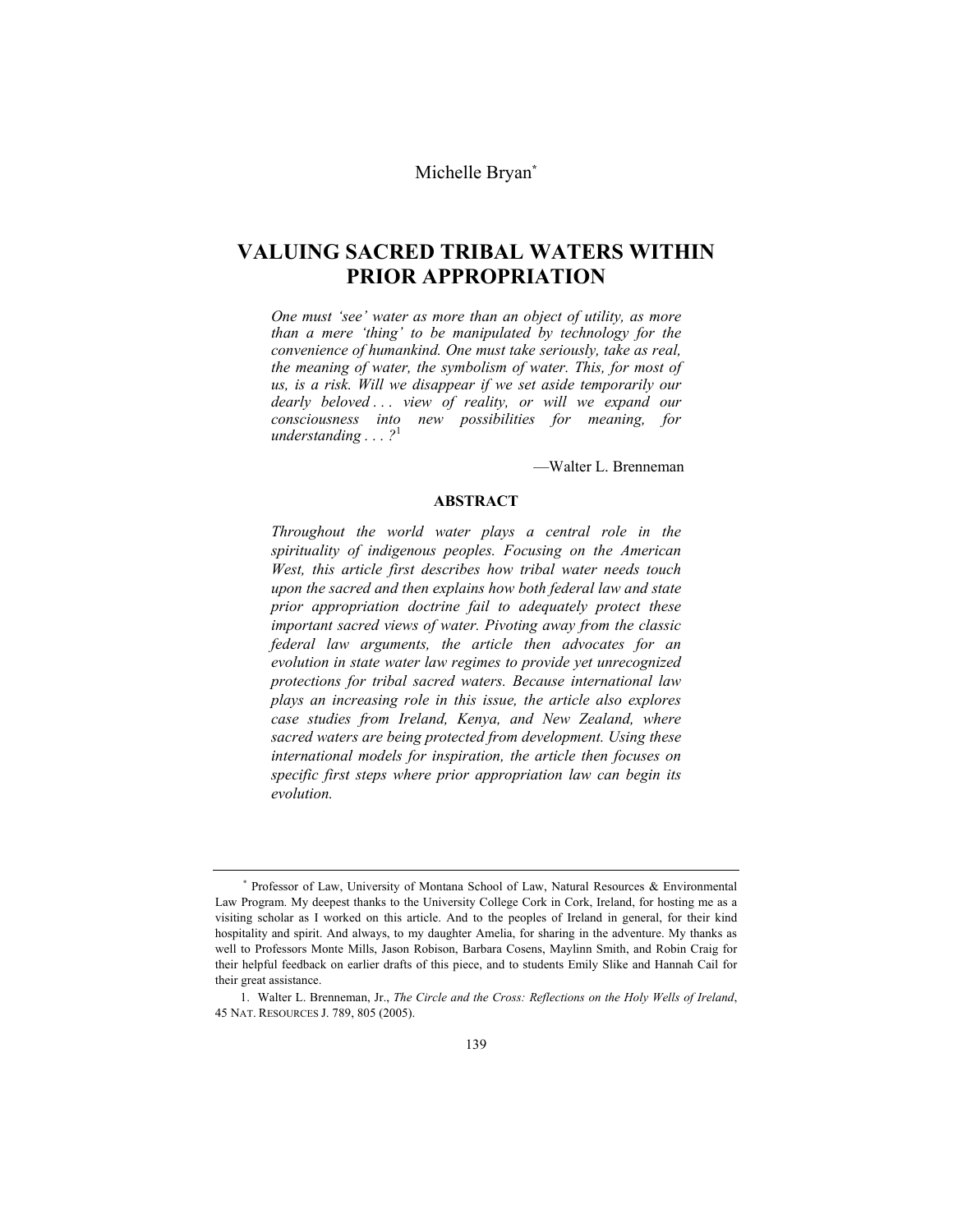## **INTRODUCTION**

Across the many cultures and places of our planet are peoples who believe water is sacred. This panhuman phenomenon occurs among the Judeo-Christian, Muslim, Shinto, Chinese, Buddhist, Greek, Roman, Celtic, Zulu, and a myriad of other belief systems.<sup>2</sup> "Water is perceived cross-culturally as the *fons et origo*, the source of all existence."<sup>3</sup> And in shared geographic spaces, this sacredness evolves and becomes more complex over time.<sup>4</sup>

The American West is no exception to sacred conceptions of water. Since time immemorial, American Indian cultures have viewed water as a centerpiece of their beliefs, ceremonies, and places. Some tribes have successfully retained a limited universe of those sacred waters within the sanctuary of their reservation boundaries. Fewer still have obtained extraterritorial protection of sacred waters by virtue of treaty language or land transfers. But the vast majority of sacred waters have become lost to tribal domain, now falling within federal, state, or private lands—lands upon which state water law wields extraordinary influence.

In an era when indigenous sacred waters have become protected by international law, and the West is making space for new, emerging water values, it is time to begin a conversation about how our water law regimes can safeguard sacred waters.

The prevailing paradigm of "Western, liberal construction of nature has led to the near exclusion of indigenous cosmologies and peoples from mainstream law and policy...."<sup>5</sup> And so it is with the West's state-based doctrine of prior appropriation, which values and protects diversionary, utilitarian, consumptive uses of water—a doctrine conceptually at odds with sacred tribal waters. To date, federal law has been the medium through which we have sought to reconcile the competing interests of tribal water use and state-based water rights. The *Winters Doctrine*,  $\overline{6}$  spurred along by the McCarran Amendment,<sup>7</sup> has led to adjudication of tribal "reserved" water rights—rights which largely fall within reservation boundaries and which exist outside of state law. But even when adjudication yields

 5. Catherine J. Iorns Magallanes, *Maori Cultural Rights in Aotearoa New Zealand: Protecting the Cosmology that Protects the Environment*, 21 WIDENER L. REV. 273, 273 (2015); *see also* FILKRET BERKES, SACRED ECOLOGY 11 (Routledge 3d ed. 2012).

6*. See* Winters v. U.S., 207 U.S. 564 (1908) (recognizing a tribal water right implied within a treaty or other document creating a reservation, in an amount "sufficient to fulfill the purposes of the reservation"). For a fuller explanation of these federal-based rights, see *infra* Part II.B.

 7. 43 U.S.C. § 666 (1952) (waiving federal sovereign immunity in state court general stream adjudications to determine federal and tribal water rights); *see also* Colo. River Water Cons. Dist. v. United States, 424 U.S. 800 (1976); *see also* Arizona v. San Carlos Apache Tribe of Ariz., 463 U.S. 545 (1983).

 <sup>2.</sup> CELESTE RAY, THE ORIGINS OF IRELAND'S HOLY WELLS 1 (Archaeopress Archaeology ed., 2014) (calling this spiritual veneration of water "hydrolatry").

 <sup>3.</sup> Brenneman, Jr., *supra* note 1, at 789 (citing MIRCEA ELIADE, PATTERNS IN COMPARATIVE RELIGION 188 (1996)).

 <sup>4.</sup> RAY, *supra* note 2, at 7 ("Each well site has its own biography and depositional and ritual practices associated with sacred springs have surely evolved over time with changes in religion, population and even ecology and climate."). Montezuma's Well, discussed *infra* Part I.A, is a prime example of this phenomenon, with the original peoples residing around the well now gone, but successor tribes treating it as a sacred water.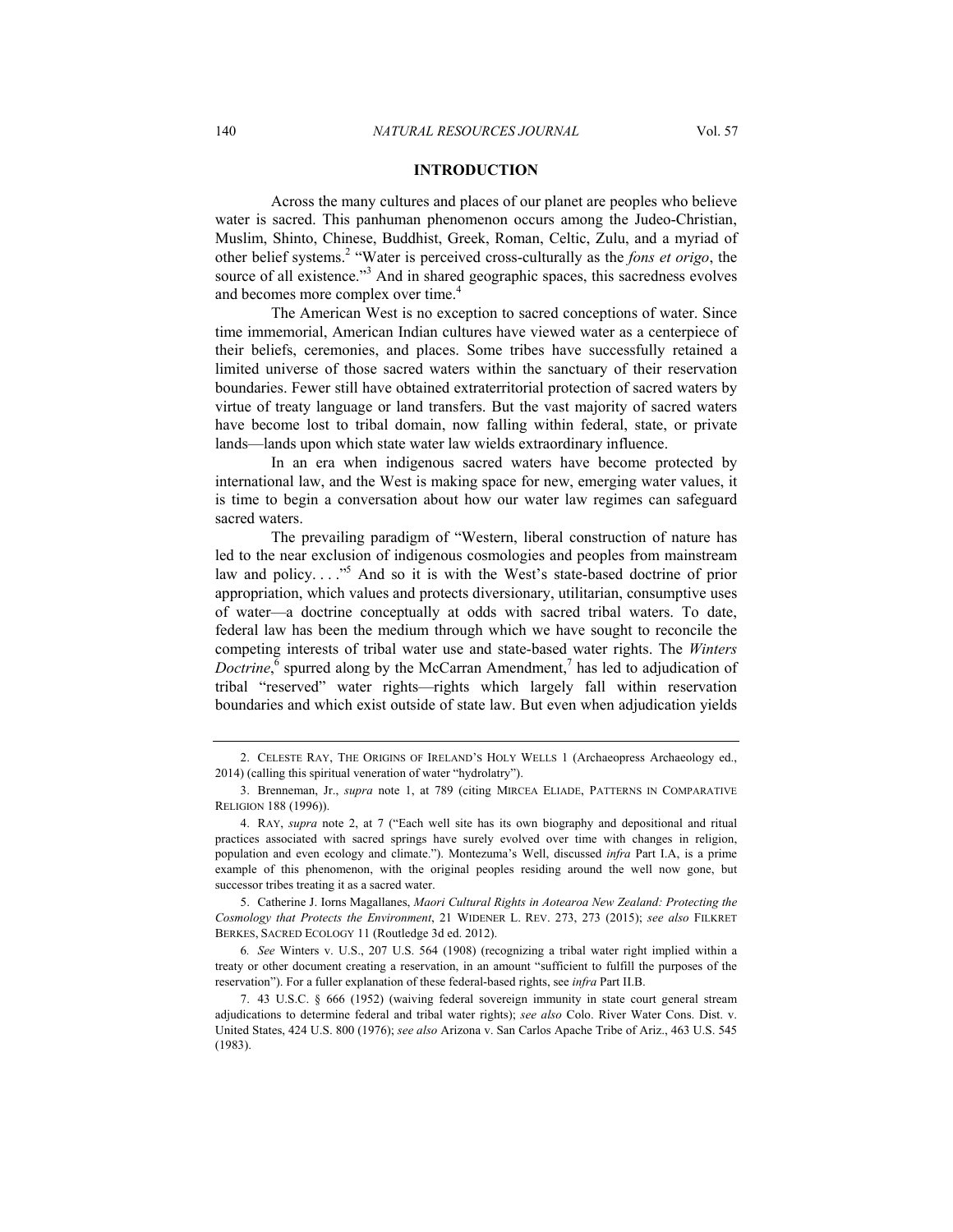clarity about the quantity and priority date of tribal water rights, it rarely reaches the subject of sacred waters.<sup>8</sup> This is true even for the limited number of tribes that have successfully protected off-reservation tribal water rights, as those rights have focused on fishing and gathering, rather than sacred water use.<sup>9</sup> Thus, for the many sacred waters located beyond reservation boundaries, a tribe may be unable to obtain a federal-based water right.10 Outside of tribal water rights adjudication, a host of other federal laws and policies also angle toward the situation but leave many gaps in protection, often placing competing public interests above tribal needs.11 At the end of the day, off-reservation sacred waters are vulnerable to diversion, consumption, contamination, and other impacts that damage the very essence of what makes them sacred.

At first blush, state-based water law may not appear a ready solution. After all, Indian law is grounded in federal law, and tribes work valiantly to remain outside of state jurisdiction. And while some tribes have successfully acquired sacred lands protections under federally brokered deals with states,  $12$  state prior appropriation has historically been a recalcitrant legal regime, heavily weighted toward protecting senior users with consumptive uses. Charles Wilkinson counts it among the American West's immovable "lords of yesterday" for good reason.<sup>13</sup>

But we must face the reality that federal law alone has proved unable to adequately protect sacred waters on any broad scale throughout the West. Even as this article is written, the largest gathering of American Indian tribes in recent history has assembled to protest the U.S. Army Corps-approved Dakota Access Pipeline and its desecration of off-reservation sacred sites on the Missouri River that once belonged to the Standing Rock Sioux, Osage Nation, and Iowa Tribe.<sup>14</sup>

 10. Tribes can and should argue for both on- and off-reservation treaty rights for sacred waters when the governing language of treaties, statutes, Executive Orders, or other federal instruments support such rights.

12*. See, e.g.,* discussion of the Taos Pueblo's Blue Lake restoration, *infra* Part II.C.

13*. See generally* CHARLES F. WILKINSON, CROSSING THE NEXT MERIDIAN: LAND, WATER, AND THE FUTURE OF THE WEST xiii, 3–27 (Island Press ed., 1992).

 <sup>8.</sup> The primary methodology for quantifying tribal water is an agriculture-based approach of "practicably irrigable acreage." *See* Arizona v. California, 373 U.S. 546, 600–01 (1963).

 <sup>9.</sup> A limited number of tribes have successfully negotiated or litigated for instream flows to support aboriginal fishing rights in their usual and accustomed places, although even then, with mixed success. *See, e.g.,* United States v. Adair, 723 F.2d 1394 (9th Cir. 1983); *see also* Proposed Water Rights Compact Entered Into By the Confederated Salish and Kootenai Tribes, the State of Montana, and the United States of America, Jan. 2015 [hereinafter PROPOSED CSKT-MONTANA COMPACT] (Congressional ratification still pending), http://dnrc.mt.gov/divisions/reserved-water-rights-compactcommission/docs/cskt/2015-proposed\_compact.pdf [https://perma.cc/ANL8-VDXT]; *see also* Michael C. Blumm & Jane G. Steadman, *Indian Treaty Fishing Rights and Habitat Protection: The Martinez Decision Supplies a Resounding Judicial Reaffirmation*, 49 NAT. RESOURCES J. 653 (2009); David A. Bell, *Columbia River Treaty Renewal and Sovereign Tribal Authority Under the Stevens Treaty "Rightto-Fish" Clause*, 36 PUB. LAND & RESOURCES L. REV. 269 (2015). But at the end of the day, there are very few tribal reserved rights settlements or decrees that specifically recognize sacred water. This article thus focuses on sacred water as a separate, distinct category from those uses typically recognized under a reserved rights theory.

<sup>11</sup>*. See* discussion *infra* Part II.

<sup>14</sup>*. See* Jack Healy, '*I Want to Win Someday': Tribes Make Stand Against Pipeline*, N.Y. TIMES, Sept. 8, 2016, http://www.nytimes.com/2016/09/09/us/dakota-access-pipeline-protests.html?action= click&contentCollection=U.S.&module=RelatedCoverage&region=EndOfArticle&pgtype=article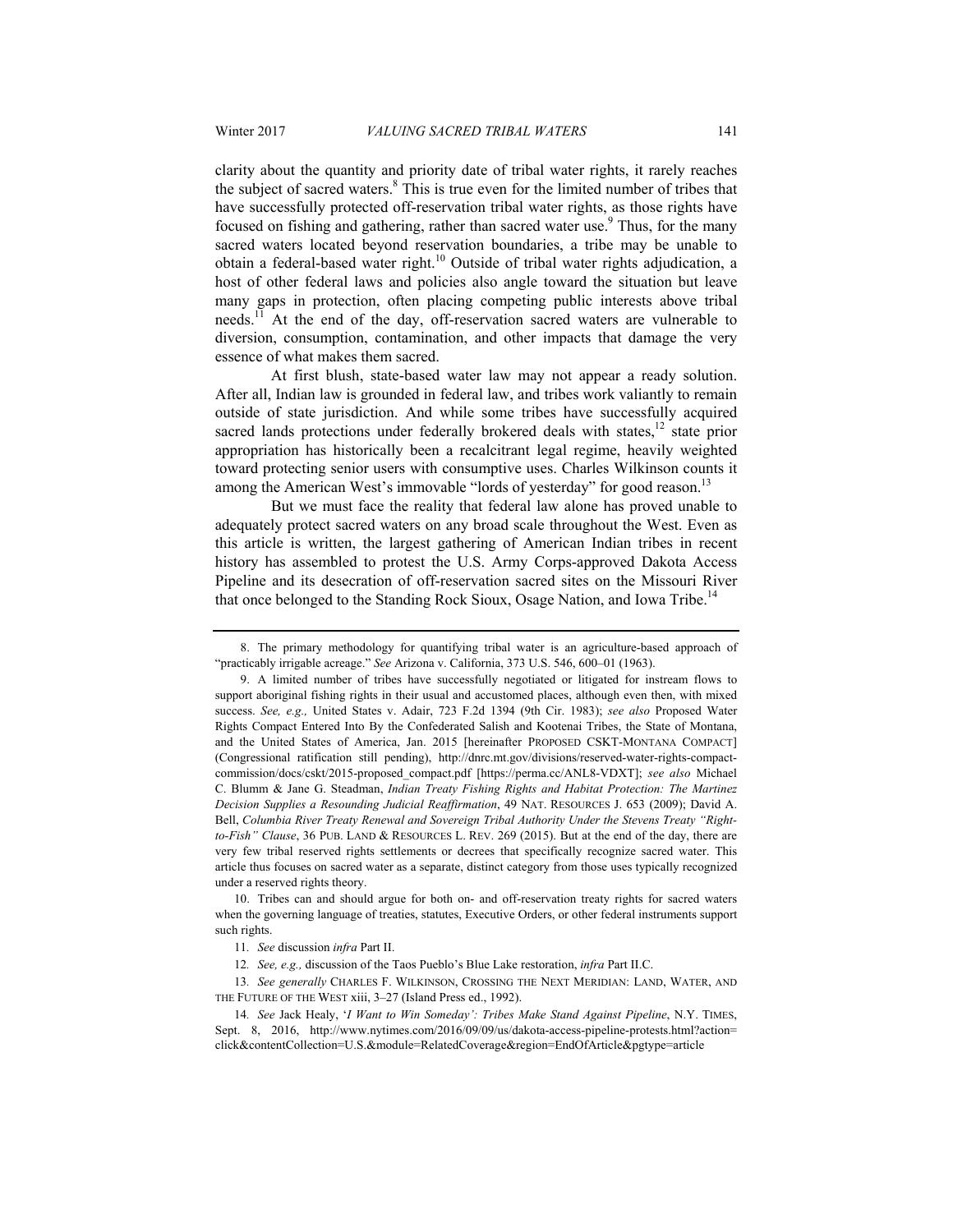On deeper inspection, prior appropriation, for all its faults, has revealed a surprising capacity to accommodate uses of emerging social value—the best example being instream flow for recreation and fisheries.<sup>15</sup> We have further seen that these emerging uses have not displaced established water rights, but rather made water markets more vibrant and responsive to our modern needs.<sup>16</sup> Such accommodations have not happened overnight, nor without great effort and compromise, but they do reveal the potential to transform the way we value and govern our water use. Thus, for sacred waters falling outside of tribal reserved rights or other tribal protection, prior appropriation may just be worth another look.

Prior appropriation is, after all, intended to protect our social values for water. And our social values have long included the protection of culture, religion, and treasured places within the western landscape.<sup>17</sup> Nationally, our laws recognize basic rights of religious exercise and expression,<sup>18</sup> as well as the protection of historic and cultural heritage.<sup>19</sup> Further, we have begun incorporating traditional ecological knowledge into our educational systems and decision making processes,20 recognizing that along with traditional cultural protections comes attendant protections for our natural resources and human communities.<sup>21</sup>

 16. These new uses may be treated as junior, or result from the voluntary change of a historic water right to instream flow. They do not jump ahead of senior, established water rights. *See generally* MacDonnell, *supra* note 15, at 338–41, 385–86.

 17. Waters are connected to a uniqueness of place, or "placehood," that is increasingly recognized as a societal value. Brenneman, Jr., *supra* note 1, at 796.

18*. E.g.,* U.S. CONST. amend. I; American Indian Religious Freedom Act, 42 U.S.C. §§ 1996– 1996b (2012); *but see* discussion *infra* Part II.C.1 (discussing how these rights are often displaced by competing federal policies).

19*. E.g.*, National Historic Preservation Act, 54 U.S.C.A. §§ 300101–307108 (West 2016); Native American Graves Protection and Repatriation Act, 25 U.S.C. §§ 3001–3013 (2012).

<sup>[</sup>https://perma.cc/NJ8D-S6BM]; *see also* Alexander Sammon, *A History of Native Americans Protesting the Dakota Access Pipeline*, MOTHER JONES, Sept. 9, 2016, http://www.motherjones.com/environment /2016/09/dakota-access-pipeline-protest-timeline-sioux-standing-rock-jill-stein [https://perma.cc/FMD7- X5NM].

 <sup>15.</sup> Lawrence J. MacDonnell, *Environmental Flows in the Rocky Mountain West: A Progress Report*, 9 WYO. L. REV. 335 (2009) ("This regional shift in how people view rivers has been slow but sure. In a sense, it is revolutionary. It turns upside down 100 years of effort to put every drop of water to some kind of direct human use, in which water undiverted was water wasted, in which success was measured by how much water was beneficially consumed"); *see also* Adell Louise Amos, *The Use of State Instream Flow Laws for Federal Lands: Respecting State Control While Meeting Federal Purposes*, 36 ENVTL. L. 1237 (2006); Michael F. Browning, *Instream Flow Water Rights in the Western States and Provinces*, 56 ROCKY MTN. MIN. L. INST. 9–1 (2010).

 <sup>20. &</sup>quot;Traditional knowledge refers to the knowledge, innovations and practices of indigenous and local communities around the world. Developed from experience gained over the centuries and adapted to the local culture and environment, traditional knowledge is transmitted orally from generation to generation. It tends to be collectively owned and takes the form of stories, songs, folklore, proverbs, cultural values, beliefs, rituals, community laws, local language, and agricultural practices, including the development of plant species and animal breeds . . . Traditional knowledge is mainly of a practical nature, particularly in such fields as agriculture, fisheries, health, horticulture, and forestry." *Introduction* to *Traditional Knowledge, Innovations, and Practices–Article 8(j),* CONVENTION ON BIOLOGICAL DIVERSITY, https://www.cbd.int/traditional/intro.shtml [https://perma.cc/JB9Q-HF3F]. *See also* ROBIN WALL KIMMERER, BRAIDING SWEETGRASS: INDIGENOUS WISDOM, SCIENTIFIC KNOWLEDGE AND THE TEACHINGS OF PLANTS 3–10 (2014); Ray Barnhardt & Angayuqaq Oscar Kawagley, *Indigenous Knowledge Systems and Alaska Native Ways of Knowing*, 36 EDUC. &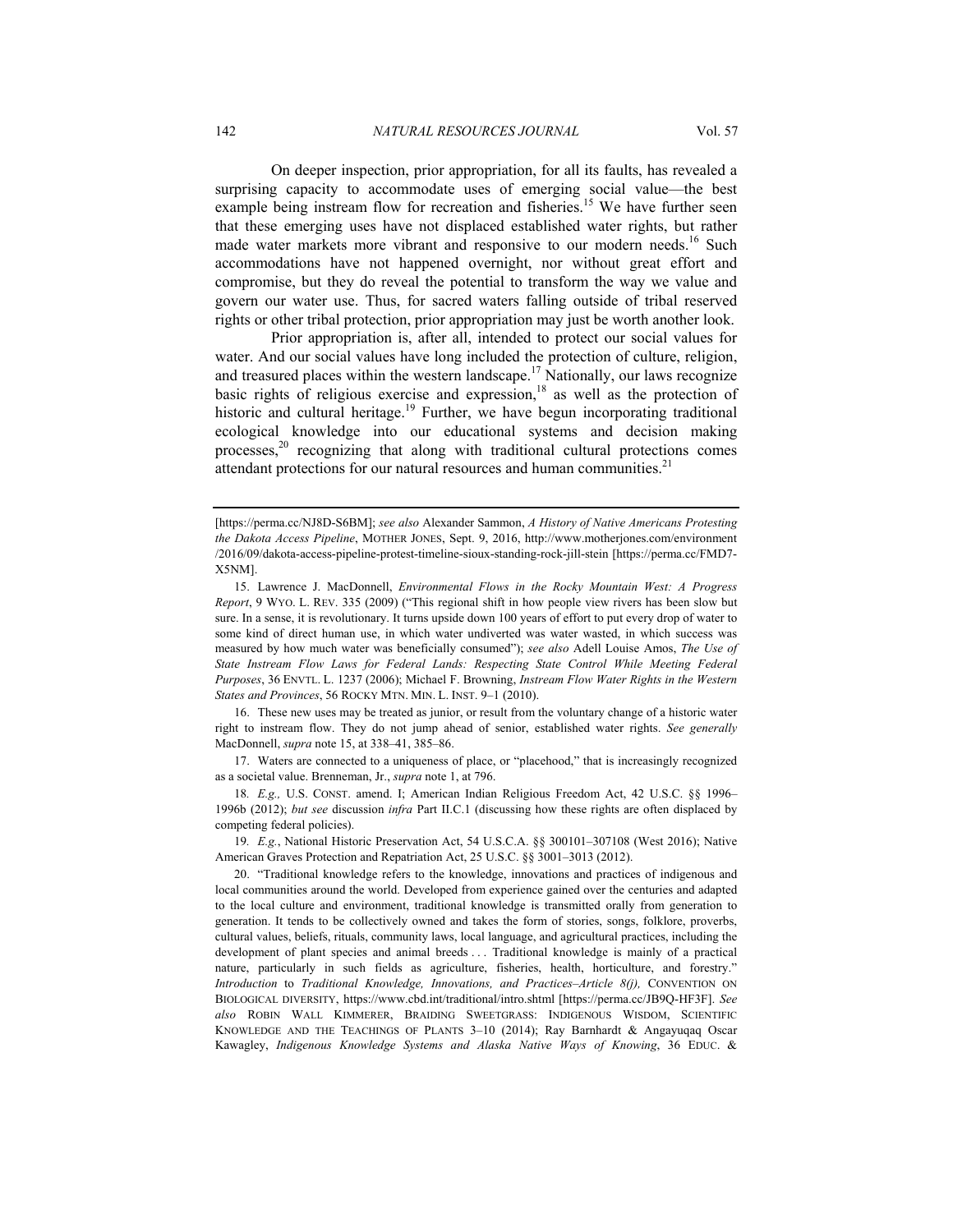Internationally, the right of indigenous peoples to practice their "spiritual and religious" beliefs and "cultural traditions and customs," along with the right to access sacred places, is legally protected under the U.N. Declaration on the Rights of Indigenous Peoples.<sup>22</sup> So, too, is the right to "... maintain, control, protect and develop their cultural heritage, traditional knowledge and traditional cultural expressions . . ." and, most on-point, the right to "*maintain and strengthen their distinctive spiritual relationship with their traditionally owned or otherwise occupied and used* lands, territories, *waters* and coastal seas and other resources."23

Several countries have passed laws and entered treaties that implement these sacred water protections, including Ireland's laws governing holy wells, Kenya's creation of sacred ecological zones, and New Zealand's granting of legal rights to indigenous river systems. The United States joined the international community in committing to uphold these principles in  $2010^{24}$  Announcing U.S. support, former President Obama stated that these principles—"including the respect for the institutions and rich cultures of Native peoples—are ones we must always seek to fulfill . . . what matters far more than words, what matters far more than any resolution or declaration, are actions to match those words."<sup>25</sup>

Without question, there are other legal regimes that should also protect sacred tribal waters, such as federal land management plans, local land development codes, and environmental review procedures. This article, however, will focus on the notable absence of sacred tribal values within prior appropriation—the predominant system for regulating water use in the West. This

21*. See generally* BERKES, *supra* note 5, at 1–52; Charles R. Menzies & Caroline Butler, *Introduction* to TRADITIONAL ECOLOGICAL KNOWLEDGE AND NATURAL RESOURCES MANAGEMENT, 1– 17 (Charles R. Menzies ed., 2006).

 22. Declaration on the Rights of Indigenous Peoples, G.A. Res. 61/295/ U.N. Doc. 07-58681, annex, ¶¶ 11–12 (March, 2008), http://www.un.org/esa/socdev/unpfii/documents/DRIPS\_en.pdf [https://perma.cc/NQ8B-WLUX].

ANTHROPOLOGY Q. 1, 8–23 (2005); Gregory Cajete, *Philosophy of Native Science*, *in* AMERICAN INDIAN THOUGHT: PHILOSOPHICAL ESSAYS 45–57 (Anne Waters ed., 2004); CLIFFORD GEERTZ, LOCAL KNOWLEDGE: FURTHER ESSAYS IN INTERPRETIVE ANTHROPOLOGY 3–16 (1983); Vine Deloria, Jr. Deloria, *Philosophy and the Tribal Peoples*, *in* AMERICAN INDIAN THOUGHT: PHILOSOPHICAL ESSAYS 3–11 (Anne Waters ed., 2004); LINDA TUHIWAI SMITH, DECOLONIZING METHODOLOGIES: RESEARCH AND INDIGENOUS PEOPLES 1–19 (2nd ed. 2002); Bryan M. J. Brayboy et al., *Reclaiming Scholarship: Critical Indigenous Research Methodologies*, *in* QUALITATIVE RESEARCH: AN INTRODUCTION TO METHODS AND DESIGN 423–50 (Stephen D. Lapan et al. eds., 2012).

<sup>23</sup>*. Id*. at ¶¶ 25, 31(1) (emphasis added).

 <sup>24.</sup> Office of the Press Secretary, *Remarks by the President at the White House Tribal Nations Conference*, THE WHITE HOUSE (Dec. 16, 2010), https://www.whitehouse.gov/the-pressoffice/2010/12/16/remarks-president-white-house-tribal-nations-conference [https://perma.cc/WTQ3- SF3D]. The Advisory Council on Historic Preservation has also adopted a plan to support the UN Declaration by issuing guidance on how to protect indigenous rights during the Section 106 review process under the NHPA. *See infra* fn. 108 and related text. Officially, the U.S. position is that the UN Declaration is non-binding, but the Executive Branch under former President Obama expressly supported it through its policies and administration of federal law. U.S. DEP'T. OF STATE, ANNOUNCEMENT OF U.S. SUPPORT FOR THE UNITED NATIONS DECLARATION ON THE RIGHTS OF INDIGENOUS PEOPLES, INITIATIVES TO PROMOTE THE GOVERNMENT-TO-GOVERNMENT RELATIONSHIP & IMPROVE THE LIVES OF INDIGENOUS PEOPLES, http://www.state.gov/documents/organization/184099.pdf [https://perma.cc/KTR9-CCPR].

 <sup>25.</sup> Office of the Press Secretary, *supra* note 24.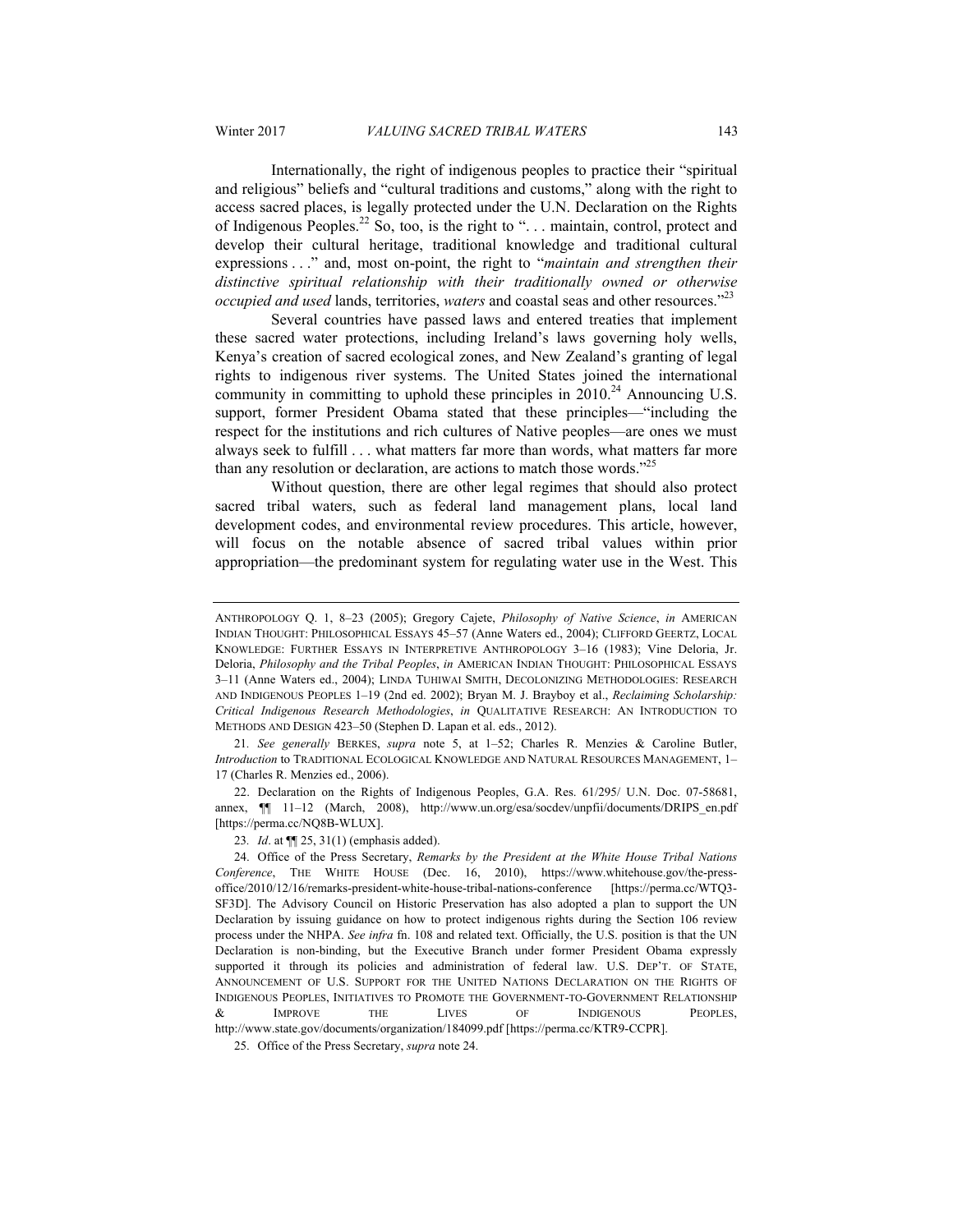particular regime change is important not only for the legal protections it may afford, but also as a meaningful acknowledgement that the West today places value on waters sacred to the native peoples who have long called this place home.

In Part I, this article illustrates a few of the myriad ways in which tribal water needs in the West touch upon the sacred. This part then explains how prior appropriation fails to reflect these important sacred views of water. To provide a fuller picture, Part II briefly identifies some of the related federal laws and policies that touch upon sacred waters, but fail to provide robust protection. In recognition that sacred waters protection is an emerging global value, Part III shifts to international models where protection of sacred water is already taking place. Here may lie ideas worth incorporating into the West's water governance. Part IV then suggests some possible starting places to better align prior appropriation doctrine with sacred water values. The article concludes that our society is at a place where sacred tribal waters can and should be addressed, and that prior appropriation is a logical point of beginning.

# **I. LACK OF PROTECTION IN THE AMERICAN WEST**

Although some sacred waters may safely reside within tribally controlled lands,<sup>26</sup> most are far more likely to fall outside of a tribe's sphere of protection. Before U.S. settlement, the American West was occupied by several hundred tribal groups and bands who lived, hunted, and worshipped in sacred spaces distributed across the vast landscape.<sup>27</sup> Today, tribes occupy a small fraction of these original lands.<sup>28</sup> At current count, there are some 567 federally recognized tribes and another 200 tribes awaiting federal recognition.<sup>29</sup> Recent population estimates reflect that nearly 5 million people in the U.S. identify as American Indian, in whole or in part. $30 \text{ In many cases, triples were relocated to places far removed from}$ their aboriginal territories. In others, tribes retained some of their aboriginal territory, but nonetheless suffered the extensive loss of culturally significant lands and resources. These lands are "filled with places that are memorialized in tribal

 <sup>26.</sup> Even when sacred waters are located within protected areas, they remain vulnerable. Waters can originate upstream of a reservation boundary and thus be affected in terms of both quality and quantity by the time they reach a tribe. And on many reservations, tribes may be deemed to lack jurisdiction to regulate certain activities on non-Indian lands within the reservation. *See, e.g.,* Montana v. U.S., 450 U.S. 544 (1981); Brendale v. Confederated Tribes and Bands of the Yakima Indian Nation, 492 U.S. 408 (1998).

<sup>27</sup>*. See Early Indian Tribes, Culture Areas, and Linguistic Stocks—Western U.S.*, *in* THE NATIONAL ATLAS OF THE UNITED STATES OF AMERICA (Arch C. Gerlach ed., 1970), http://www.lib.utexas.edu/maps/histus.html [https://perma.cc/UP8J-UBBU].

 <sup>28.</sup> Between 1887 and 1934, tribes lost over 90 million acres of land nationwide. NAT'L CONGR. OF AMERICAN INDIANS, AN INTRODUCTION TO INDIAN NATIONS IN THE U.S., http://www.ncai.org/abouttribes/indians\_101.pdf [https://perma.cc/5QH3-94S4].

 <sup>29.</sup> Indian Entities Recognized and Eligible To Receive Services From the United States Bureau of Indian Affairs, 81 Fed. Reg. 86 (May 4, 2016), http://www.bia.gov/cs/groups/xraca/documents/text/idc1 -033010.pdf [https://perma.cc/KA32-YXTG]; DAVID GETCHES ET AL., CASES AND MATERIALS ON FEDERAL INDIAN LAW 9 (6th ed. 2011). There are also over 60 tribes that have been recognized by states. AMERICAN INDIAN LAW DESKBOOK § 2:5 (West ed., 2016).

 <sup>30.</sup> GETCHES ET AL., *supra* note 29, at 13 (3.1 million identified as American Indian and another 1.8 million identified as American Indian in combination with another race).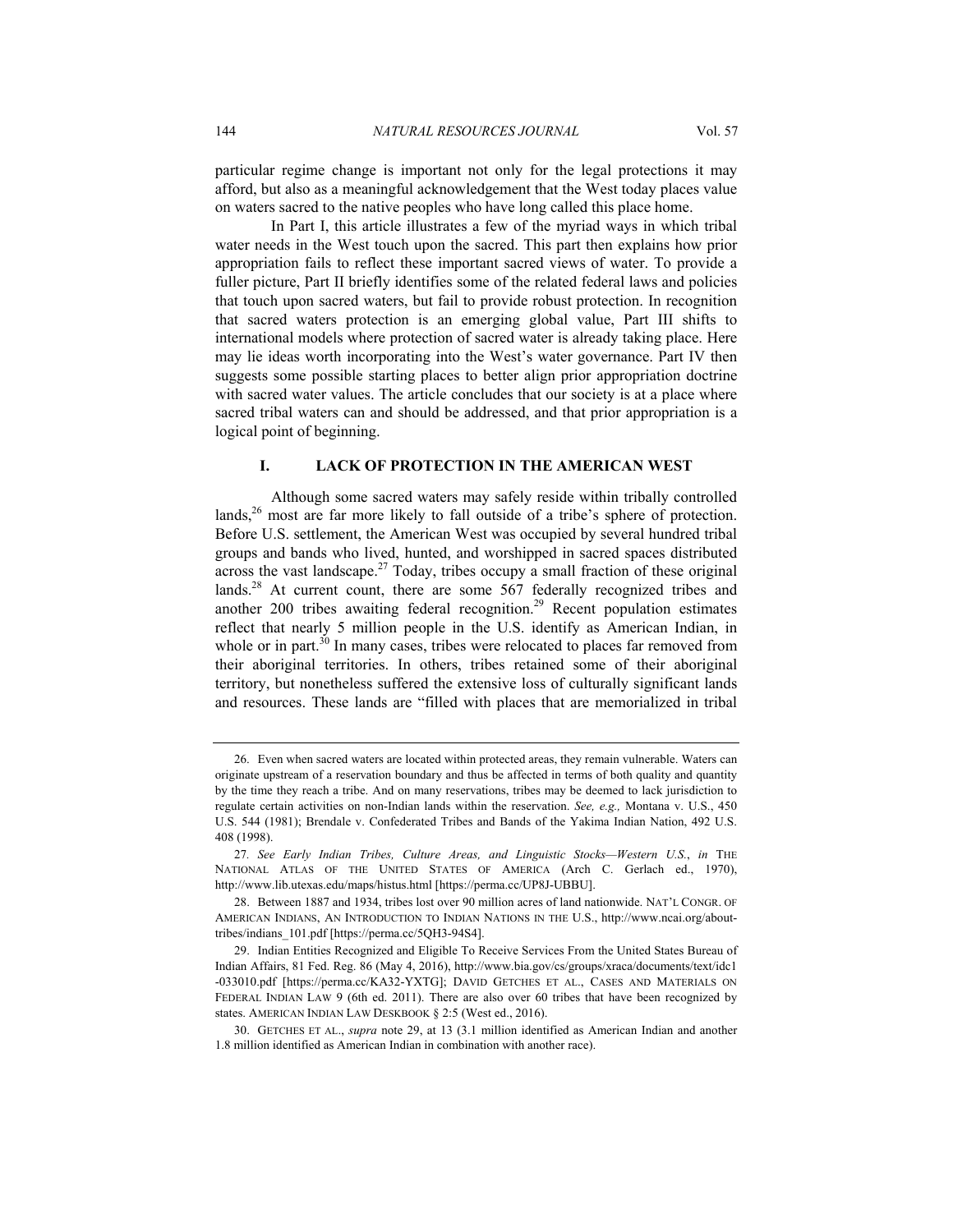oral traditions, stories, and songs and that are often still visited. . . . [T]ribes have never really relinquished or disregarded their connections to these places."<sup>31</sup>

The sheer number of tribes and American Indian peoples, coupled with the vastness of important lands lost to those peoples, leaves little doubt that the American West today, with its myriad of federal, state, and private land holdings is host—whether wittingly or unwittingly—to waters venerated by millions of people. This part begins by illustrating a few of the ways in which tribes value water as sacred, and then discusses how existing state water law falls short of protecting such values.

#### **A. A Diversity of Sacredness Around Water**

Given the large number of tribes in the West, as well as the privacy in which many tribes hold their sacred beliefs, it is impossible to capture the variety and complexity of tribal views on sacred waters.<sup>32</sup> Scholars nonetheless concur that the American West is populated by peoples who view specific waters and locations as sacred in a variety of ways,<sup>33</sup> including through ceremonial uses, beliefs in water as spirit, and in creation stories and other significant cultural narratives.

#### *1. Ceremonial Water*

Sacred water often serves a central role in tribal ceremonies. The Confederated Tribes of Warm Springs (Wasco, Walla Walla, and Paiute) in Washington State, for example, drink sacred waters at the beginning of their annual long house ceremony.<sup>34</sup> The Tribes also follow traditional law that requires their caretaking of the ecosystem, including the waters that are tied to their salmon, berries, and roots.<sup>35</sup> In the words of the Tribes: "Water is, and has been, central to the culture, religion, and subsistence of the Tribe since time immemorial. Unwritten laws of the Tribe have controlled use of water for thousands of years."<sup>36</sup>

The Tribes adopted the first federally approved water code in the nation,  $37$ obtained treatment-as-state status (TAS) under the federal Clean Water Act, $^{38}$  and created their own water quality standards,<sup>39</sup> including protections for waters in

 <sup>31.</sup> Dean B. Suagee & Peter Bungart, *Taking Care of Native American Cultural Landscapes*, 27 NAT. RESOURCES & ENV'T, no. 4, Spring 2013, at 23, 23.

 <sup>32.</sup> Nor can we trust entirely the non-tribal ethnographic resources that have attempted to document tribal views and uses of sacred water.

<sup>33</sup>*. E.g.*, AMERICAN INDIAN MYTHS AND LEGENDS xi-xii (Pantheon et al. eds., 1984); Suagee & Bungart, *supra* note 31, at 23.

 <sup>34.</sup> Jonathan Smith, Confederated Tribes of Warm Springs, Address at the University of Oregon School of Law Symposium: Drought in the American West Symposium (Sept. 25, 2015), https://law.uoregon.edu/explore/jell-symposium-media [https://perma.cc/JP8X-LXSW].

<sup>35</sup>*. Id*.

 <sup>36.</sup> WARM SPRINGS TRIBAL CODE, ch. 433, § 433.001.

<sup>37</sup>*. Id.*

 <sup>38.</sup> Clean Water Act, 33 U.S.C.A. § 1377(e) (West 2014).

<sup>39</sup>*. See generally,* WARM SPRINGS TRIBAL CODE, ch. 432 (2014), https://www.epa.gov/sites/ production/files/2014-12/documents/confederated-tribes-warmsprings.pdf [https://perma.cc/U2K6- UMUJ].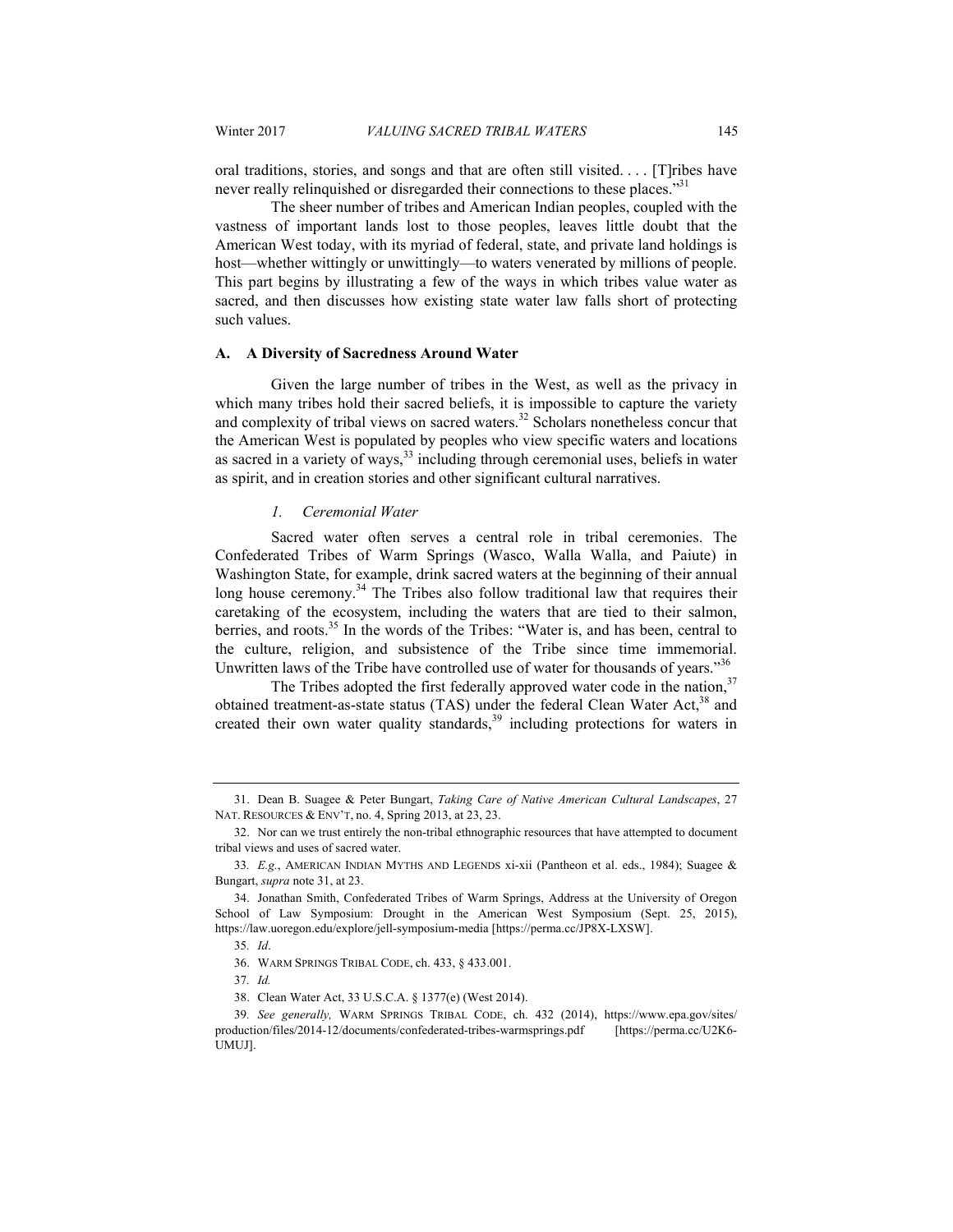"archaeologically and culturally significant areas."<sup>40</sup> The Tribes protect the cultural and religious use of water at a quality that will support and maintain "spiritual practices which involve . . . contact with water; uses of a water body to fulfill cultural traditional, spiritual or religious uses; use of water for instream flow, habitat for fisheries and wildlife, [and] preservation of habitat for berries, roots and other vegetation significant" to tribal peoples.<sup>41</sup>

Despite these robust on-reservation protections, the Tribes hold concerns about water quality contamination, temperature change, and attendant habitat impacts, along with the loss of sacred sites due to inundation from off-reservation damming of water. The Tribes' water code elucidates the difficulty of protecting its sacred waters, which originate off reservation: "[N]ot all waters running through or bordering the Reservation arise on the Reservation and some have significant water quality problems. Among the most significant are the waters in the Deschutes River, generated primarily from the upper basin, and from which the Tribe draws most of its domestic and municipal water."<sup>42</sup>

#### *2. Water as Spirit*

Water is also sacred to peoples who view it as alive. For example, the Northern Cheyenne Tribe, located in the Tongue River Valley in Montana, believe that the Earth's physical elements, including water, are animated with spirit.<sup>43</sup> "According to Cheyenne theology, all things in the universe have spirits. This includes people, plants, animals, all types of water (rivers, creeks, springs, ground water and swamps)."<sup>44</sup> The Tribe also historically "did not use water that had stood all night—they called it dead, and said that they wished to drink living water."45 Still today, over 97% of tribal members believe that springs have spiritual value and over 90% recognize water as important to their spiritual way of life.<sup>46</sup>

Rivers, streams, and springs are a central feature of Northern Cheyenne ceremonies. Sacred waters are used in sweat lodge ceremonies, in medicine, and to wash off sacred earth paints.<sup>47</sup> The tribe also makes prayer cloth and tobacco

44*. Id.* at ch. 7, 7-8.

 45. GEORGE BIRD GRINNELL, THE CHEYENNE INDIANS: THEIR HISTORY AND LIFEWAYS 17 (Joseph A. Fitzgerald ed., 2008), http://salmon.net.dn.ua/Litera/history-&-culture/George-%20BGrinnell-The-Cheyenne.pdf [https://perma.cc/DT52-F2SC].

 46. NORTHERN CHEYENNE TRIBE, *supra* note 43 at 7-12 (citing the 2010 Northern Cheyenne Reservation Survey on Traditional Economy and Subsistence).

<sup>40</sup>*. Id.* at § 433.020(b).

<sup>41</sup>*. Id.* at § 432.015

<sup>42</sup>*. Id*. at § 433.001.

 <sup>43.</sup> NORTHERN CHEYENNE TRIBE, THE NORTHERN CHEYENNE TRIBE AND ITS RESERVATION: A REPORT TO THE U.S. BUREAU OF LAND MANAGEMENT AND THE STATE OF MONTANA DEPARTMENT OF NATURAL RESOURCES AND CONSERVATION, at ch. 2, 2-3 (2002) (submitted as part of Final Statewide Oil and Gas Environmental Impact Statement and Proposed Amendment of the Powder River and Billings Resource Management Plans (Jan. 2003)), http://www.blm.gov/mt/st/en/fo/miles\_city\_field\_ office/og\_eis/cheyenne.html [https://perma.cc/9X4P-3GZ9].

<sup>47</sup>*. Id.* at 2-32, 2-33; GRINNELL, *supra* note 45, at 184–85.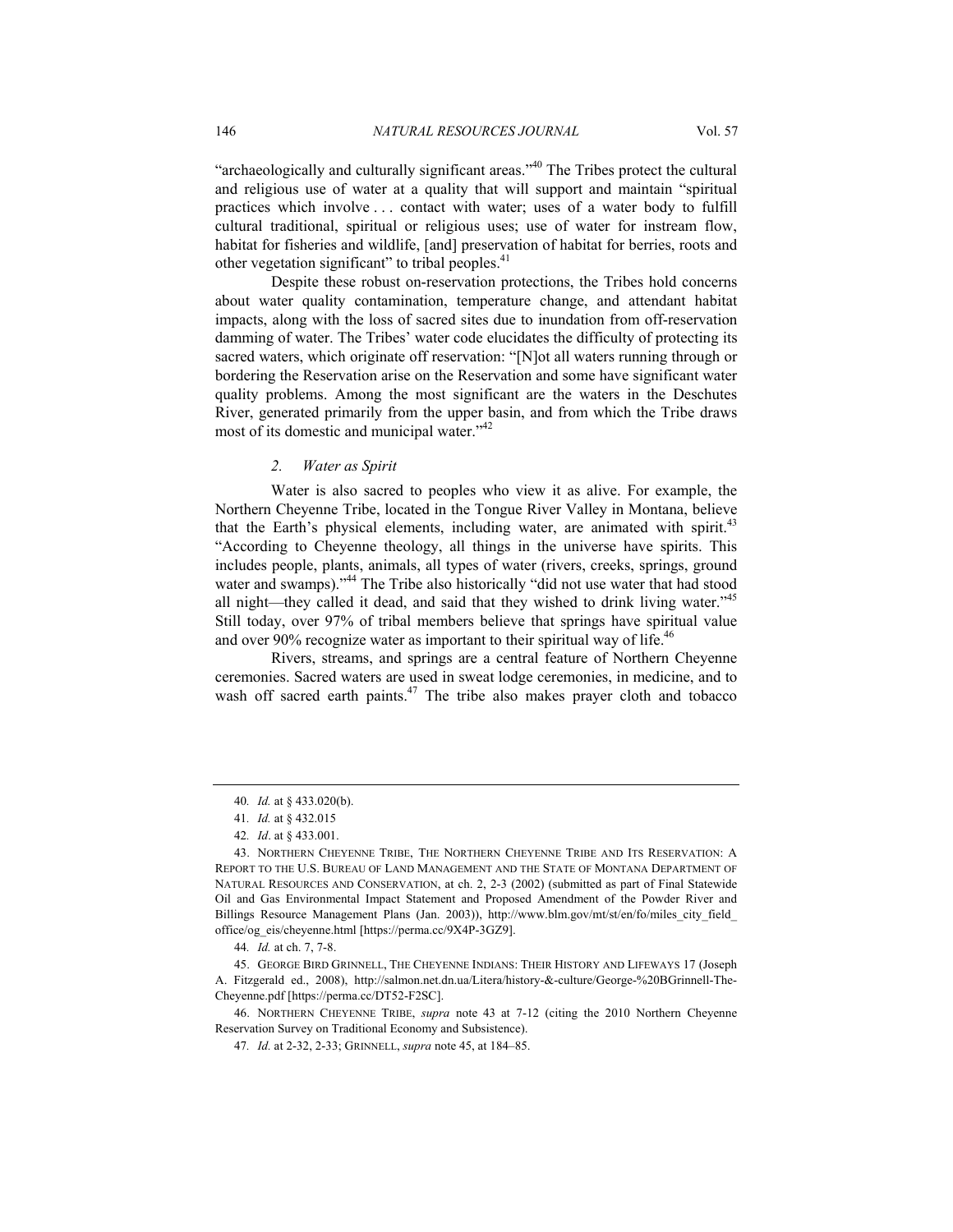. . .

. . .

offerings at sacred springs.48 The Tribe has published the following summary of its sacred water beliefs:

> Surface water is alive, ever moving, and has spiritual qualities. Springs are the homes of spirits. Offerings are commonly left at springs today. For example, ... people leave offerings at and clean up [a sacred spring] when it is polluted by vandalism. There are three varieties of spirits that live in springs. The first have short brown hair/fur like prairie dogs. The second type is white and furry. They do not want to associate with anyone. Thunder always strikes around them. People should not frequent springs associated with these spirits. The third type is black. These spirits/animals come out to pay their respects when ceremonies are held.

> The conceptual meaning of water to us would be the physical manifestation of the essence of life, of life itself, the fabric of life. The Sacred Buffalo Hat came to us out of the waters of the Great Lakes Region.

> There are [also] special prayers for digging wells. Ground water represents the quiet nature of the earth. It should not be disturbed.<sup>49</sup>

Some of these sacred waters are located off of the Northern Cheyenne Reservation, requiring the Tribe to seek accommodation for its practices on private, state, and federal lands.<sup>50</sup> The Tribe has noted that "although some of the ceremonial people know of other areas lying on private lands off the reservation . . . they often refrain from going to these areas to hold their ceremonies because of the hostility of some of the landowners in these areas.<sup>551</sup> As discussed further below. coalbed methane development on federal lands near the reservation also threatens the Tribe's sacred waters and cultural resources  $52$ 

#### *3. Sacred Water Locations*

Sacred water also can arise at a particular location of significance, such as Montezuma Well in central Arizona. This well, circled by cave formations and prehistoric dwellings, is considered to be the birthplace of the Apache and the now-

 <sup>48.</sup> NORTHERN CHEYENNE TRIBE, *supra* note 43, at 2-33; *see also* GREG CAMPBELL*,* TRADITIONAL PLANT USE STUDY: BENT'S OLD FORT NHS AND SAND CREEK MASSACRE NHS, ch. 5 (2004) (on file with author).

 <sup>49.</sup> NORTHERN CHEYENNE TRIBE , *supra* note 43, at 7-11–7-12; *see also* GRINNELL, *supra* note 45, at 201 (describing water spirits and monsters).

 <sup>50.</sup> NORTHERN CHEYENNE TRIBE, *supra* note 43, at 2-33; *see also* CAMPBELL, *supra* note 48.

 <sup>51.</sup> NORTHERN CHEYENNE TRIBE, *supra* note 43, at 2-33.

<sup>52</sup>*. Id.* at 2-34. For a discussion of the impacts of coalbed methane development in this region*, see generally* Michelle Bryan, *Montana v. Wyoming: An Opportunity to Right the Course for Coalbed Methane Development and Prior Appropriation*, 5 GOLDEN GATE U. ENVTL. L. J. 297, 311–12 (2012).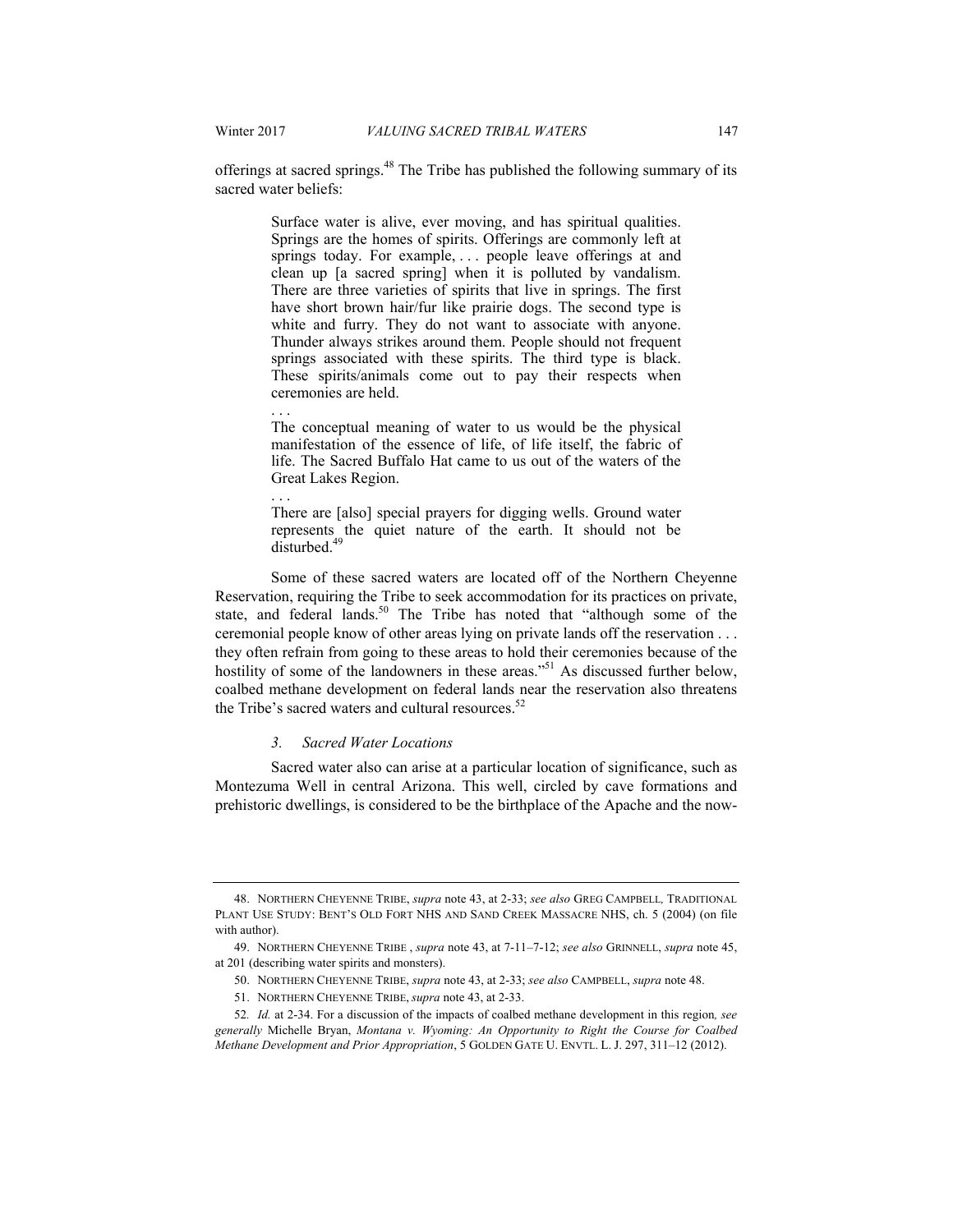vanished Sinagua Tribe.<sup>53</sup> "Even today it is a sacred spot for many local tribes. Hopi, Yavapai, Apache and Navajo all visit the Well to gather its sacred water [for rain ceremonies and healing properties]."54 Surrounded by desert and located on National Park Service lands, the Well is something of a marvel. It provides a "constant supply of warm, 74 degree water" and "[o]ver 1.5 million gallons of water flows into the Well every day, a rate that has not fluctuated measurably despite recent droughts . . ."55

The Well has also served many non-tribal uses over time. Residents rely upon the Well for irrigation and livestock watering.<sup>56</sup> A nearby ranch claimed the first water right under Arizona law in  $1870$ .<sup>57</sup> Prior to the Well's placement in the national park system, exploiters also painted advertising on the cave walls overhanging the well, dug up graves, and sold boat rides.<sup>58</sup> Still today, the Well remains open to the general public for viewing as a tourist attraction.<sup>59</sup> Experts have also concluded that present day land development and increased groundwater pumping on adjacent lands pose a threat to the Well.<sup>60</sup>

In neighboring Nevada, the Hualapai people similarly locate their place of origin to a "free-flowing spring that erupts from the rocks in a small canyon at the base of a mountain known as *Wíkahmé* or Spirit Mountain," near the Grand Canyon.<sup>61</sup> With an aboriginal territory that spanned over five million acres,  $62$  and a

59*. Exploring Montezuma Well*, *supra* note 55.

 60. Northern Arizona University, *Montezuma Well*, ARIZONA HERITAGE WATERS, http://www.azheritagewaters.nau.edu/loc\_montezumawell.html [https://perma.cc/8DWP-6447] ("More than 90 percent of the springs in northern Arizona have been dewatered or are ecologically impaired because of groundwater pumping, development, or modification for livestock or human use.")

61. Suagee & Bungart, *supra* note 31, at 23.

 62. Connie L. Stone, *People of the Desert, Canyons and Pines: Prehistory of the Patayan Country in West Central Arizona* 27, *in* BUREAU OF LAND MANAGEMENT, CULTURAL RESOURCE SERIES MONOGRAPH NO. 5 (1987), http://www.blm.gov/style/medialib/blm/wo/Planning\_and\_Renewable Resources/coop\_agencies/new\_documents/az.Par.30456.File.dat/arizona\_6.pdf [https://perma.cc/NB6T-KPF8]. According to the Tribe:

The Hualapai Tribe has continued to maintain constant cultural and historical affiliation with the territory, water, riparian and riverine resources of the Colorado River and the Grand Canyon. Hualapai ancestral home-lands and resources extended from the Colorado River's junction with the Little Colorado River on the northeast, downriver to the southwestern confluence of the Bill Williams and Santa Maria Rivers.

 <sup>53.</sup> JACK BECKMAN, A HISTORY OF MONTEZUMA WELL 10 (1990), https://www.pggp.com/well\_ document/A%20History%20of%20Montezuma%20Well.pdf [https://perma.cc/J85U-G6VH].

<sup>54</sup>*. About Montezuma Well*, FRIENDS OF THE WELL, http://www.friends-of-thewell.org/about\_well.html [https://perma.cc/5ZQH-6BP2]; *see also* BECKMAN, *supra* note 53, at 25.

<sup>55</sup>*. Exploring Montezuma Well*, NAT'L PARK SERV., https://www.nps.gov/moca/planyourvisit/ exploring-montezuma-well.htm [https://perma.cc/3AMR-2JVT].

<sup>56</sup>*. Id.*

 <sup>57.</sup> BECKMAN, *supra* note 53, at 11.

<sup>58</sup>*. Id.* at 11; Melissa Philibeck, *Little House in the Verde Valley*, RANGER REVIEW, Aug. 15, 2010, at 1, https://www.nps.gov/moca/learn/news/upload/Issue-6.pdf [https://perma.cc/3USZ-3JJ8]; JOSH PROTAS, A PAST PRESERVED IN STONE: A HISTORY OF MONTEZUMA CASTLE NATIONAL MONUMENT ch. 2 (2002), https://www.nps.gov/parkhistory/online\_books/moca/chap2.htm [https://perma.cc/9SRE-KWQM].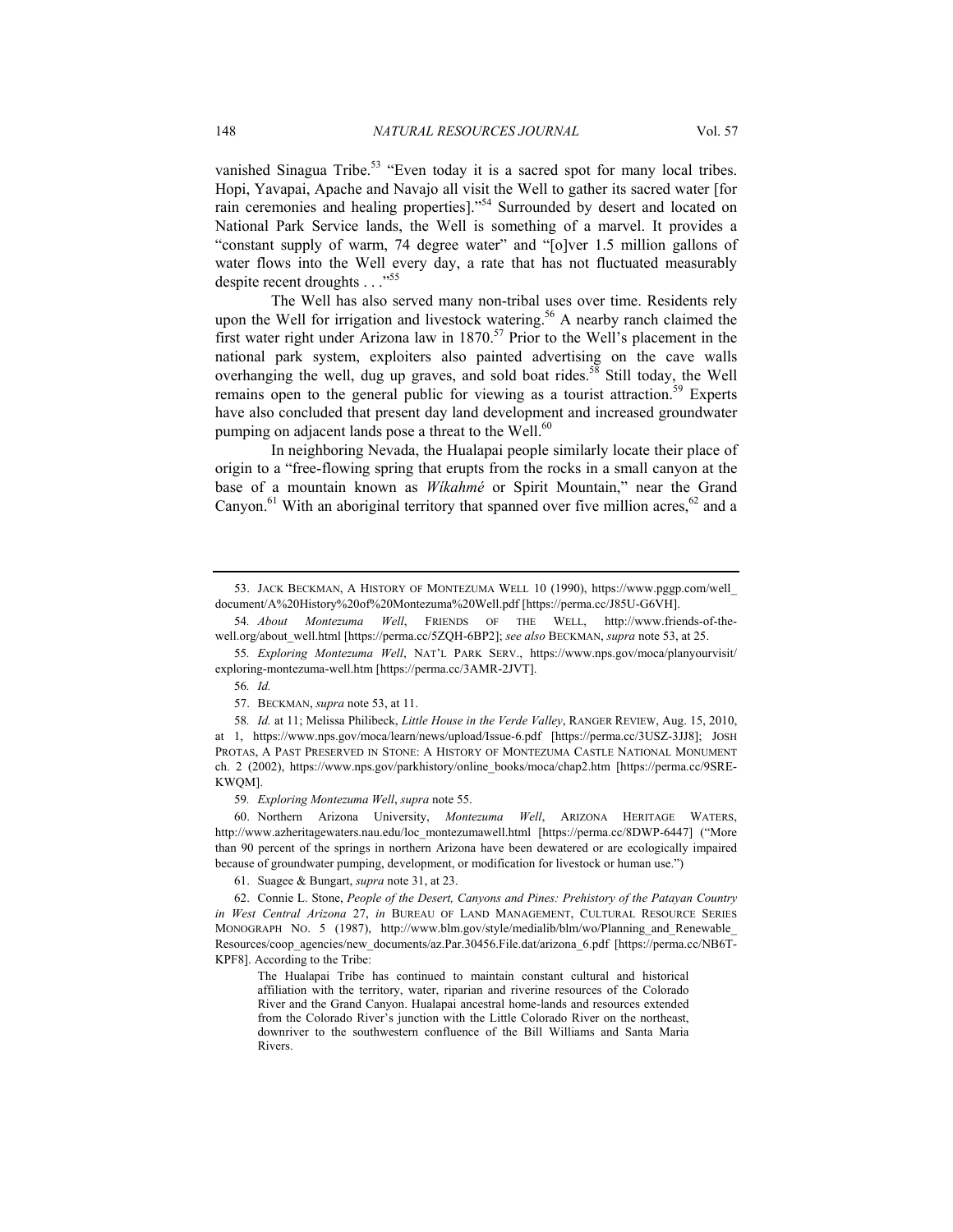modern reservation comprising only one million acres, $63$  tribal members have deep connections to off-reservation springs, rivers, and other water sources, even "deriving their group names from the places that were their main home base," such as *Haka'sa Pa'a* or Pine Springs People.64 The Tribe currently lacks the security of decreed tribal water rights, and its aboriginal territory lies in areas of competing state water demands from agriculture, subdivision development, and mining.<sup>6</sup>

The Hualapai are also one of several tribes who objected to the federal government's authorization of Arizona's Snowbowl ski resort in the San Francisco Peaks. In a highly publicized decision discussed further below, the Ninth Circuit Court of Appeals in *Navajo Nation v. U.S. Forest Service*<sup>66</sup> heard evidence of the Hualapai's spiritual belief that:

> [T]he mountain and its water and plants are sacred and have medicinal properties. . . . Hualapai religious ceremonies revolve around water, and they believe water from the Peaks is sacred. In their sweat lodge purification ceremony, the Hualapai add sacred water from the Peaks to other water, and pour it onto heated rocks to make steam. In a healing ceremony, people seeking treatment drink from the water used to produce the steam and are cleansed by brushing the water on their bodies with feathers. At the conclusion of the healing ceremony, the other people present also drink the water. A Hualapai tribal member . . . testified that the Peaks are the only place to collect water with those medicinal properties, and that he travels monthly to the Peaks to collect it from Indian Springs, which is lower on the mountain and to the west of the Snowbowl. The water there has particular significance to the Hualapai because the tribe's archaeological sites are nearby.<sup>67</sup>

The principal concern of the Hualapai and other tribes, which the court ultimately found unpersuasive, was the ski resort's use of state-based water rights in the form of treated sewage effluent purchased from the City of Flagstaff.<sup>68</sup>

The above examples of sacred water repeat themselves as variations on a theme throughout the tribes and places of the American West. They also echo across the globe, including with many traditional Irish people, the indigenous

66. Navajo Nation v. U.S. Forest Serv., 535 F.3d 1058 (9th Cir. 2008).

67*. Id.* at 1101–02.

HUALAPAI DEPARTMENT OF CULTURAL RESOURCES, ABOUT THE HUALAPAI NATION 9–10 (2nd ed., 2010), http://hualapai-nsn.gov/wp-content/uploads/2011/05/AboutHualapaiBooklet.pdf [https://perma.cc /DVT8-VUDQ].

<sup>63</sup>*. About Hualapai*, HUALAPAI TRIBE, http://hualapai-nsn.gov/about-2/ [https://perma.cc/TLK3- X7R6].

 <sup>64.</sup> Suagee & Bungart, *supra* note 31, at 23.

<sup>65</sup>*. See generally* ARIZONA DEPT. OF WATER RESOURCES, ARIZONA WATER ATLAS VOL. 4: UPPER COLORADO RIVER PLANNING AREA 28, 40–47, 200 (2009), http://www.azwater.gov/AzDWR/Statewide Planning/WaterAtlas/UpperColoradoRiver/documents/Volume\_4\_final\_web.pdf ("[P]opulation projections forecast will double by the year 2030. . . .").

 <sup>68. 1</sup> FOREST SERV. SW. REGION, U.S. DEP'T OF AGRIC., FINAL ENVIRONMENTAL IMPACT STATEMENT FOR ARIZONA SNOWBOWL 3-201 (2005), http://www.fs.usda.gov/Internet/FSE\_ DOCUMENTS/stelprd3831728.pdf [https://perma.cc/2VX2-P927].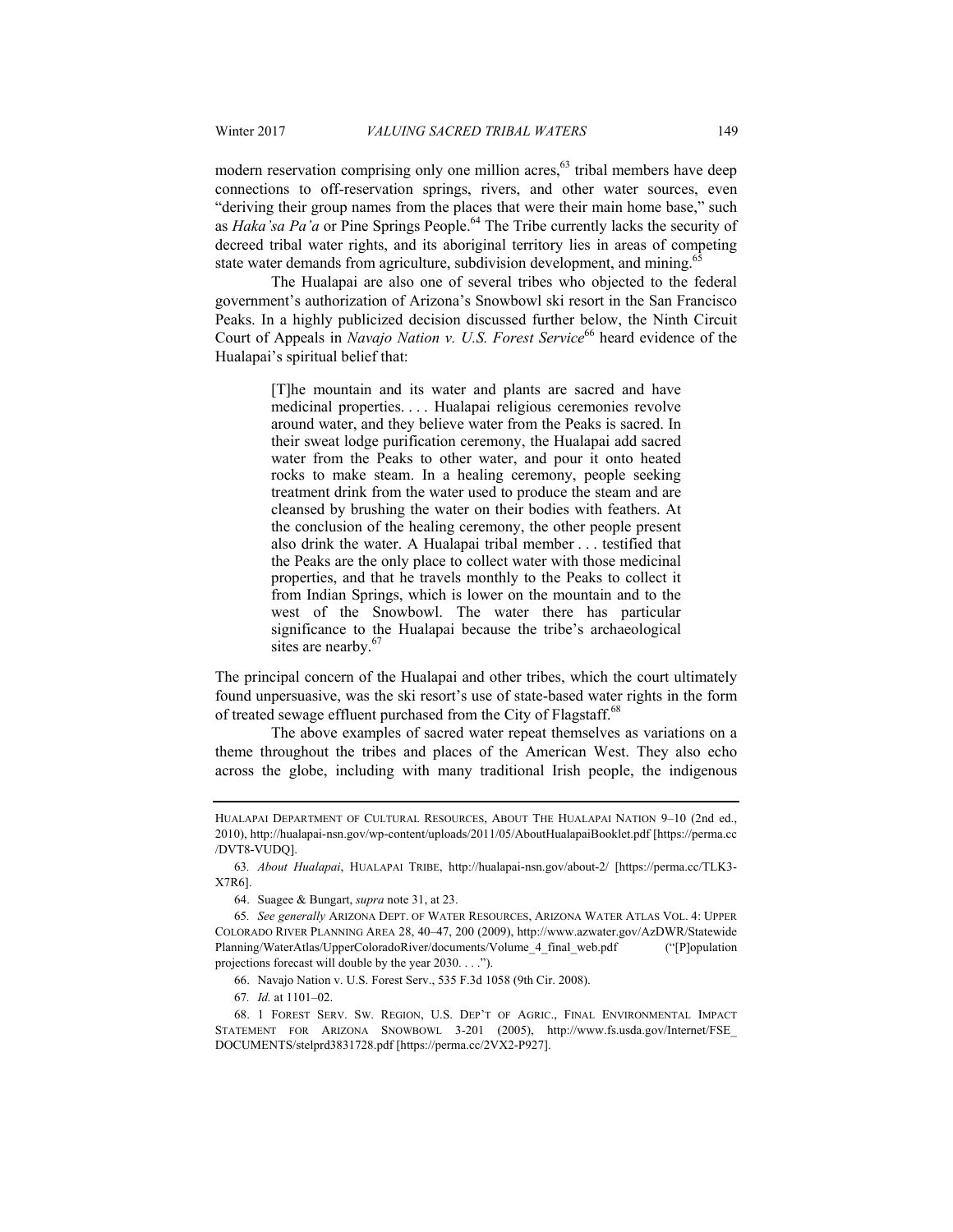communities of Kenya, and the Maori of New Zealand, discussed below. With such a numerosity of beliefs and peoples valuing sacred water, it is timely and necessary to ask whether the primary state laws that govern water use in the West reflect and protect these sacred values. The simple answer is that they currently do not.

# **B. The Absence of Sacred Tribal Value in Western Water Law**

The American West is home to the state-based prior appropriation doctrine and its attendant philosophy of maximizing the diversion, transfer, and storage of water as an extractive and beneficial resource to help communities and economies thrive. This philosophy, and the laws that perpetuate it still today, were not designed with sacred, *in situ* water uses in mind.

Natural resources historian Donald Worster has called the West a "hydraulic society,"<sup>69</sup> in which we have diverted, channeled, stored, piped, and transported water from its original source to the places where we live and work. In Worster's words:

> Here then is the true West which we see reflected in the waters of the modern irrigation ditch. It is, first and most basically, a culture and society built on, and absolutely dependent on, a sharply alienating, intensely managerial relationship with nature. Were Thoreau to stroll along such a ditch today, he would find it a sterile place for living things . . . Quite simply, the modern canal, unlike a river, is not an ecosystem. It is simplified, abstracted Water, rigidly separated from the earth and firmly directed to raise food, fill pipes, and make money ... The American West can best be described as a modern *hydraulic society*, which is to say, a social order based on the intensive, large-scale manipulation of water and its products in an arid setting.<sup>70</sup>

Undergirding this hydraulic society is the legal regime of prior appropriation, which protects the diversion and consumption of water for "beneficial use," by order of seniority. This socio-legal approach taps into the classical construction of nature as something to be controlled by humans.<sup>71</sup> "In deep contrast with this Western, liberal view, indigenous views of the environment continue . . . [to consider] humans as being part of nature and acknowledging and reflecting humankind's interdependence with nature."<sup>72</sup>

Charles Wilkinson, as noted, counts western water law among the "lords of yesterday"—those "controlling legal rules that . . . arose for good reason in a particular historical and societal contest, the westward expansion of the nineteenth century[,]" but which "simply do not square with the economic trends, scientific

 <sup>69.</sup> DONALD WORSTER, RIVERS OF EMPIRE: WATER, ARIDITY FAND THE GROWTH OF THE AMERICAN WEST 7 (Oxford U. Press 1992) (1985).

<sup>70</sup>*. Id.* at 5, 7 (emphasis in original).

 <sup>71.</sup> Magallanes, *supra* note 5, at 276–77 (rooting this construction in the Neolithic Revolution or Agricultural Revolution when humans cleared land and redirected water for agricultural purposes).

<sup>72</sup>*. Id.* at 279.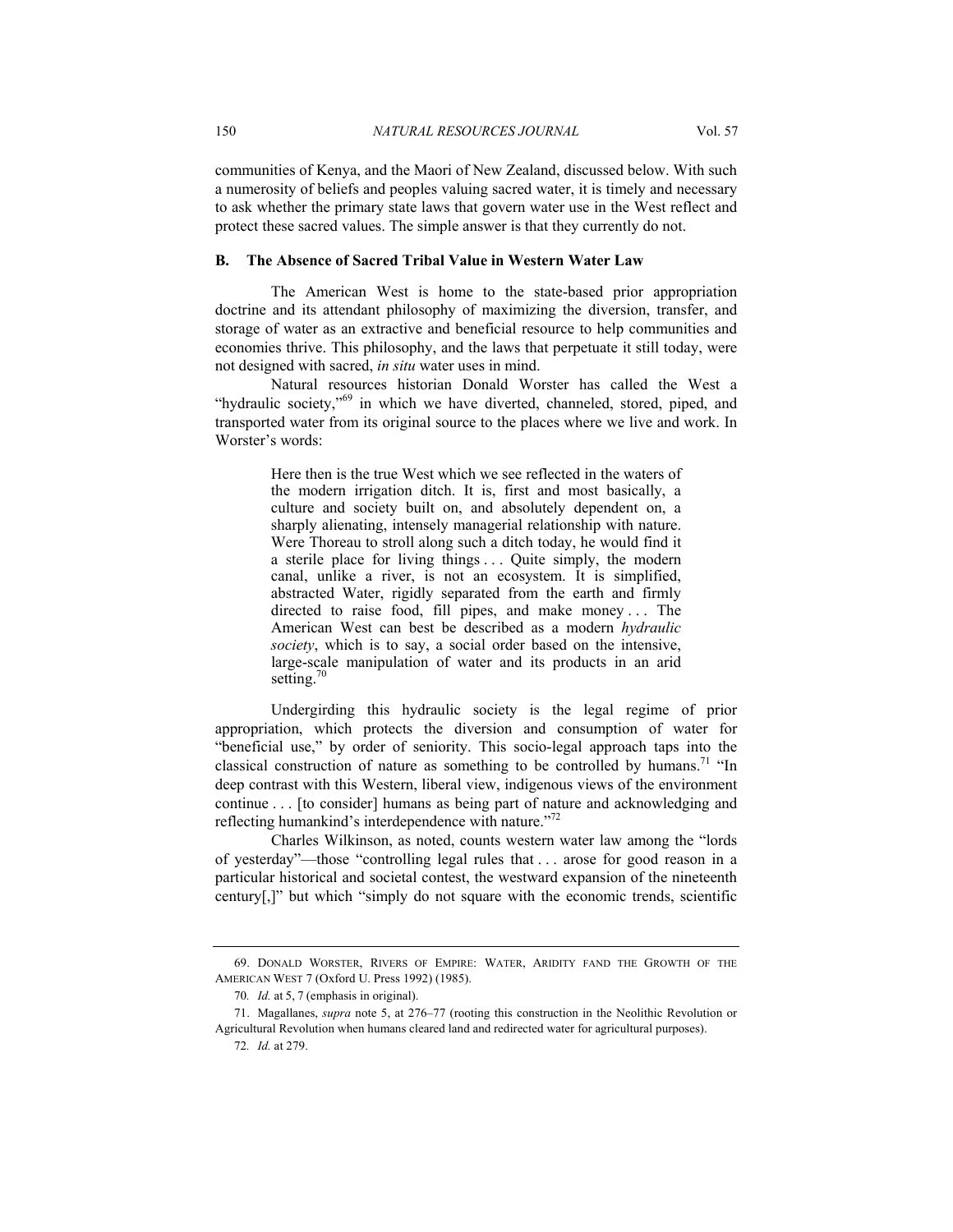knowledge, and social values of the modern West."73 Along similar lines, Anthony Arnold describes water law as "maladaptive" due to its "rigid rules that impede adaptation and [] fragmented structure that fails to address interconnected water problems and decisions."74

The challenge for the modern American West, then, is to reframe our current water law system to meaningfully embrace both realities—the utilitarian and the sacred. In doing so, our laws will push us to innovate, collaborate, and better protect the multiple values we place on water today. In particular, we should focus on those controlling state rules that run most counter to sacred water: beneficial use, diversion, seniority, abandonment for non-use, and an economically driven "public interest" requirement.

#### *1. Beneficial Use*

Under western water law, a water right cannot arise unless water is put to a use that society deems beneficial. In addition to domestic use (drinking water, household use, gardens, etc.), the classic beneficial uses centered upon "productive" activities that generated an economic benefit such as mining, irrigation, and livestock watering. As the West developed, this list expanded to include growing municipalities, railroads, power companies, and other industries. The notion of leaving water in place was traditionally viewed as non-use, and thus not susceptible to protection as a water right.<sup>75</sup> Lawrence MacDonnell aptly characterizes the historic bias of western water law as "100 years of effort to put every drop of water to some kind of direct human use, in which water undiverted was water wasted, in which success was measured by how much water was beneficially consumed."<sup>76</sup> It was not until the 1970s that western states began recognizing instream flow for fisheries and recreation as a beneficial use that can enjoy legal protection through a water right. $77$ 

Sacred waters are presently outside of the beneficial use lexicon. Indeed, the very word *use* connotes a value that may be at odds with a tribe's conception of

MacDonnell, *supra* note 15, at 338.

 <sup>73.</sup> WILKINSON, *supra* note 13, at xiii.

 <sup>74.</sup> Craig Anthony (Tony) Arnold, *Adaptive Water Law*, 62 U. KAN. L. REV. 1043, 1049 (2014).

<sup>75</sup>*. See generally* A. DAN TARLOCK, LAW OF WATER RIGHTS AND RESOURCES § 5:66 (2016) (explaining that putting water to beneficial use is "implicit in the principle [of a] water right," as illustrated by state permitting schemes).

 <sup>76.</sup> MacDonnell, *supra* note 15, at 336.

 <sup>77.</sup> MacDonnell, *supra* note 15, at 341–376; *see* Browning *supra* note 15, § 9.03[2]; *see generally* Amos, *supra* note 15 (discussing state and federal instream flow laws). Lawrence MacDonnell summarizes the various western states' approached as follows:

There are now established means under state law in every Rocky Mountain state except New Mexico and Utah to keep unappropriated water instream for environmental benefits. The states have taken different approaches. Four of the states- -Colorado, Idaho, Montana, and Wyoming--have enacted special legislation providing specific rules and procedures by which water may be protected instream (referred to as either instream flows or minimum flows). Court decisions in Arizona and Nevada have determined that environmental flows may be appropriated under existing state water laws. In New Mexico, there is an opinion of the Attorney General that appropriations for environmental flows may be possible with some kind of diversion structure—an option not yet tested. Utah law allows changing existing rights to instream flow but does not authorize appropriations for environmental flows.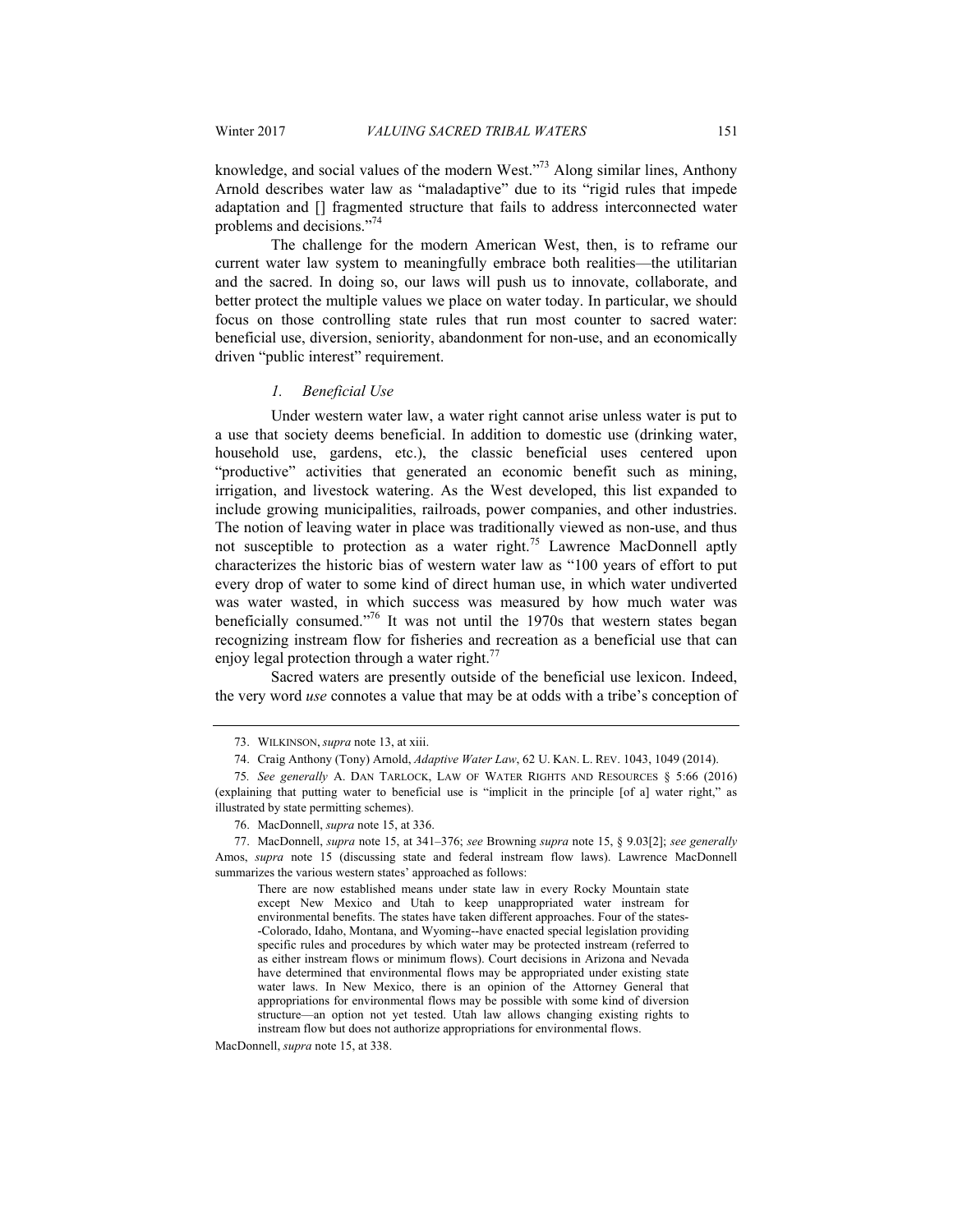water as living spirit, birthplace, or other source of the sacred. While there is no evidence of a state having precluded an application for sacred water use, there is presently no western state that includes sacred waters among the categories of allowable beneficial uses.<sup>78</sup> Nor is there evidence that any western state (outside the realm of federal tribal water rights) has explicitly considered sacred tribal water as a protectable interest when considering applications for new water rights or changes of use.79 Thus, tribes with sacred waters in the West presently have no explicit ability to protect those waters under state water rights systems.<sup>80</sup>

#### *2. Diversion*

Diversion is a foundational principle in western water law. At a time when the prevailing water uses were off-stream uses such mining and irrigation, diversion was a litmus test for whether a claimant truly had developed an enforceable water right, or was merely speculating. $81$  Because sacred tribal waters tend to be valued *in situ*, they run counter to this traditional requirement of diversion. As western states moved to modern statutory schemes to regulate water, it became possible for state legislatures to create more flexibility concerning the classic diversion requirement. In the case of flows for fishery and recreation, for example, states have expressly amended their water codes or issued judicial decisions that create a pathway for such non-diversionary uses. A similar pathway may be possible for sacred rights as well, as discussed below.<sup>82</sup>

 <sup>78.</sup> ARIZ. REV. STAT. ANN. § 45-151(A) (1995); CAL. CODE REGS. tit. 23, §§ 659–74 (1987); COLO. CODE REGS. § 402-8:4(4.3)(1) (2014); IDAHO ADMIN. CODE R. 37.03.03.010(08) (2015); MONT. CODE ANN. § 85-2-102(4)(a)–(f) (2013); NEV. REV. STAT §§ 533.006-.560 (2015); N.M. CODE R. § 19.26.2.7(D) (2005); OR. ADMIN. R. 690-300-0010(5) (2012); UTAH ADMIN. CODE r. 655-16-5(1)(b) (2015); WASH. ADMIN. CODE § 173-500-050(4) (2015); 17–3 WYO. CODE § 2(d)(3)(a)–(f) (1974). Some might argue that Hawaii and California have come close. If one includes the Hawaii Water Code, there is beneficial use recognized for "traditional and customary" rights associated with the gathering of certain water-dependent plants and animals—something akin to the Stevens Treaty rights discussed *supra* note 9. HAW. REV. STAT. ANN. §§ 174C-(2)(c) (policy of protecting), 174C-3 ("instream flow"), 174C-49(a)(2) (permit criteria); *see also* HAW. CONST. art. 12, § 7; *In re* Contested Case Hearing on Water Use Permit Application Filed by Kukui (Molokai), Inc., 116 Haw. 481, 507–08, 174 P.3d 320, 346–47 (Haw. 2007). It is not clear that these rights have been explicitly extended to sacred water use independent of gathering rights.

The California State Water Resources Control Board currently has a proposal under consideration that would be the first of its kind to add tribal "traditional and cultural uses" to uses protected under state water quality law. STATE WATER RES. CONTROL BD., STATE OF CAL., RES. NO. 2016-0011, DIRECTING STAFF TO DEVELOP PROPOSED BENEFICIAL USES PERTAINING TO TRIBAL TRADITIONAL AND CULTURAL, TRIBAL SUBSISTENCE FISHING, AND SUBSISTENCE FISHING 3–4 (2016), http://www.swrcb.ca.gov/board\_decisions/adopted\_orders/resolutions/2016/rs2016\_0011.pdf

<sup>[</sup>https://perma.cc/F23X-LG45]; *see* discussion *infra* Part IV.B (discussing sacred water rights as a beneficial). While not part of its water rights legal regime, the California proposal points in the direction where state water law must also evolve.

 <sup>79.</sup> Interviews with Arizona, California, Colorado, Idaho, Montana, Nevada, New Mexico, Oregon, Utah, Washington, and Wyoming water agency officials (June and July 2016) [hereinafter Interviews] (on file with author) (indicating that they are not aware of any such proceedings).

 <sup>80.</sup> Again, the focus here is on water not protected under treaty or otherwise part of a federal Indian reserved water right, compact, or decree.

<sup>81</sup>*. See* TARLOCK, *supra* note 75, §§ 5:68–:69.

<sup>82</sup>*. See generally supra* note 15.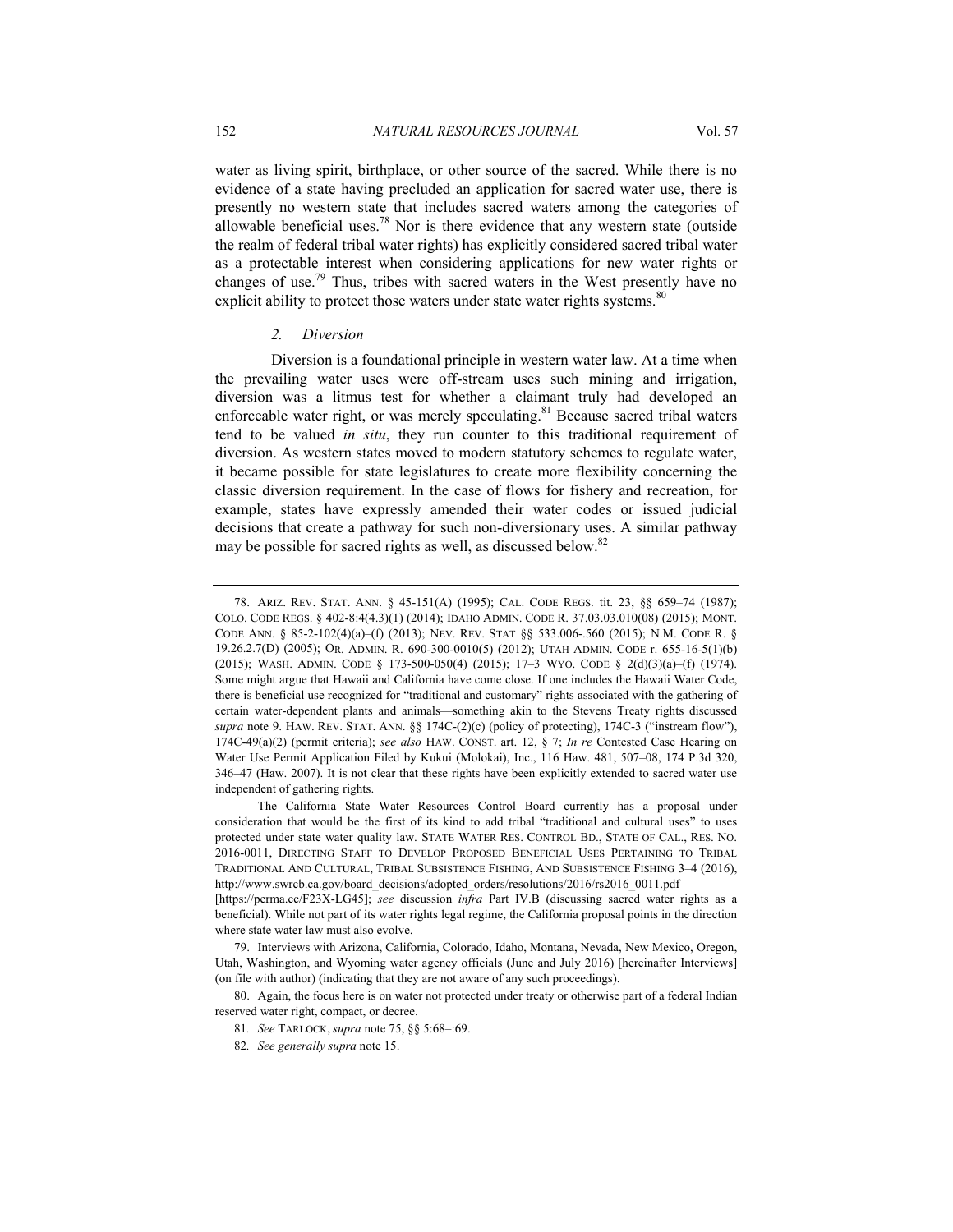#### *3. Seniority Based on Use*

To avoid a free-for-all of competing water claims, and to provide certainty in water rights, the prior appropriation doctrine created a seniority system of "first in time, first in right." The earliest user on a system can take all the water she requires for her beneficial use, standing in line ahead of subsequent, junior users.<sup>83</sup> In times of shortage, this means that some junior users may receive reduced water or no water at all. Historically, this has also meant that a watercourse can be entirely dewatered to fulfill water rights. "[W]ater users perceived pumping a stream dry not merely as an allowed outcome, but a desired one."<sup>84</sup> Here again. sacred waters currently have little protection under a system that protects the most senior, diversionary uses and allows complete removal of water from a system.

#### *4. Abandonment Through Non-Use*

Another bedrock concept of prior appropriation is the "use it or lose it" rule—that leaving water in place, or otherwise failing to beneficially use water over a period of time, can result in loss of a protectable water right.<sup>85</sup> Here too, states have carved out explicit exceptions for instream flow water rights to assure those rights-holders that they will not risk loss of the right due to non-use.<sup>86</sup> Sacred waters not put to traditional use could similarly be viewed as a non-use unless the law provides otherwise.

#### *5. Public Interest*

Beginning in the late 1800s, as states shifted to agency-issued permits for water rights, most state water codes began requiring not only that water use be beneficial, but also that it promote the "public interest."87 At its best, public interest review can help state agencies condition use permits or decide between competing proposals to protect the public and existing water users.88 Critics of public interest review nonetheless note that it is vague, subjective,<sup>89</sup> and frequently used to promote economic development above other interests.<sup>90</sup> Indeed, past court decisions have not only sanctioned, but have gone so far as to require, that public

 <sup>83.</sup> TARLOCK, *supra* note 75, at § 5:31–:32.

 <sup>84.</sup> Dave Owen, *The Mono Lake Case, the Public Trust Doctrine, and the Administrative State*, 45 U.C. DAVIS L. REV. 1099, 1111 (2012).

 <sup>85.</sup> TARLOCK, *supra* note 75, at § 5:91.

<sup>86</sup>*. See, e.g.,* MONT. CODE ANN. § 85-2-404(4) (West 2015); OR. REV. STAT. §§ 537.348–.350 (West 2016). Similarly, under federal law, tribal reserved rights generally are not subject to abandonment for nonuse. *See also In re* General Adjudication of All Rights to Use Water in Gila River System and Source (Gila V), 201 Ariz. 307, 311, 35 P.3d 68, 72 (Ariz. 2001).

 <sup>87.</sup> Douglas L. Grant, *Two Models of Public Interest Review of Water Allocation in the West*, 9 U. DENV. WATER L. REV. 485, 488 (2006).

<sup>88</sup>*. Id*. at 506.

 <sup>89.</sup> Grant, *supra* note 87, at 487, 491 (Grant characterizes the term as "vacuous" and "bog[ged] down in ambiguity and subjectivity"); Lawrence J. MacDonnell, *Prior Appropriation: A Reassessment*, 18 U. DENV. WATER L. REV. 228, 291 (2015) ("To be effective, state laws need to give clear direction to decision makers respecting the public values to be considered."); *see generally* Michelle Bryan Mudd, *Hitching Our Wagon to a Dim Star: Why Outmoded Water Codes and "Public Interest" Review Cannot Protect the Public Trust in Western Water Law*, 32 STAN. ENVTL. L. J. 283, 307–27 (2013).

 <sup>90.</sup> Grant, *supra* note 87, at 490, 493.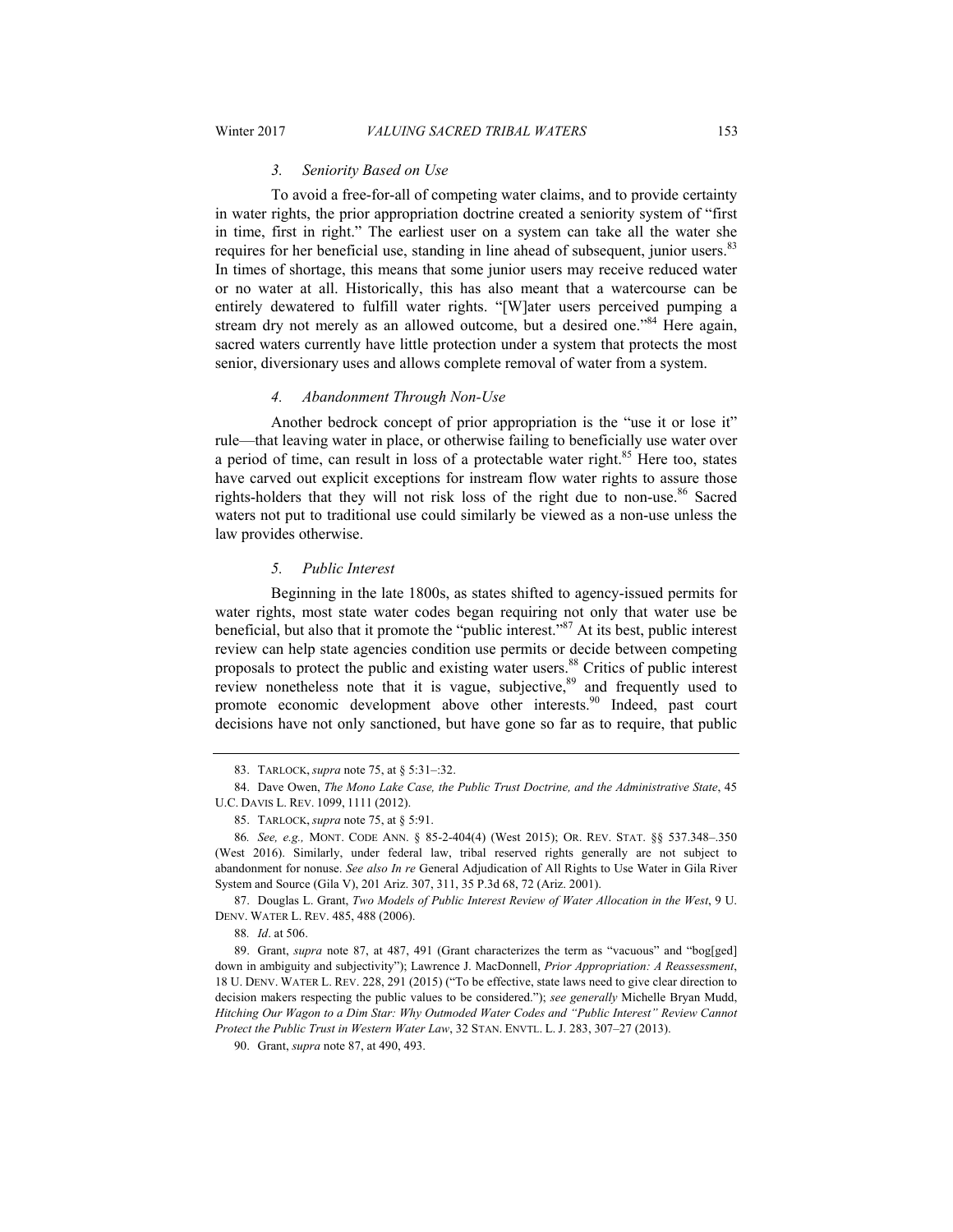interest review "maximize economic benefits from the water resource"<sup>91</sup>—a value that does not necessarily align with protecting sacred waters. To the extent western states have defined public interest in their water codes, there is no explicit mention of sacred waters among the interests to be considered.<sup>92</sup> Nor does sacred water appear to have been raised as a public interest issue in agency water permit proceedings.93 Thus here, too, changes in state water codes are necessary.

This brief overview yields two important truths about prior appropriation. First, the doctrine is deeply rooted in and biased toward water uses far different than sacred tribal waters. Second, as will be developed below, prior appropriation is, at bottom, a value-based system susceptible to evolution when people demand recognition of a new water value. While these truths appear to be in tension, our gains with instream flow protection, alongside emerging international legal models for sacred waters, suggest such an evolution is possible.

Before elaborating on these topics in earnest, it is first important to outline the related federal laws that touch upon sacred tribal waters and illustrate why a shift in state water law policy is necessary to help fill the gaps in federal protection.

#### **II. EXISTING FEDERAL REGIMES THAT FALL SHORT**

Although state-based prior appropriation is the focus of this article, there are several federal laws and policies that touch upon sacred waters and provide important context. And while this list of laws and policies is numerous, the important takeaway is that "[federal] law does not offer protection for sacred tribal places just because they are sacred."94 By exploring how these laws fall short, it becomes apparent that a shift in western state water law could both extend protection to places beyond federal jurisdiction and serve as an important catalyst in strengthening federal resolve to protect those sacred waters within its control. Undoubtedly, it will take a combination of changes to all of these laws to create the appropriate safety net for sacred waters in the West.

#### **A. Cultural Resource Laws**

To begin, there are several federal laws and policies that provide limited procedural protections when tribal cultural resources are involved.

**Executive Order 13175**<sup>95</sup> contains the overarching agency requirement to regularly and meaningfully consult and collaborate with tribal officials in "the development of federal policies ... that have tribal implications."<sup>96</sup> This Order underlies the more specific statutory and regulatory

96*. Id.* at § 5.

<sup>91</sup>*. Id*. at 493 n. 38; *see also* Amber Weeks, *Defining the Public Interest: Administrative Narrowing and Broadening of the Public Interest in Response to the Statutory Silence of Water Codes*, 50 NAT. RESOURCES J. 255, 264–70 (2010) (citing several case studies).

<sup>92</sup>*. See also* Bryan, *supra* note 89, at 292 (analyzing several public interest statutes).

 <sup>93.</sup> Interviews, *supra* note 79.

 <sup>94.</sup> Suagee & Bungart, *supra* note 31, at 24.

 <sup>95.</sup> Consultation and Coordination with Indian Tribal Governments, 65 Fed. Reg. 67249 (Nov. 6, 2000).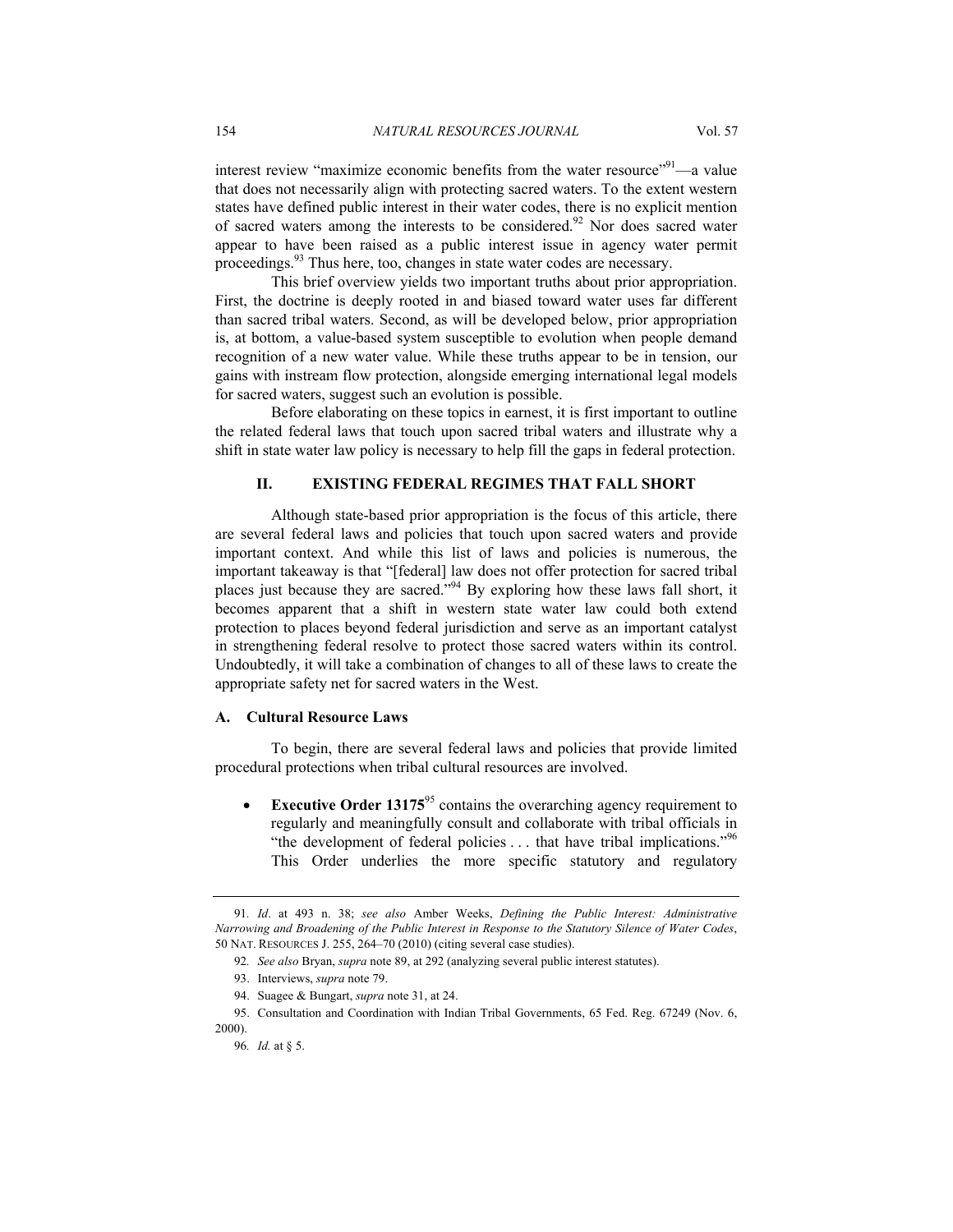consultation processes discussed below. While Executive Order 13175 has undoubtedly resulted in greater agency contact with tribes, agencies vary in their level of commitment to consultation.<sup>97</sup> The order also has little teeth because of its provision that it "is intended only to improve internal management of the executive branch, and is not intended to create any right, benefit, or trust responsibility, substantive or procedural, enforceable at law by a party against the United States, its agencies, or any person."98

- The **American Indian Religious Freedom Act** (AIRFA) acknowledges the rights of Native Americans to practice their traditional religions, including "access to sites, use and possession of sacred objects, and the freedom to worship through ceremonials and traditional rites."<sup>99</sup> **Executive Order 13007** supports AIRFA by directing federal land managing agencies to accommodate tribal access to, and ceremonial use of, sacred sites on federal lands, as well as to avoid physical damage to those sites.<sup>100</sup> Although AIRFA requires tribal consultation when proposed federal actions might limit religious practices or access to sacred sites.<sup>101</sup> the courts have held that it, too, is merely a policy statement and does not "create a cause of action or any judicially enforceable individual rights."102 Indeed, the case law applying this provision is dominated by unsuccessful tribal claims seeking to prevent development in sacred areas.103
- The **National Historic Preservation Act** (NHPA)<sup>104</sup> requires that federal land managers "prior to the expenditure of any Federal funds . . . [or]

<sup>97</sup>*. See, e.g.,* Healy, *supra* note 14 (discussion of Standing Rock Sioux).

 <sup>98.</sup> Consultation and Coordination with Indian Tribal Governments, 65 Fed. Reg. 67249 § 10 (Nov. 6, 2000); *see, e.g.*, Carattini v. Salazar, No. CIV-09-489-D, 2010 WL 4568876, at \*7 (W.D. Okla. Nov. 3, 2010).

 <sup>99.</sup> Protection and Preservation of Traditional Religions of Native Americans, 42 U.S.C. § 1996– 1996(b) (2012).

 <sup>100.</sup> Indian Sacred Sites, 61 Fed. Reg. 26771 (May 24, 1996). A related, more general law on point is the Religious Freedom Restoration Act, which prohibits the federal government (but not states) from "substantially burden[ing] a person's exercise of religion even if the burden results from a rule of general applicability," unless the government has a compelling interest and uses the least restrictive means of furthering that interest. Free Exercise of Religion Protected, 42 U.S.C. §§ 2000bb-2000bb-4 (2012).

<sup>101</sup>*. See* Havasupai Tribe v. United States, 752 F. Supp. 1471, 1488 (D. Ariz. 1990). The U.S. Forest Service has made this consultation mandate more concrete through its report U.S. DEP'T OF AGRIC. & U.S. FOREST SERV., U.S.D.A. POLICY AND PROCEDURES REVIEW AND RECOMMENDATIONS: INDIAN SACRED SITES (2012), http://www.fs.fed.us/spf/tribalrelations/documents/sacredsites/SacredSitesFinal ReportDec2012.pdf [https://perma.cc/VXY2-ESWG].

 <sup>102.</sup> Lyng v. Northwest Indian Cemetery Protective Ass'n, 485 U.S. 439, 455 (1988); *see also*  Havasupai Tribe, 752 F. Supp. 1471 (D. Ariz. 2014) ("AIRFA requires the federal agency to consider, but not necessarily defer to Indian religious values. It does not prohibit agencies from adopting land uses that conflict with traditional Indian religious beliefs or practices."); COHEN'S HANDBOOK OF FEDERAL INDIAN LAW § 14.03[2][c][B], at 969 (Nell Jessup Newton ed., 2012).

<sup>103</sup>*. E.g.,* Havasupai Tribe v. United States, 752 F. Supp. 1471, 1488 (D. Ariz. 1990) (uranium mine allowed in national forest); New Mexico Navajo Ranchers Ass'n v. Interstate Commerce Commission, 850 F.2d 729 (D.C. Cir. 1988) (railroad allowed to over Navajo lands to serve nearby coal mines).

 <sup>104.</sup> National Park Service and Related Programs, 54 U.S.C.A §§ 300101 to 307108 (West 2015).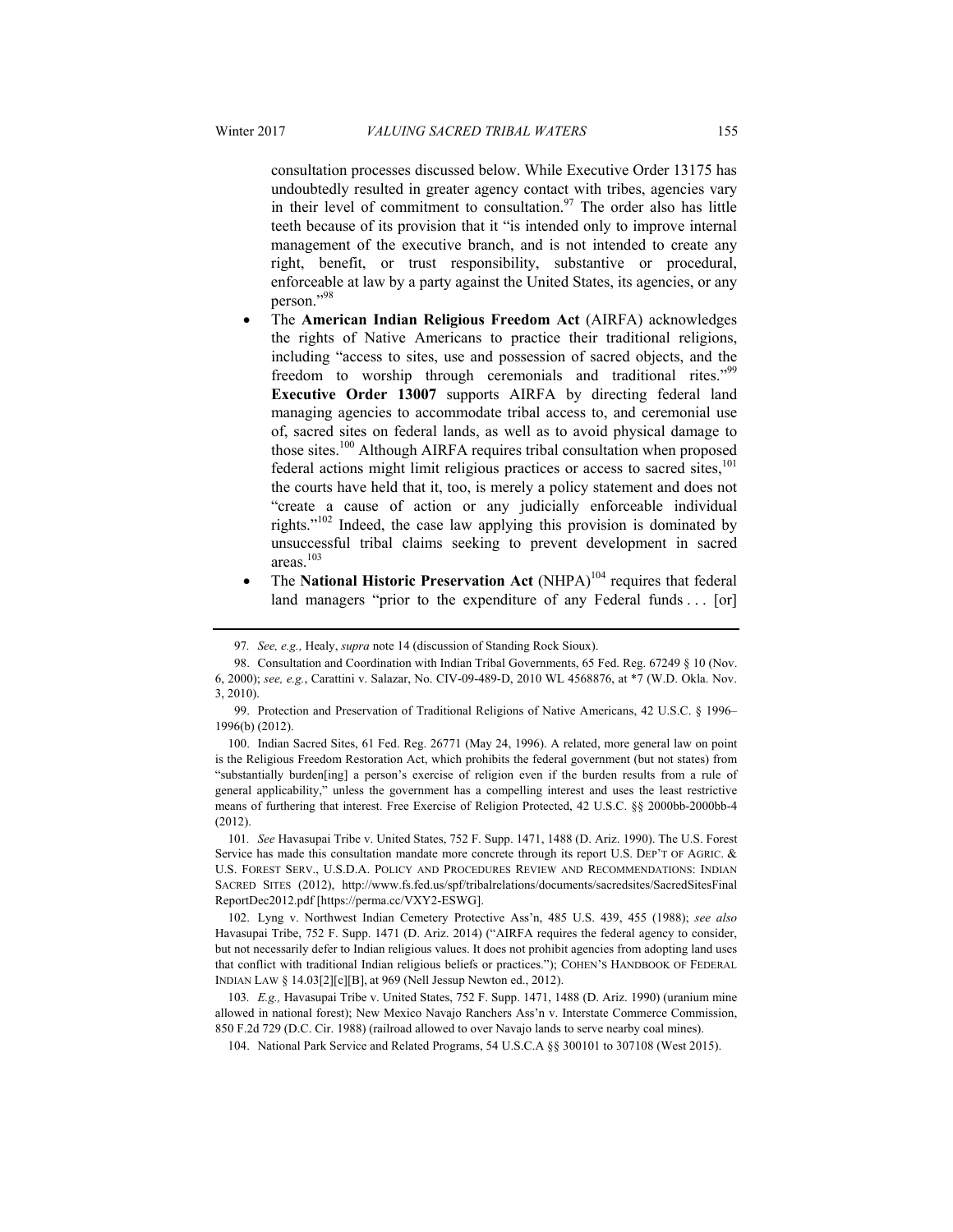issuance of any license . . . take into account the effect of the undertaking on any historic property."105 This law could potentially cover sacred water sites, if they are capable of listing on the National Register.<sup>106</sup> The NHPA specifies that federal agency duties include consultation with tribes that "attach religious and cultural significance to [eligible] property."107 The Advisory Council on Historic Preservation has also adopted a plan to support the U.N. Declaration on the Rights of Indigenous Peoples by issuing guidance on how to protect tribal rights during the Section 106 review process under the NHPA.<sup>108</sup>

Critics observe, nonetheless, that "[w]hile tribal consultation may take place, this is a process in which nonnative values take precedence in most cases."109 Indeed, tribes suing for inadequate agency consultation under the NHPA have been unsuccessful.<sup>110</sup> There are additional concerns that tribal information shared in the consultation process loses its confidentiality.<sup>111</sup> Ultimately, the NHPA is merely another procedural safeguard, $112$  and does not mandate protection of cultural properties. $113$ Moreover, outside the realm of federal lands and federal agency action, sacred sites are unlikely to fall within the ambit of the NHPA.

 108. ADVISORY COUNCIL ON HISTORIC PRES., SECTION 106 AND THE U.N. DECLARATION ON THE RIGHTS OF INDIGENOUS PEOPLES: INTERSECTIONS AND COMMON ISSUES: ARTICLE 18 AND SECTION 106 (2013), http://www.achp.gov/docs/UNDeclaration106.pdf [https://perma.cc/X2JP-NUS9].

109. Suagee & Bungart, *supra* note 31, at 25.

110*. See, e.g.,* Navajo Nation v. U.S. Forest Serv., 535 F.3d 1058 (9th Cir. 2008) (finding U.S. Forest Service's consultation process adequate concerning use of recycled wastewater for commercial ski resort located on sacred mountain); San Juan Citizens Alliance v. Norton, 586 F.Supp.2d 1270 (D.N.M. 2008) (upholding U.S. Bureau of Land Management's consultations with Navajo Nation regarding oil and gas leases affecting two sacred sites).

 111. Suagee & Bungart, *supra* note 31, at 25. Here again, the Standing Rock Sioux's loss of sacred sites just days after they were disclosed in court documents provides a tragic example. *See supra* note 14 and accompanying text.

112*. See* Presidio Historical Ass'n v. Presidio Trust, 811 F.3d 1154, 1169 (9th Cir. 2016) ("Our court has consistently held that 'the NHPA, like NEPA, is a procedural statute requiring government agencies to "stop, look, and listen" before proceeding' when their action will affect national historical assets").

113*. See* Recordation of Historic Property Prior to Alteration or Demolition, 54 U.S.C.A. § 306103 (West 2016); *see also* Suagee & Bungart, *supra* note 31, at 25 ("If a site cannot be avoided or otherwise preserved in situ in the face of some undertaking, excavation commonly takes place, and the site . . . ceases to exist").

 <sup>105.</sup> Effect of Undertaking on Historic Property, 54 U.S.C.A. § 306108 (West 2016) (commonly referred to as "Section 106").

 <sup>106.</sup> Eligibility for Inclusion on National Register, 54 U.S.C.A § 302706(a) (West 2016) ("Property of traditional religious and cultural importance to an Indian tribe or Native Hawaiian organization may be determined to be eligible for inclusion on the National Register."); *see also* Criteria for Evaluation, 36 C.F.R. § 60.4 (2016).

 <sup>107.</sup> Eligibility for Inclusion on National Register, 54 U.S.C.A § 302706(b) (West 2016); Initiation of the Section 106 Process, 36 C.F.R. § 800.3(f)(2) (2016). Executive Order 11593, 36 Fed. Reg. 8921 (May 13, 1971), supports the NHPA by requiring federal agencies to "administer the cultural properties under their control in a spirit of stewardship and trusteeship for future generations," including a charge to locate, inventory, and nominate properties to the National Register. *Id.* at § 2(a). It also directs agencies to ensure that cultural resources are not inadvertently damaged, destroyed or transferred. *Id.* at  $§$  2(b).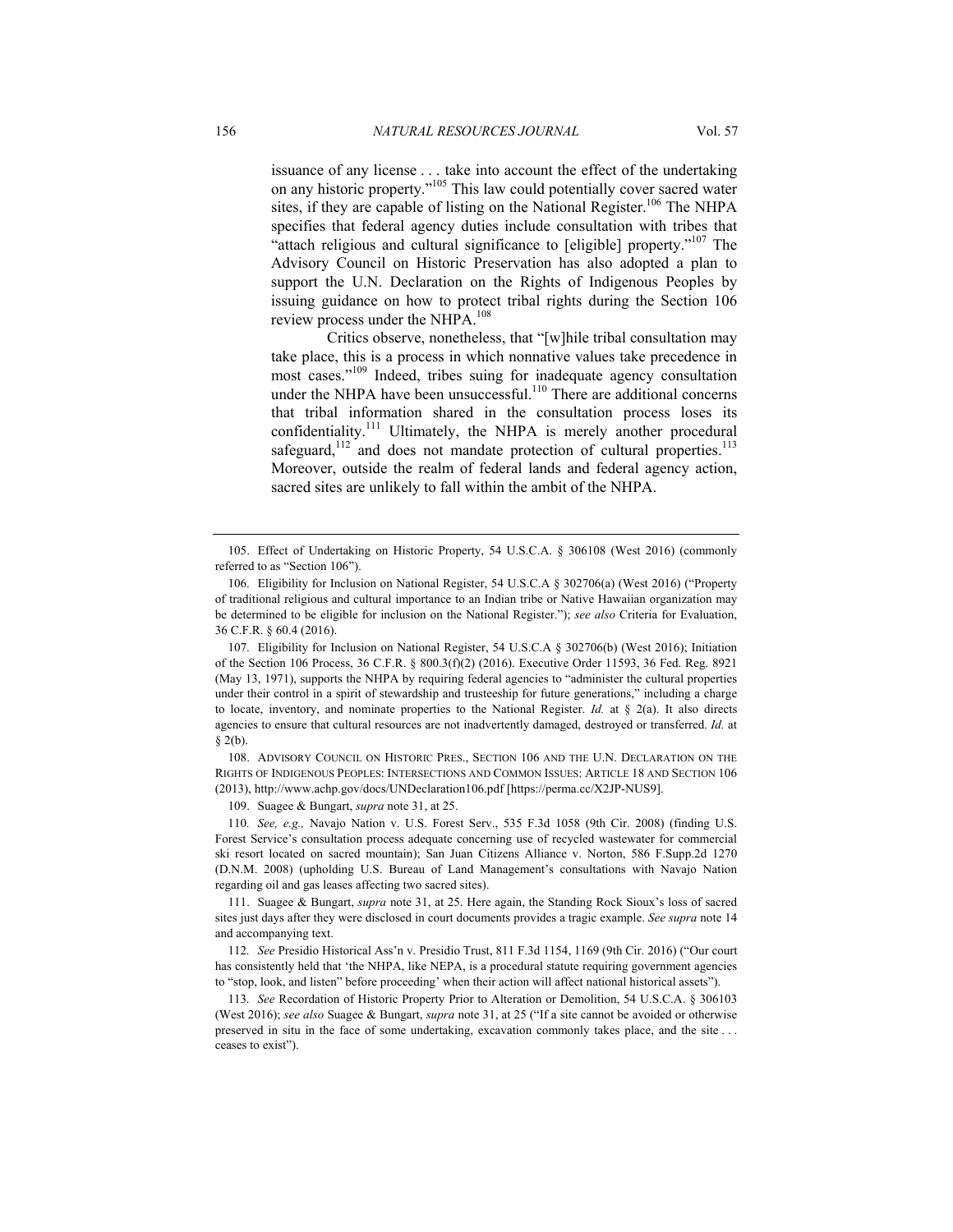- The **Archaeological Resources Protection Act** (ARPA) requires federal land managers to notify affected Indian tribes prior to issuing a permit that "may result in harm to, or destruction of, any religious or cultural site" on federal lands or Indian lands.<sup>114</sup> The law also authorizes civil and criminal penalties for knowing violations. 115 Its reach, however, does not extend to private lands, and, like the NHPA, it provides procedural notice requirements but no substantive guarantee of protection.
- The **Native American Graves Protection and Repatriation Act** (NAGPRA) could potentially protect tribal human remains and related sacred objects affiliated with a sacred water location.<sup>116</sup> Here again, the primary reach of the law is to federal lands where such remains and objects may be found.<sup>117</sup> Further, this law is directed more toward the ownership and repatriation of the remains, rather than leaving a source area under protection.<sup>118</sup>
- The **National Environmental Policy Act** (NEPA)<sup>119</sup> requires federal agencies conducting environmental reviews to consider the social and cultural impacts that a proposed action may have on a Tribe.<sup>120</sup> Nonetheless, as a procedural statute, NEPA does not ultimately prevent those impacts from occurring, but simply requires they be disclosed and other alternatives considered.<sup>121</sup>

As this overview demonstrates, federal cultural resource laws are largely implicated when federal agencies undertake permitting, funding, or activities on federal lands. There are a host of private activities beyond their protective reach. Further, these laws do not provide absolute, substantive protection of sacred tribal resources, but instead offer limited procedural safeguards. Even when these procedural safeguards are followed, agencies often exercise their discretion to prioritize other interests above those of sacred waters.

#### **B. Laws Creating Tribal Water Authority**

Another suite of laws relates to tribal ownership and regulation of waters within reservation boundaries.<sup>122</sup> As a backdrop to these laws, it is important to

121. Robertson v. Methow Valley Citizens Council, 490 U.S. 332, 350 (1989).

 <sup>114.</sup> Excavation and Removal, 16 U.S.C. §§ 470aa, 470cc (2012).

<sup>115</sup>*. Id.* at § 470ee.

 <sup>116. 25</sup> U.S.C. §§ 3001–02 (2012).

<sup>117</sup>*. Id.* at § 3001.

<sup>118</sup>*. Id.* at § 3002.

 <sup>119. 42</sup> U.S.C. § 4321 (2012).

 <sup>120. 40</sup> C.F.R. §§ 1508.8, 1508.27 (2016). Executive Order 12898, which focuses on environmental justice, bolsters NEPA's requirements by directing federal agencies to avoid impacts on poor or minority populations. *See* Executive Order 12898, 59 Fed. Reg. 7629 (Feb. 11, 1994).

 <sup>122.</sup> Again, there are limited cases where tribes have obtained some off-reservation water rights for fishing. *See supra* note 8.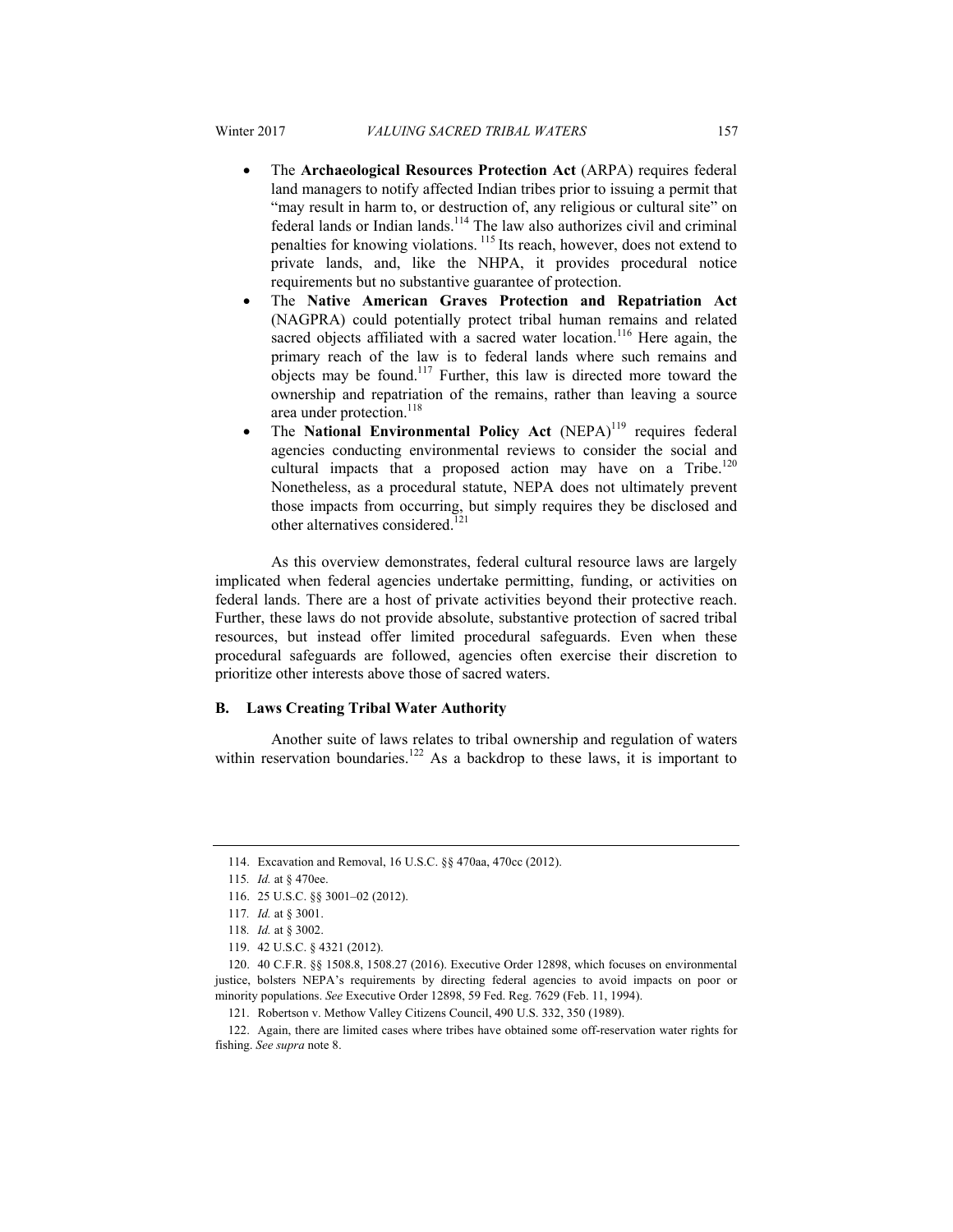note that Tribes also hold inherent tribal sovereignty over the resources within their territory, subject to Congressional limitations or implied divestiture.<sup>123</sup>

 The **Clean Water Act** authorizes federally recognized tribes that qualify for treatment-as-state (TAS) status to adopt their own water quality standards, including standards for ceremonial waters.<sup>124</sup> The Pueblo of Isleta in New Mexico is the most frequently discussed example, due to a federal court decision upholding their ceremonial water quality standards.<sup>125</sup> In that case, the City of Albuquerque had to treat its upstream wastewater discharges to a higher standard that met tribal requirements. Although the specifics of the Tribe's ceremonies are confidential, it has disclosed that they involve "immersion and intentional or incidental ingestion of water."<sup>126</sup>

While hailed as a valuable tool, tribal CWA authority to protect against off-reservation impacts is limited to the specific scenario of upstream point source pollution. The CWA also requires a tribe to be both federally recognized and have the capacity to administer a water quality program. As illustrated by the above discussion of the Warm Springs Tribe, $127$  the law does not directly address upstream, off-reservation depletions of water quantity, nor upstream nonpoint sources of pollution. A tribe's CWA authority also does not extend to protecting sacred waters beyond the specific stream system that falls within reservation boundaries.

Under the **Tribal Reserved Rights Doctrine** (or Winters Doctrine),<sup>128</sup> many tribes in the West have obtained water rights deemed to implicitly arise under the documents creating a tribe's reservation—whether by treaty, Congressional act, or executive order.<sup>129</sup> Tribes can typically use these water rights for a variety of tribal purposes within reservation boundaries. A small number of tribes have even obtained water rights for off-reservation flows to support fishing in their aboriginal territories.<sup>130</sup> Although tribal reserved rights could in theory be adapted to protect

 <sup>123.</sup> United States v. Wheeler, 435 U.S. 313, 323, 98 S. Ct. 1079, 1086 (1978) ("But until Congress acts, the tribes retain their existing sovereign powers. In sum, Indian tribes still possess those aspects of sovereignty not withdrawn by treaty or statute, or by implication as a necessary result of their dependent status."), superseded on unrelated grounds by Indian Civil Rights Act 25 U.S.C. §§ 1301–03 (2012) as to inherent power of Indian tribes to exercise criminal jurisdiction over all Indians.

 <sup>124. 33</sup> U.S.C.A. § 1377(e) (West 2016). For a listing of tribes with TAS status, *see EPA Approvals of Tribal Water Quality Standards*, U.S. ENVTL. PROT. AGENCY, https://www.epa.gov/wqs-tech/epaapprovals-tribal-water-quality-standards [https://perma.cc/BF6M-LVSH].

 <sup>125.</sup> City of Albuquerque v. Browner, 97 F.3d 415, 428 (10th Cir. 1996).

<sup>126</sup>*. Id.*

<sup>127</sup>*. See supra* Part I.A.

<sup>128</sup>*. See supra* note 6 and related text.

<sup>129</sup>*. Id.*; *see also* AMERICAN INDIAN LAW DESKBOOK §§ 8:6, 8:9 (West 2016); LONNIE E. GRIFFITH, JR., 41 AM. JUR. 2D INDIANS § 81 (2016).

 <sup>130.</sup> For example, the Yakama, Warm Springs, Nez Perce, and Umatilla Tribes. *See Fisheries Timeline*, COLUMBIA RIVER INTER-TRIBAL FISH COMMISSION, http://www.critfc.org/about-us/fisheriestimeline/ [https://perma.cc/34XG-YGGX]. As noted, while fishing rights may overlap with sacred waters, sacred waters deserve separate, explicit protection in their own right. *See supra* note 9.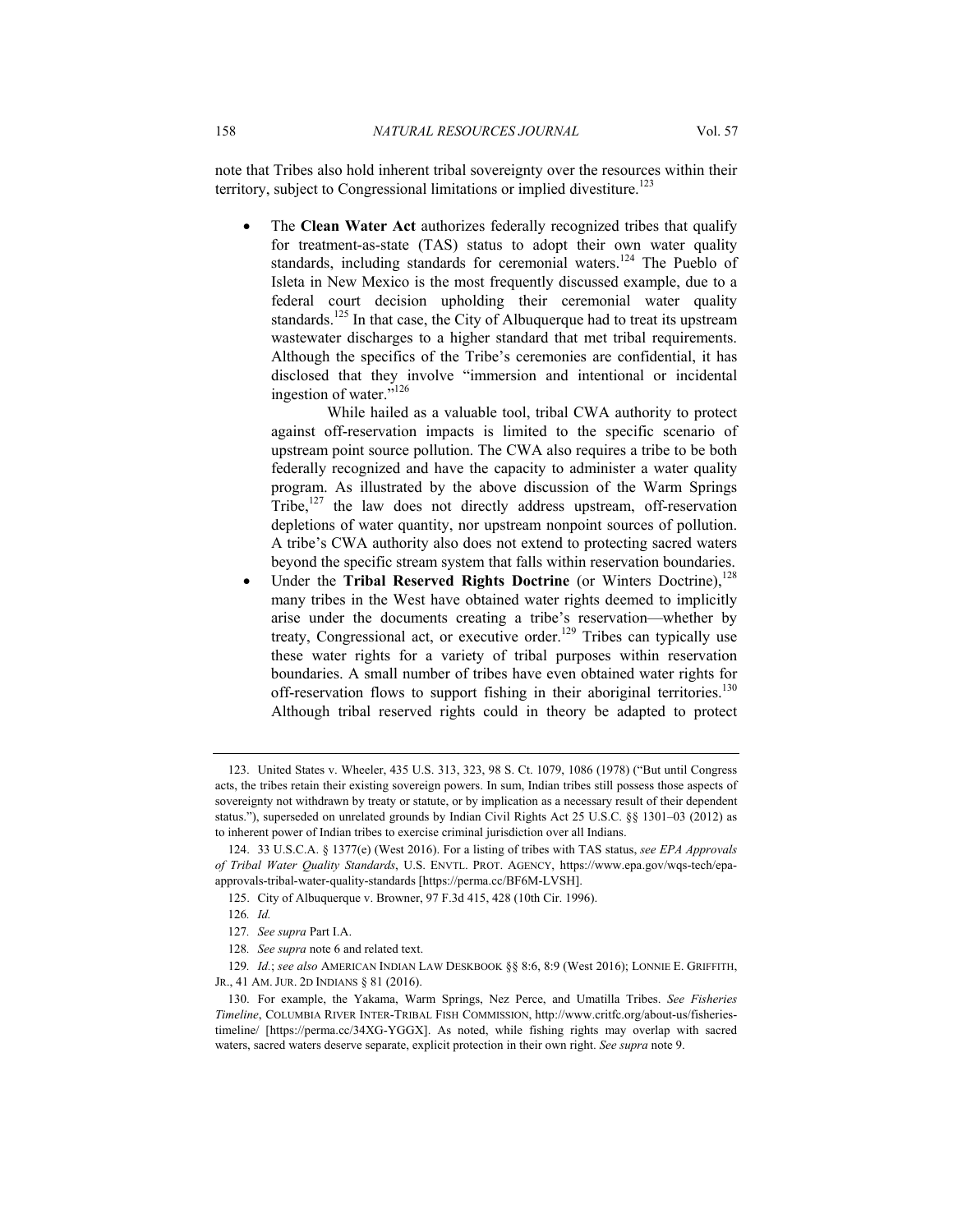mention this purpose are exceedingly rare. $^{131}$ 

sacred waters within tribal areas, examples of water settlements that

One such example is the Zuni Tribe's water rights settlement, which restores water to a sacred site known as Zuni Heaven<sup>132</sup>— a center of tribal ceremony, burial, and cultural activities that was dried up by upstream water projects and diversions. The tribe negotiated reserved water rights to restore flows to the area, including the "Sacred Lake, wetlands, and riparian area."<sup>133</sup> In a second example, the Taos Pueblo negotiated a settlement for water rights to recharge Buffalo Pasture, a wetland sacred to the tribe, located in the water-depleted Taos Valley of New Mexico.<sup>134</sup>

While groundbreaking, these success stories demonstrate that the stars must truly align for tribes and sacred waters, requiring a strong legal argument under their creation documents, along with other political, legal, financial, and land ownership leverage that is not available to all tribes. As with the previous list of federal cultural resource laws, these laws also have a limited geographic scope that falls largely within reservation boundaries or on other lands over which a tribe holds an ownership or use interest. Thus, these sources of authority, while extremely important, are not immediately applicable to sacred water locations outside a tribe's sphere of control.

#### **C. Waters within Federal Lands**

It is also necessary to dispel the myth that sacred waters situated on federal lands are automatically protected. As intimated above, federal laws and policies that encourage the protection of sacred places are weighed against the various, competing legal mandates that govern federal lands management. Rebecca Tsosie has eloquently criticized the U.S. government for failing to honor its trust duties when it treats tribal interests as co-equal with, and capable of being outweighed by, other public interests in federal lands.<sup>135</sup> Further, even when a federal agency exercises its discretion to protect a sacred resource on federal lands, development activities outside of those lands can have profound hydrologic and quality impacts on the sacred waters.

 <sup>131.</sup> This conclusion is drawn from discussions with scholars who have studied tribal water settlements, along with a query of the Native American Water Rights Settlement Project database. *See Native American Water Rights Settlement Project*, U.N.M. DIGITAL REPOSITORY, http://digitalrepository.unm.edu/nawrs/ (last visited Jan. 28, 2017).

 <sup>132.</sup> Zuni Indian Tribe Water Rights Settlement Act of 2003, Pub. L. 108–34, 117 Stat. 782 (2003)*.*

<sup>133</sup>*. Id*. at § 4(b)(2).

 <sup>134.</sup> ABEYTA WATER RIGHTS ADJUDICATION: SETTLEMENT AGREEMENT AMONG THE UNITED STATES, TAOS PUEBLO, THE STATE OF NEW MEXICO, THE TAOS VALLEY ACEQUIA ASSOCIATION, AND ITS 55 MEMBER ACEQUIAS, THE TOWN OF TAOS, EL PRADO WATER AND SANITATION DISTRICT, AND THE 12 TAOS AREA MUTUAL DOMESTIC WATER CONSUMERS' ASSOCIATION §§ 5.3, 7.3 (Dec. 12, 2012).

 <sup>135.</sup> Rebecca Tsosie, *The Conflict Between the "Public Trust" and the "Indian Trust" Doctrines: Federal Public Land Policy and Native Nations*, 39 TULSA L. REV. 271 (2003).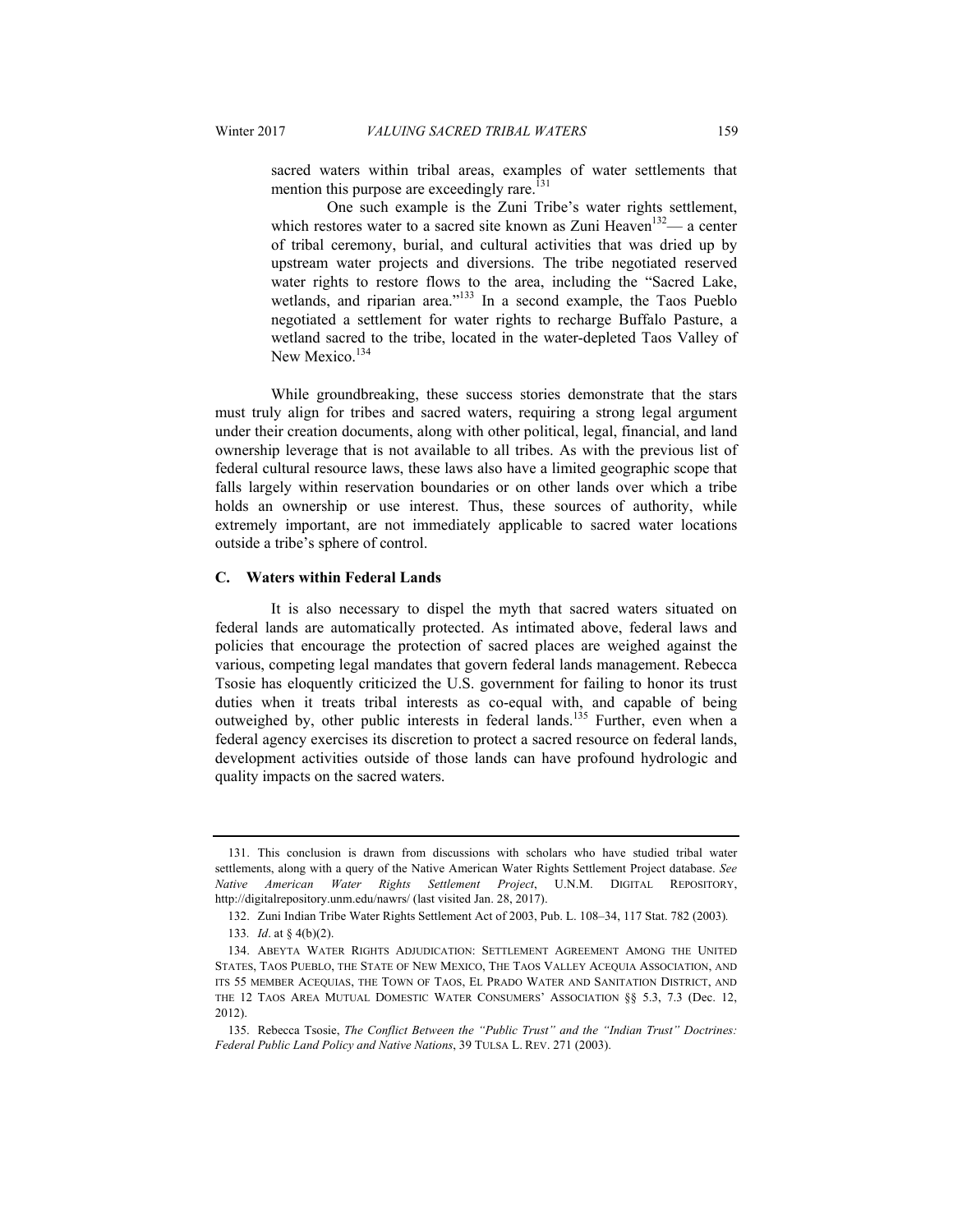#### *1. Competing Mandates*

One need not look far for examples of federal agencies prioritizing other public values over sacred tribal values. For instance, when sacred waters arise within national parks, federal park managers must balance protecting the resource with providing for "public enjoyment."<sup>136</sup> The specific mandate for the Montezuma Well, for example, is to "provide for the protection, preservation and enjoyment by the public of a prehistoric cliff dwelling, other prehistoric ruins, and a spring-fed limestone sink."<sup>137</sup> Visitor contact (including a visitor center and sewage system), livestock grazing, and agricultural uses are considered compatible with the Well's designation.<sup>138</sup>

National forests and lands under the jurisdiction of the U.S. Bureau of Land Management (BLM) face an even trickier task of "multiple use" that introduces economic development and public recreation as additional values to be accommodated and weighed.<sup>139</sup> Drawing on the earlier example of the Northern Cheyenne,<sup>140</sup> the Tribe notes how coalbed methane development has trumped tribal spiritual interests:

> BLM management decisions to develop land traditionally used by the Northern Cheyenne may adversely affect their access to, or utilization of, areas for ceremonial and cultural activities. For example, the construction of roads for coal bed methane development may increase accessibility to remote areas, which have been used for prayer and fasting activities. Seclusion is required for these activities. . . . Construction of fences may restrict the collection of plants for medicinal purposes and mineral resources used in ceremonies by religious practitioners. . . . Increased noise levels associated with some development activities can make areas unsuitable for fasting, prayer and making offerings. The modification of landforms by construction activities required by oil and gas development can also affect Native American practices and values by interfering with the respectful treatment of dead and spiritual aspects of the environment.<sup>141</sup>

Case law yields several additional examples of discretionary agency decisions in which non-tribal activities were deemed more important than sacred tribal resources. In the *Navajo Nation v. U.S. Forest Service*142 example discussed

 <sup>136. 54</sup> U.S.C.A. § 100101 (West 2017).

 <sup>137.</sup> DEP'T. OF INTERIOR & NAT'L PARK SERV., STATEMENT FOR MANAGEMENT: MONTEZUMA CASTLE NATIONAL MONUMENT 2 (1991), https://archive.org/stream/statementformana91mont/statement formana91mont\_djvu.txt.

<sup>138</sup>*. Id*. at 4, 16.

 <sup>139. 43</sup> U.S.C. § 1701(a)(8)(2012) (discussing federal BLM lands); 16 U.S.C. §§ 475, 528–31 (2012) (relating to national forests).

<sup>140</sup>*. See supra* Part I.A.2.

 <sup>141.</sup> NORTHERN CHEYENNE TRIBE, *supra* note 43, at 7–21. *See* Bryan, *supra* note 52, at 311–15, 329–32 (for a fuller discussion of potential impacts in the Yellowstone Basin and the legal deficiencies in addressing these impacts).

 <sup>142.</sup> Navajo Nation v. U.S. Forest Serv., 535 F.3d 1058 (9th Cir. 2008).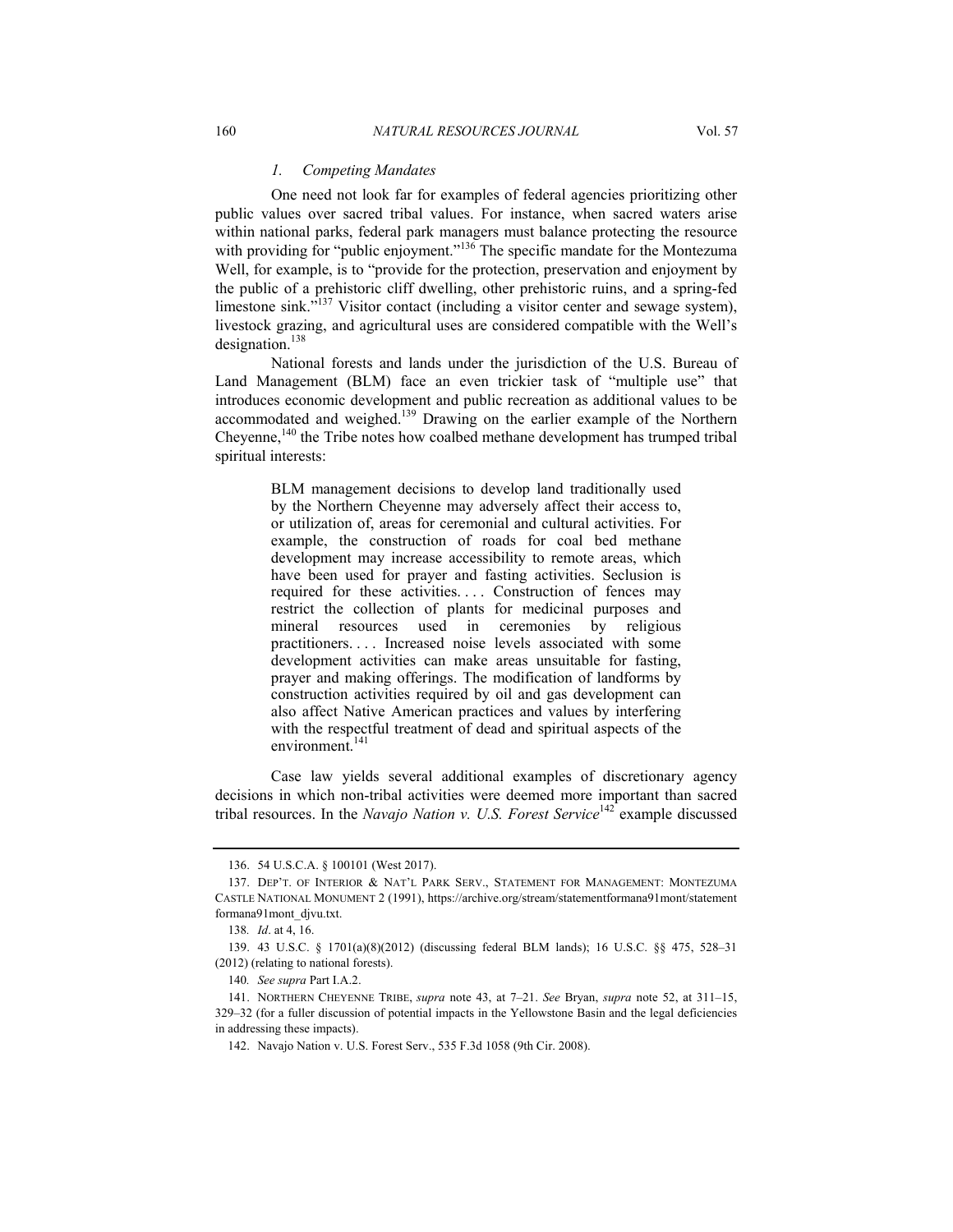above, the Navajo, Hopi, Havasupai, Hualapai, Yavapai–Apache, and White Mountain Apache were all unsuccessful in stopping the federal government from authorizing the Snowbowl ski resort, even though its recycled wastewater is placed in sacred areas within the Cocino National Forest where tribal members pray, gather plants for medicine bundles, and conduct religious ceremonies. The tribes argued that the wastewater desecrated the mountain, which they believe to be a living entity, that it devalued their religious exercise, and that it would even cause human and natural disasters.<sup>143</sup> Nonetheless, the public benefit of enjoying federal lands for recreation was upheld, with the court concluding that the tribe would not suffer a substantial burden upon the exercise of its religious beliefs and practices.<sup>144</sup>

In the recent *La Cuna De Aztlan Sacred Sites Protection Circle Advisory Committee v. U.S. Dep't of Interior* decision,<sup>145</sup> construction of a solar electric generating facility on BLM lands in the Mojave Desert prevented members of several Indian tribes from accessing parts of the Salt Song Trails for religious purposes ("sad as it may be").<sup>146</sup> There, the court cited an oft-quoted line that "[t]hough Native Americans may have some rights to use sacred sites, 'those rights do not divest the Government of its right to use what is, after all, its land.'"147 And in *Lyng v. Nw. Indian Cemetery Protective Ass'n*, the U.S. Supreme Court upheld an agency permit for timber harvesting and related road building through sacred sites in the Chimney Rock section of Six Rivers National Forest in northwestern California.148

While tribal success is not the norm, there are examples of hard-fought victories<sup>149</sup> such as the U.S. Department of Interior's recent cancellation of energy drilling leases in the Badger-Two Medicine area—a place sacred to the Blackfeet but located on BLM lands.<sup>150</sup> Or the permanent protection of the Taos Pueblo's "most sacred shrine," Blue Lake, through the repatriation of land from national forest to tribal ownership in the  $1970s$ <sup>151</sup>. This sacred water source is the location of tribal ceremonies, considered the birthplace of the Taos Pueblo and "where the spirit of the Indian god is still living today."<sup>152</sup> Because the Tribe believes that the "presence of outsiders destroys the power of all ceremonial acts," its peoples'

<sup>143</sup>*. Id.* at 1062–65.

<sup>144</sup>*. Id.* at 1070.

 <sup>145.</sup> La Cuna De Aztlan Sacred Sites Prot. Circle Advisory Comm. v. U.S. Dep't of Interior, No. CV 11-00400 DMG, 2013 WL 4500572 (C.D. Cal. Aug. 16, 2013) (unpublished).

<sup>146</sup>*. Id*. at \*1, \*10.

<sup>147</sup>*. Id.* at \*10 (quoting Lyng v. Nw. Indian Cemetery Protective Ass'n, 485 U.S. 439, 453 (1988)).

 <sup>148.</sup> Lyng v. Nw. Indian Cemetery Protective Ass'n, 485 U.S. 439, 442, 450–453 (1988).

<sup>149</sup>*. See generally* Martin Nie, *The Use of Co-Management and Protected Land-Use Designations to Protect Tribal Cultural Resources and Reserved Treaty Rights on Federal Lands*, 48 NAT. RESOURCES J. 585 (2008) (for a compelling piece on the merits of collaborative solutions).

<sup>150</sup>*. See Too Sacred to Develop*, BLACKFEET NATION, http://www.badger-twomedicine.org/ [https://perma.cc/3MVA-YSUE].

 <sup>151.</sup> Sarah Merfeld, *Taos Blue Lake: The Taos Pueblo and Their Struggle to Regain Blue Lake*, *Indigenous Religious Traditions*, COLORADO COLLEGE, http://sites.coloradocollege.edu/indigenous traditions/sacred-lands/taos-blue-lake/ [https://perma.cc/ZDF6-L63J]; *see also What is Blue Lake?, About*, TAOS PUEBLO, http://taospueblo.com/about/ [https://perma.cc/U3G5-38YL] (last modified 2016).

 <sup>152.</sup> Merfeld, *supra* note 151.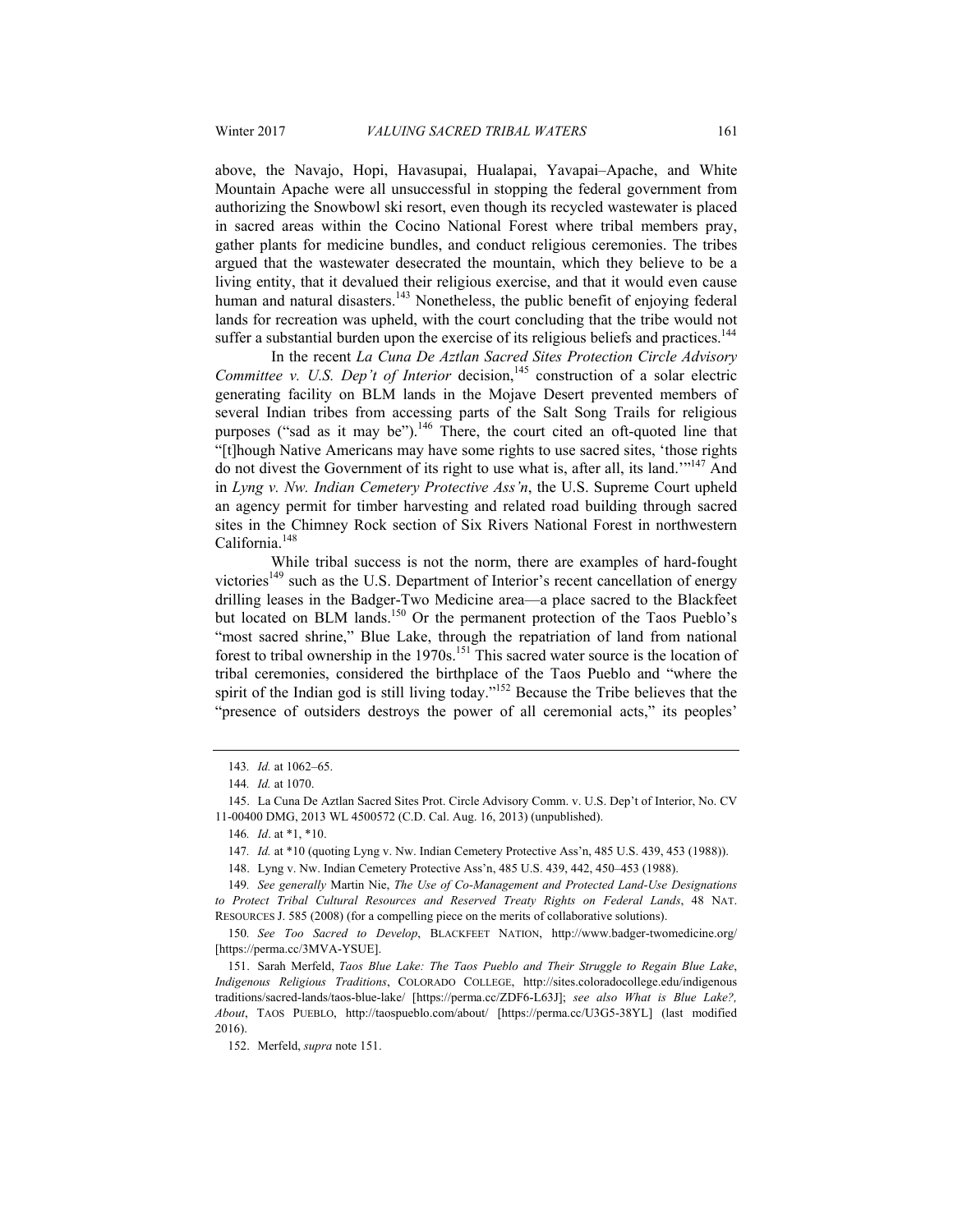entire way of life was threatened when the lake became a popular camping and recreation destination during the early 1900s.<sup>153</sup> The Tribe believed that without Blue Lake, they would cease to exist as a group.<sup>154</sup> The return of the Lake is thus considered among the most significant events in the Tribe's history.155 But for every Blue Lake and Badger-Two Medicine, which are negotiated political settlements, there remain untold numbers of sacred sites vulnerable to the vagaries of competing uses, political pressures, and agency discretion. The rarity of these success stories underscores the need for a more broad-based legal solution available to all tribes in the West.

#### *2. External Threats Near Federal Lands*

Even when the balance of competing federal land mandates tips toward protecting sacred waters, there is the hydrologic reality that nearby development and state-based water uses can undermine that protection. Again using the Montezuma Well example, park managers note that:

> Increasingly intense human disruption of aquifers and native ecosystems leaves the future of springs and the narrowly adapted endemic species they support in jeopardy.... More than 90 percent of the springs in northern Arizona have been dewatered or are ecologically impaired because of [state-based] groundwater pumping, development, or modification for livestock or human use.<sup>1</sup>

This concern exists even though the National Park Service holds half the water rights to the Well. Private agriculture, gravel mining, diversion and impoundment of stream waters, climatological changes, and housing development all place pressure on groundwater supply (both its quantity and quality due to septic tanks), creating concern that Montezuma Well could dry up or become polluted. "Increasing development on lands adjacent to and surrounding the Monument results in direct and indirect impacts, i.e., mining, feral animals, woodcutting, freeway, subdivisions, water demands, and visual intrusions to the cultural and natural setting."<sup>157</sup> Water consumption under state-based water rights can threaten the Well's integrity,158 and "there currently exists no means for alerting management to imminent adverse, and possibly irreversible, effects to this resource attribute from external water use."159

Both the North Cheyenne Tribe and the Hualapai Tribe hold similar concerns for their sacred waters. In Montana, private coalbed methane groundwater

<sup>153</sup>*. Id.*

<sup>154</sup>*. Id.*

 <sup>155.</sup> TAOS PUEBLO, *supra* note 151.

 <sup>156.</sup> Larry Stevens & Jerri Ledbetter, *Montezuma Well*, NORTHERN ARIZONA UNIVERSITY, http://www.azheritagewaters.nau.edu/loc\_montezumawell.html [https://perma.cc/Q482-KZQV].

 <sup>157.</sup> U.S. DEP'T. OF INTERIOR & NAT'L PARK SERV., *supra* note 137.

 <sup>158.</sup> U.S. DEPT. OF INTERIOR & NAT'L PARK SERV., WATER RESOURCES MANAGEMENT PLAN: MONTEZUMA CASTLE AND TUZIGOOT NATIONAL MONUMENTS 6 (1992), https://www.nature.nps.gov/ water/planning/management\_plans/montezuma\_screen.pdf [https://perma.cc/9N22-4EM5].

<sup>159</sup>*. Id.* at 68.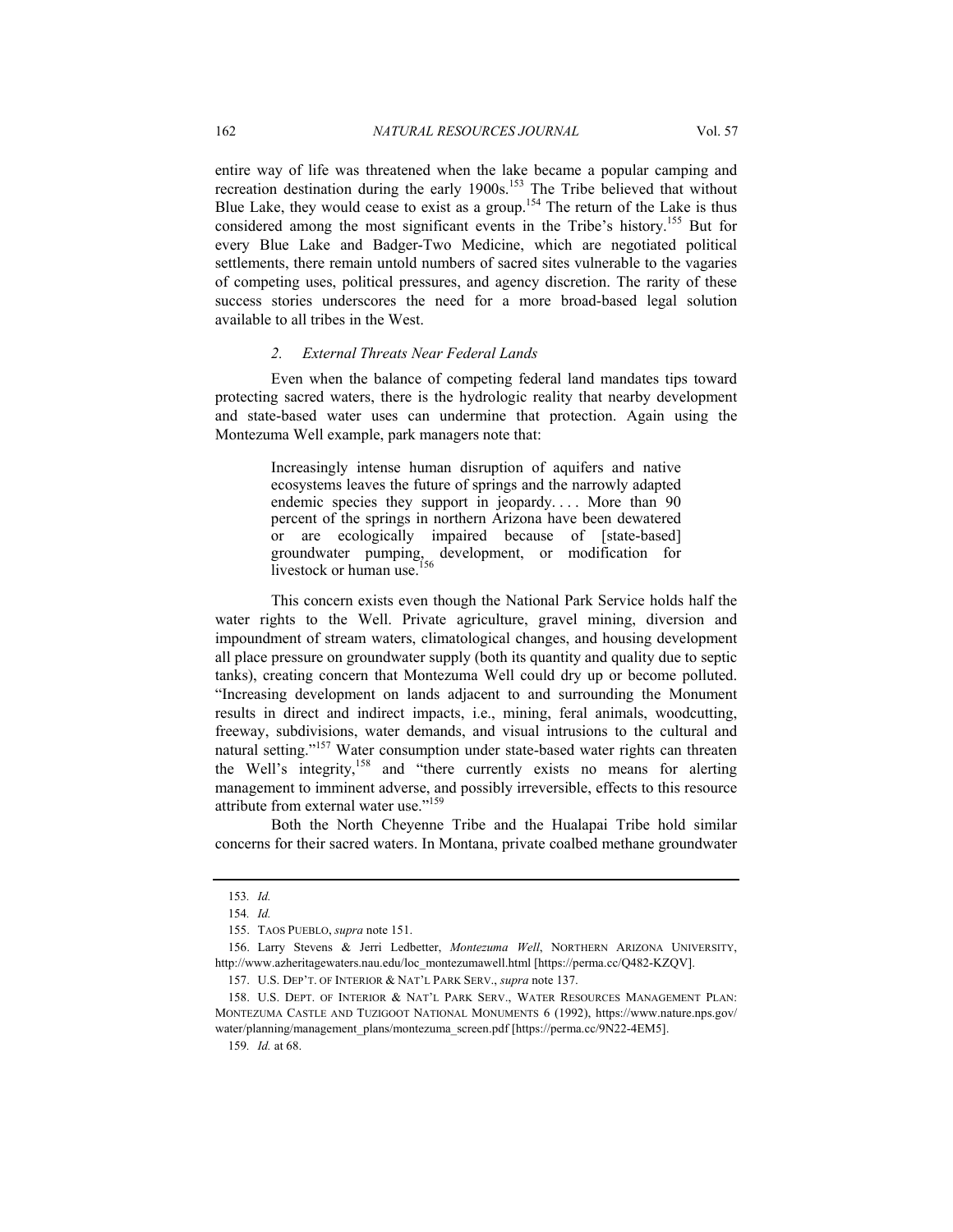pumping on private and federal lands is broadly allowed under state water law, and can contaminate and deplete sacred, off-reservation groundwater and springs of the Northern Cheyenne.<sup>160</sup> Aboriginal areas within the Grand Canyon, which are no longer within the control of the Hualapai Tribe, are also threatened by competing water demands from agriculture, subdivision development, and mining interests that hold state-based water rights.<sup>161</sup>

\* \* \*

This walk through the complex field of federal law reveals that sacred water protections at the national level are far from secure. While procedural safeguards may lead to consideration of sacred values, competing uses are just as likely prevail in the end. And when we move outside of federal agency lands and purview, even these modest protections are unlikely to apply. To the extent sacred water values are expressed in state water law, it may help tip the scales in federal management decisions and extend protections where federal decisions cannot reach—onto state and private lands where sacred waters exist. Lest we think this is an improbable proposition, three case studies of sacred water protection from other nations can help inspire our progress.

# **III. LOOKING OUTSIDE THE WEST: INTERNATIONAL FRAMEWORKS FOR PROTECTION**

Incorporating sacred values within prior appropriation need not be a radical endeavor. In Part IV, we will see that this paradigm shift shares striking parallels with the emerging instream flow protections in the West, as well as California's current efforts to add sacred water protections to its water quality laws. But by expanding our horizon beyond the West, we also see that this paradigm shift is happening elsewhere on the planet, signaling a global adaptation in the way we see and value water. As noted, the U.N. Declaration on the Rights of Indigenous Peoples requires this paradigm shift of all signatory nations.<sup>162</sup> And some nations have stepped to the fore in their efforts. A few examples, drawn from a variety of cultures, geographies, and legal approaches, merit exploration here. And while none provide a perfect fit for our needs in the American West, they serve to inspire the possibility of legal protection, as well as the creativity with which we can approach our own efforts.

<sup>160.</sup> MILES CITY FIELD OFF., BUREAU OF LAND MGMT., FINAL STATEWIDE OIL AND GAS ENVIRONMENTAL IMPACT STATEMENT AND PROPOSED AMENDMENT OF THE POWDER RIVER AND BILLINGS RESOURCE MANAGEMENT PLANS, 4-62–64, 4-99 (2003), https://www.blm.gov/mt/st/en/fo/ miles\_city\_field\_office/og\_eis.html [https://perma.cc/WN94-25ZH]; *see generally* Bryan, *supra* note 52 (summarizing state laws on coalbed methane groundwater pumping).

<sup>161</sup>*. See* ARIZONA DEP'T OF WATER RESOURCES, *supra* note 65, at 46–47.

<sup>162</sup>*. See* Declaration on the Rights of Indigenous Peoples, G.A. Res. 61/295/ U.N. Doc. 07-58681, annex, at 10–12 (March, 2008), http://www.un.org/esa/socdev/unpfii/documents/DRIPS\_en.pdf [https://perma.cc/NQ8B-WLUX]. Again, the U.S. under former President Obama has lent its support, but has not agreed to be bound by the Declaration. *See* Office of the Press Secretary, *supra* note 24 and accompanying text.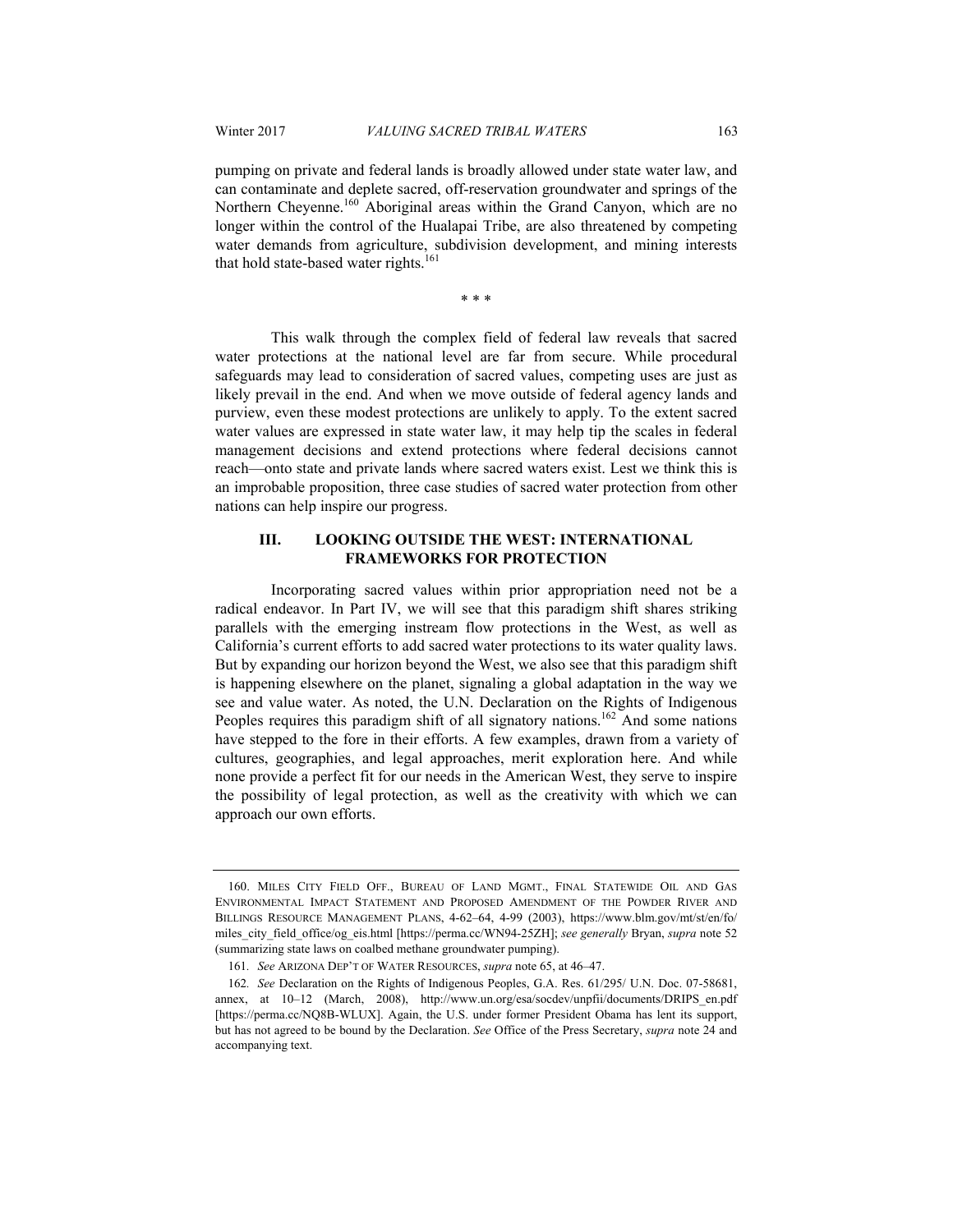#### **A. Ireland – Site Protection**

Ireland's landscape is rich in spiritual sites such as prehistoric fort rings, grave sites, and holy wells associated with different peoples at different stages of the country's history. Interestingly, while many of these sites are considered relics of the past, holy wells persist as places of spiritual veneration still today. The documented wells in Ireland were recently numbered around  $3,000$ .<sup>163</sup> Many of these wells date to pagan times, when a pre-Christian society considered them to have supernatural properties.<sup>164</sup> As Catholicism later became the prevailing belief system, these sites, rather than being eradicated, were assumed into the new religion but recast as holy wells named for Saints<sup>165</sup> $-a$  process called syncretism.<sup>166</sup> Stories of holy wells figure largely into Irish written literature and lore from the Iron Age on through Christian era transition.<sup>167</sup> And despite their restyling as Christian sites, some locals retain a parallel belief that the wells retain pre-Christian properties.

Holy wells or blessed wells (*toibreacha/tobur naofa* or *toibreacha/tobur beannaithe*, respectively) are water sources such as springs, bogs, or ponds that are sites of religious devotion, distinct from human-created wells because they generally arise on their own in pools, rock cavities, or even tree cavities.<sup>168</sup> Some have protective structures placed around or over them, and others are unadorned.<sup>169</sup> Since Christian times, many are said to be "blessed with a cure" for a particular problem.170 In pre-Christian times, it is believed that pagan wells provided passage to the Celtic Other World, and provided wisdom, fertility, and power.<sup>171</sup> These sites are also considered places of pilgrimage (*turas*), where visitors circumambulate the well, offer prayers at particular stations, and proffer a gift or votive.<sup>172</sup> Holy wells are often associated with stones, wider areas of ritual, or larger sacred landscapes.<sup>173</sup>

On certain days of the year (pattern days), local community members will also gather well-side for liturgy (called "folk liturgy" because of its variation from sanctioned liturgy by religious officials).<sup>174</sup> Similar sites and devotional practices

 <sup>163.</sup> RAY, *supra* note 2, at 4.

<sup>164</sup>*. Id.* at 9 ("Some Irish holy well sites that are still in ritual use have been venerated for centuries, and others for well over a millennium."). *Id.* (Ray is careful to note that they lack definitive proof that every well has pagan origins, but there is recurrent evidence that "some wells clearly do have pagan pasts.").

 <sup>165.</sup> RAY, *supra* note 2, at 3; Brenneman, *supra* note 1, at 801 (citing the example of St. Brigid, "the Christian redaction of the Celtic mother goddess Brigid, a goddess of the fertility of the earth and especially water and intuitive wisdom," for whom several modern Irish holy wells are named.). Brenneman, *supra* note 1, at 792.

 <sup>166.</sup> Brenneman, *supra* note 1, at 803.

 <sup>167.</sup> RAY, *supra* note 2, at 65.

<sup>168</sup>*. Id.* at 1–2.

<sup>169</sup>*. Id*. at 2.

<sup>170</sup>*. Id*.

 <sup>171.</sup> Brenneman, *supra* note 1, at 798, 800, 802.

 <sup>172.</sup> RAY, *supra* note 2, at 4; Brenneman, *supra* note 1, at 802.

 <sup>173.</sup> RAY, *supra* note 2, at 5.

<sup>174</sup>*. Id.* at 4.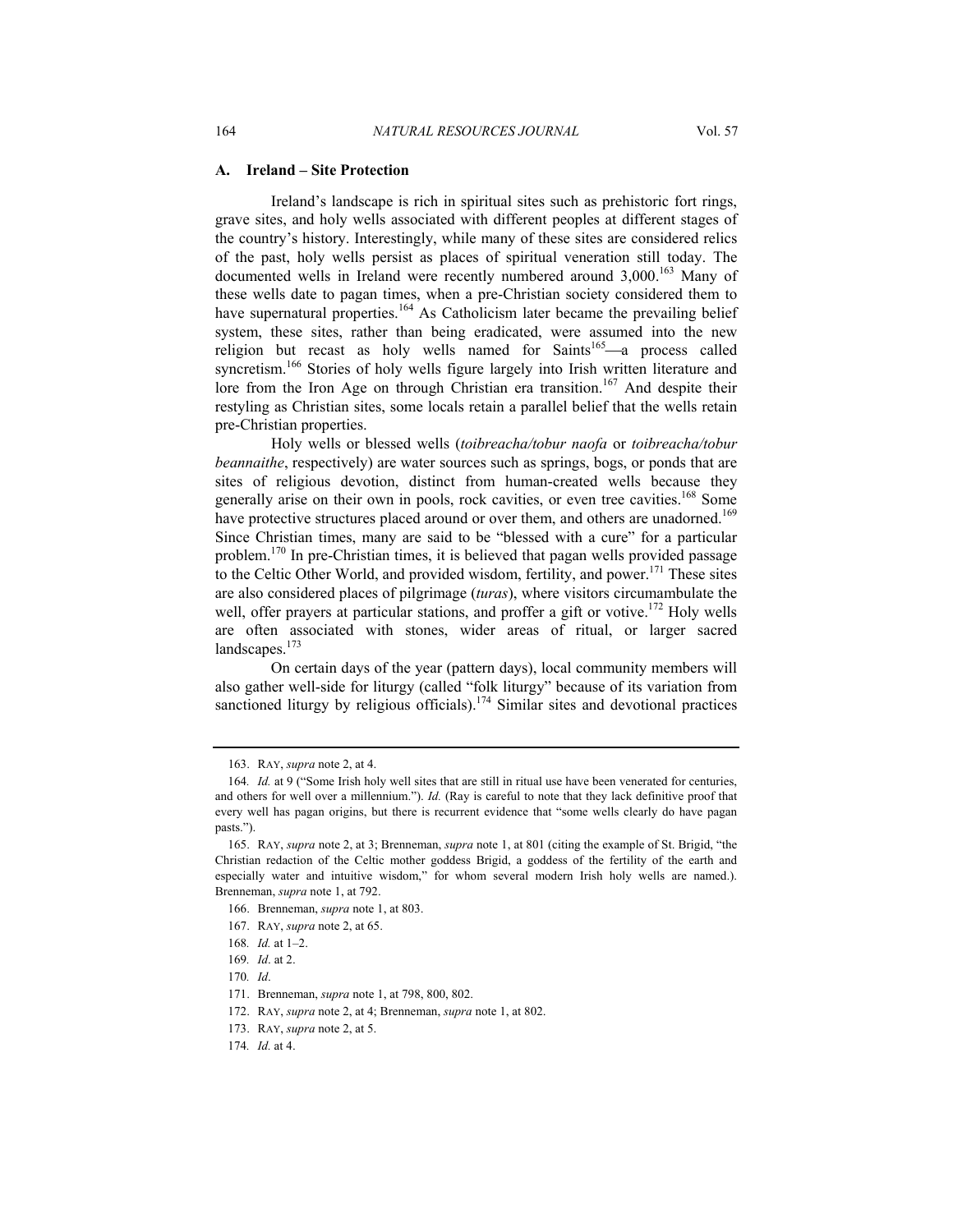appear in Wales, Scotland, and England and echo elsewhere across Europe.<sup>175</sup> Anthropologist Celeste Ray describes these wells as more than mere "isolated sites," but rather "foci of sacred landscapes that are interconnected at multiple scales through patronage and ritual practice."<sup>176</sup> In Celtic times, these wells were considered to have a *genius loci* or spirit inhabiting the place.<sup>177</sup> Religious scholars have ventured to conclude that sacred wells have "greater historical continuity than any other phenomenon within the history of religions."<sup>178</sup>

Ireland's sacred water sites qualify for protection under the umbrella of monument law, coupled with planning and development law. To be candid, this complex combination of legal schemes is not neat and tidy. But there are some compelling ideas within this complexity that merit consideration for us in the American West.

#### *1. Monument Law*

Ireland's National Monuments Act<sup>179</sup> creates a Record of Monuments that fall within the purview of the Minister for Arts, Heritage and the Gaeltacht.<sup>180</sup> The Act defines monuments to include any "prehistoric or ancient . . . ritual . . . site," and includes places both "above or below the surface of the ground or the water."<sup>181</sup> This definition is broad enough to include naturally occurring holy wells, and indeed, numerous wells are listed in the Record of Monuments.<sup>182</sup> Aside from the recording of monuments, the Act provides additional protection for "national monuments"—those within the Record of Monuments that are of national importance.<sup>183</sup>

<sup>175</sup>*. Id*. (noting Greece, Austria, Hungary, Russia, Poland, and Denmark as examples).

<sup>176</sup>*. Id.* at 10; Brenneman, *supra* note 1, at 793 (noting that they "radiate power to the surrounding area").

 <sup>177.</sup> RAY, *supra* note 2, at 39.

 <sup>178.</sup> Brenneman, *supra* note 1, at 791 (citing ANN ROSS, PAGAN CELTIC BRITAIN 46–59 (1996)).

 <sup>179.</sup> National Monuments Act 1930 (Act No. 2/1930) (Ir.), http://www.irishstatutebook.ie/eli/1930/ act/2/enacted/en/html.

 <sup>180.</sup> National Monuments (Amendment) Act 2004 § 4 (Act. No. 22/2004) (Ir.), http://www.irishstatutebook.ie/eli/2004/act/22/section/4/enacted/en/html#sec4.

 <sup>181.</sup> National Monuments Act 1987 § 11 (Act No. 17/1987) (Ir.), http://www.irishstatutebook.ie/eli/ 1987/act/17/section/11/enacted/en/html#sec11. *Archaeological Survey of Ireland,* NATIONAL MONUMENT SERVICE, http://webgis.archaeology.ie/NationalMonuments/WebServiceQuery/ Lookup.aspx [https://perma.cc/R9MY-9QQ4] (Archaeologists include holy wells among ritual sights: "Ritual site—holy well: A well or spring, though in some unusual cases a natural rock basin, which usually bears a saint's name and is often reputed to possess miraculous healing properties. These may have their origins in prehistory but are associated with devotions from the medieval period (5th–16th centuries AD) onwards").

<sup>182</sup>*. Records of Monuments and Places*, NAT'L MONUMENT SERV., http://www.archaeology.ie/ publications-forms-legislation/record-of-monuments-and-places [https://perma.cc/5XC3-5STS] (containing searchable records by county).

 <sup>183.</sup> National Monuments Act 1930 § 2 (Act No. 2/1930) (Ir.), http://www.irishstatutebook.ie/eli/1930/act/2/section/2/enacted/en/html#sec2. There is also a Register of Historic Monuments, which contains a smaller subset of monuments, based on a 1987 amendment to the NMA. *Id.* at § 5 (1987 amendments). The primary distinction is that landowners of monuments in the Register received direct notification of the listing and thus face a heightened penalty for violations of the NMA. Aside from this distinction the Record has largely supplanted the Register. Interview with Seán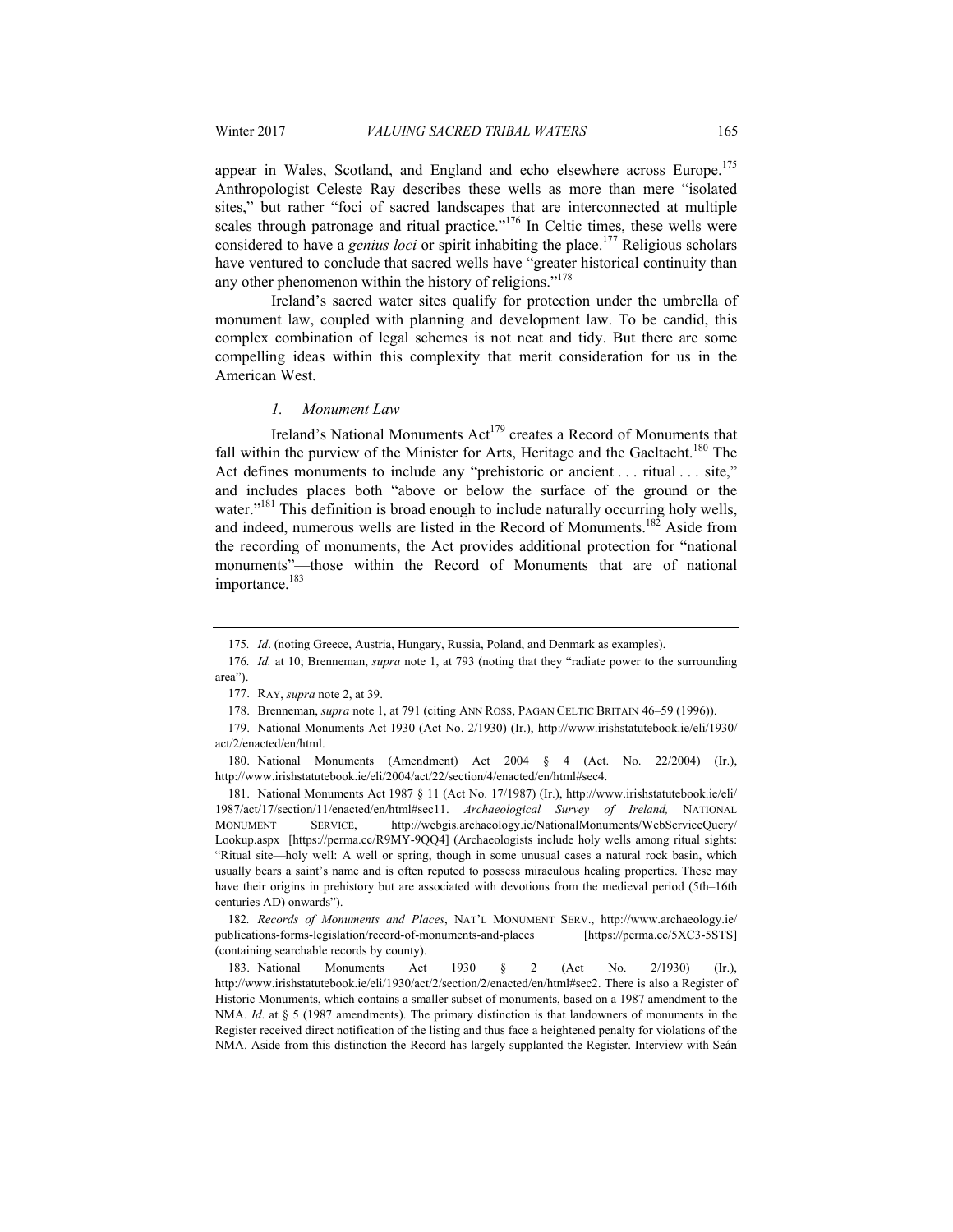In the 1990s, Ireland conducted extensive monument surveys throughout the country.184 Notably, such sites may occur on government-owned land or privately owned land. In situations of privately owned land, the Minister or a local authority may also agree to act as a guardian of the monument.<sup>185</sup> For example, private owners of land containing a ritual site can elect through a deed instrument to transfer the site area under guardianship, while retaining full ownership of their land.<sup>186</sup> While the property interest in such monuments remains vested in the owner, the State assumes responsibility for maintenance and care.<sup>187</sup> Appropriate limitations can be placed on the level of public access to the monument.<sup>188</sup> The Minister may also acquire a national monument compulsorily.<sup>189</sup> The Minister or local authority can then adopt bylaws governing the care and management of national monuments of which they are an owner or guardian.<sup>190</sup>

Regardless of the ownership arrangement, monuments in the Record are subject to a notice provision prior to undertaking activities that might affect the monument. Under this notice provision, the Minister has two months to assess whether the potentially impacted monument is a "national monument," and, if so, whether the proposed activity should be denied or granted with mitigating conditions.<sup>191</sup> For monuments that meet the definition of a "national monument," no work that may impact the monument may be undertaken without the Minister's express consent.<sup>192</sup> The Minister also has the power to issue a Preservation Order for national monuments in danger.<sup>193</sup> Violations of the Act can result in fines and

 188. National Monuments (Amendment) Act of 1994 § 11 (Act No. 17/1994) (Ir.), http://www.irishstatutebook.ie/eli/1994/act/17/enacted/en/html; *see also* NAT'L MONUMENTS SERV., FRAMEWORK AND PRINCIPLES FOR THE PROTECTION OF ARCHAEOLOGICAL HERITAGE 42 (1999), http://www.archaeology.ie/sites/default/files/media/publications/framework-and-principles-forprotection-of-archaeological-heritage.pdf.

Kirwan, Senior Archaeologist, National Monuments Service, Department of Arts, Heritage and the Gaeltacht, Custom House, in Dublin, Ireland (May 10, 2016).

 <sup>184.</sup> Kirwan Interview, *supra* note 183 (listing 120,000 known locations).

<sup>185</sup>*. Id.*

 <sup>186.</sup> National Monuments Act 1930 § 2 (Act No. 2/1930) (Ir.), http://www.irishstatutebook.ie/eli/ 1930/act/2/section/5/enacted/en/html.

<sup>187</sup>*. National Monuments in State Care: Ownership & Guardianship*, NAT'L MONUMENT SERV. (Feb. 25, 2010), http://www.oireachtas.ie/parliament/media/committees/pac/correspondence/2014 meeting1180603/%5BPAC-R-1288%5D-Correspondence-3A.4-OPW-Appendix-4B.pdf.

 <sup>189.</sup> NAT'L MONUMENTS SERV., *supra* note 188, at 41.

 <sup>190.</sup> National Monuments (Amendment) Act of 1987 § 9 (Act No. 17/1987) (Ir.), http://www.irish statutebook.ie/eli/1987/act/17/enacted/en/html.

 <sup>191.</sup> National Monuments (Amendment) Act of 1987 §§ 5(8), (10) (Act No. 17/1987) (Ir.), http://www.irishstatutebook.ie/eli/1987/act/17/enacted/en/html.

 <sup>192.</sup> National Monuments (Amendment) Act of 1930 § 14 (Act No. 2/1930) (Ir.), http://www.irish statutebook.ie/eli/1930/act/2/section/14/enacted/en/html#sec14.

 <sup>193.</sup> National Monuments (Amendment) Act of 1954 § 3 (Act No. 37/1954) (Ir.), http://www.irish statutebook.ie/eli/1954/act/37/section/3/enacted/en/html#sec3; NAT'L MONUMENTS SERV., *supra* note 188, at 39.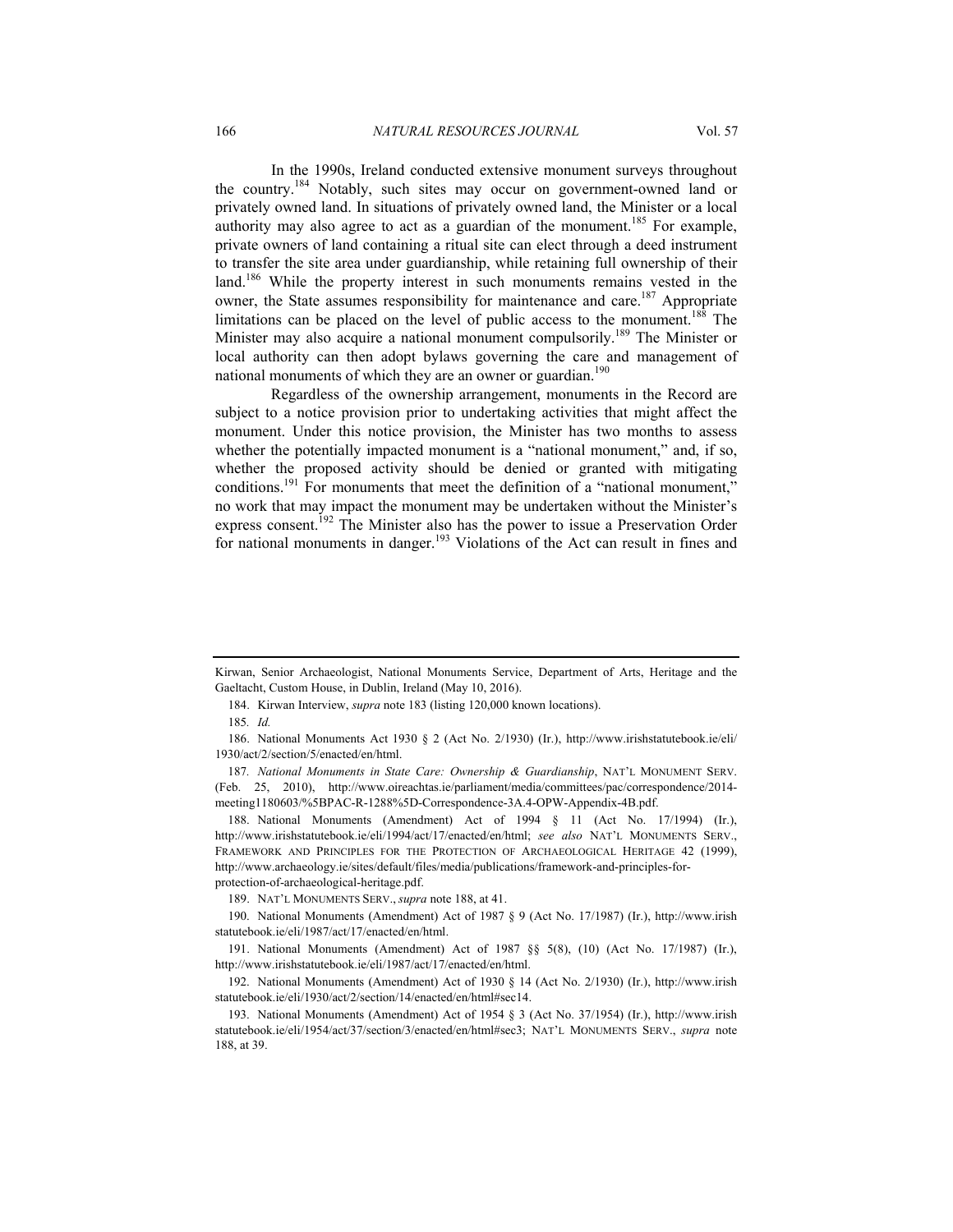imprisonment,<sup>194</sup> and the Minister has in recent years more actively pursued prosecutions.195

A key distinction between Ireland's law and the NHPA and other U.S. cultural resource laws discussed above, is its jurisdictional reach. The law applies beyond government lands or actions, to purely private action on private lands, with the Irish government having the ability to serve as guardian of a sacred site on both public and private lands.

#### *2. Planning & Development Law*

Ireland's Planning & Development Act picks up where the National Monument Act leaves off by providing protections for other monuments not protected under a "national monument" status.<sup>196</sup> In Ireland, counties are required to have land use development plans that include objectives for protecting archaeological and cultural resources.<sup>197</sup> Development proposals must in turn address these county planning objectives and take account of monuments occurring on the land proposed for development.<sup>198</sup> Proposals that "would injure or interfere with a historic monument," "adversely affect the ... cultural heritage of the Gaeltacht," or "have a significant adverse effect on any other areas designated for conservation due to their cultural heritage" can be denied, and the law expressly denies a landowner any legal claim for compensation based on the denial.<sup>199</sup>

#### *3. European Union Influences*

Because Ireland is a member of the European Union (EU), an overlay of protection under the EU's provisions on cultural heritage, $200$  the EU's Environmental Impact Assessment Directive,<sup>201</sup> and the European Convention on the Protection of the Archaeological Heritage also influence Ireland's cultural laws.<sup>202</sup> Many of these EU requirements are implemented through Ireland's

198*. Id.* at § 175(12).

 <sup>194.</sup> National Monuments (Amendment) Act of 1987 § 17.1 (Act No. 17/1987) (Ir.), http://www.irishstatutebook.ie/eli/1987/act/17/section/17/enacted/en/html#sec17.

 <sup>195.</sup> Interview with Seán Kirwan, Senior Archaeologist, National Monuments Service, Department of Arts, Heritage and the Gaeltacht, Custom House, in Dublin, Ireland (May 10, 2016).

 <sup>196.</sup> Planning and Development Act of 2000 (Act No. 30/2000) (Ir.), http://www.irishstatutebook.ie/ eli/2000/act/30/enacted/en/html; Kirwan Interview, *supra* note 183.

 <sup>197.</sup> Planning and Development Act of 2000 § 10(2) (Act No. 30/2000) (Ir.), http://www.irishstatutebook.ie/eli/2000/act/30/enacted/en/html ("[A] development plan shall include objectives for—(c) the conservation and protection of the environment including, in particular, the archaeological and natural heritage . . . ; (d) the integration of the planning and sustainable development of the area with the social, community and cultural requirements of the area and its population;. . . . ").

 <sup>199.</sup> Planning and Development Act of 2000, Fourth Schedule, § 191 (Act No. 30/2000) (Ir.), http://www.irishstatutebook.ie/eli/2000/act/30/schedule/4/enacted/en/html#sched4; *see also* NAT'L MONUMENTS SERV., *supra* note 188, at 48.

 <sup>200.</sup> Treaty on the European Union, art. 3, Dec. 19, 1992–Aug. 19. 1993, 1757 U.N.T.S. 30615 [hereinafter EU Treaty]; Consolidated Version of the Functioning of the European Union, art. 167, §13 2012 O.J. (C 326) 122 [hereinafter TFEU].

 <sup>201.</sup> Council Directive 2014/52, art. 3(1)(d), 2014 O.J. (L 124) 8.

 <sup>202.</sup> Ireland ratified the 1992 European Convention on the Protection of the Archaeological Heritage (the "Valletta Convention") in 1997. Article 1 of the Convention requires signatories to "protect the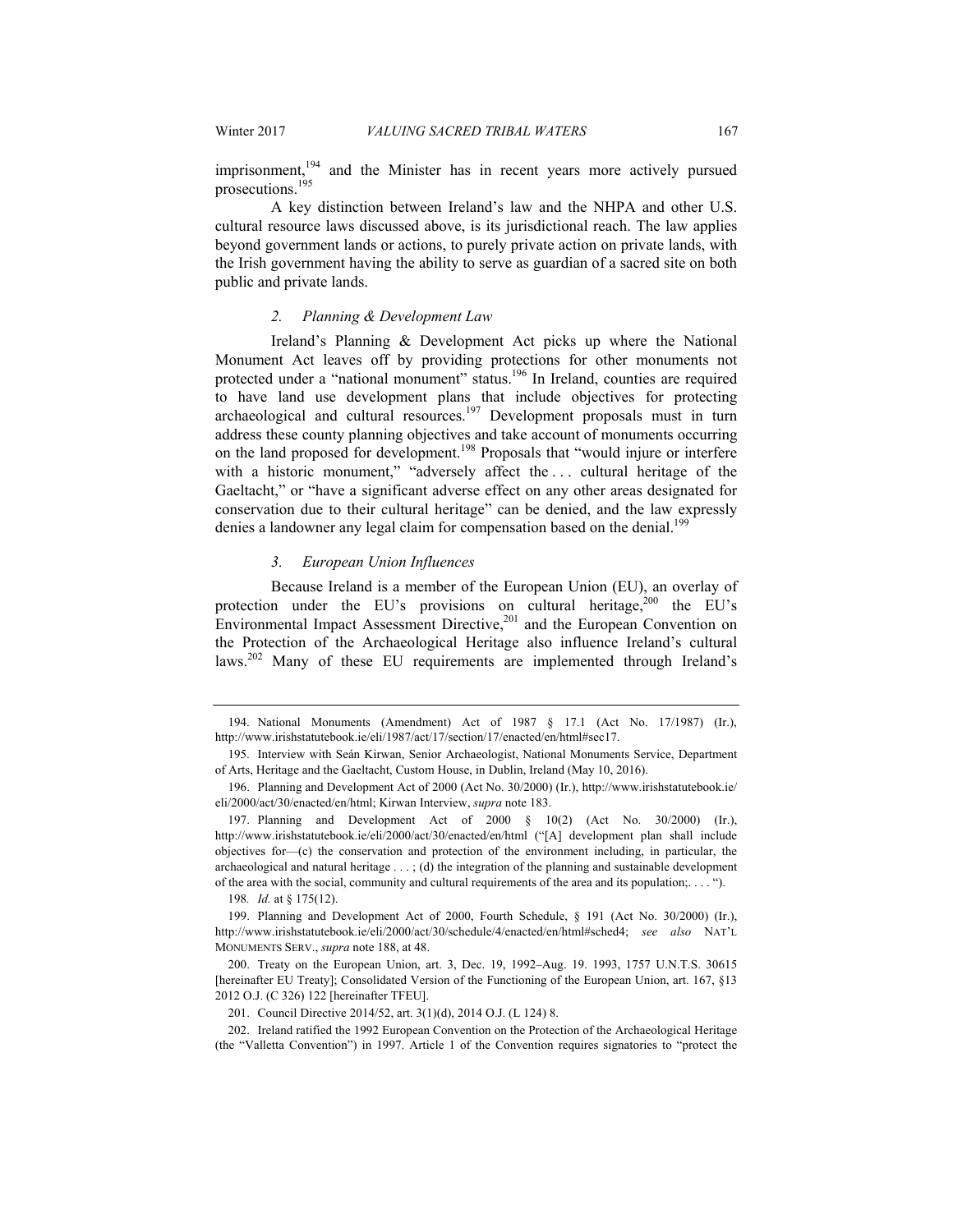environmental impact assessment for development proposals.<sup>203</sup> As Ireland's National Monument Service has noted, "[f]ull consideration of the protection of the archaeological heritage when undertaking, approving or authorising development is essential."<sup>204</sup> Specifically, environmental impact assessments should state whether the proposal's location is within a "landscape[] of historical, cultural or archaeological significance"<sup>205</sup> as well as describe "the aspects of the environment likely to be significantly affected . . . including in particular: . . . architectural and archaeological heritage, and the cultural heritage . . ."206 This also may entail the carrying out of archaeological assessment including, where appropriate, test excavation<sup>207</sup>

To help streamline the review process for major industries in Ireland, such as road building, railways, and forestry, the government has entered into Codes of Practice in which the government and industry players agree to certain precautionary measures in the handling of protected places. In the Code of Practice between *Coillte* (Irish Forestry Board) and the Minister for the Environment and Local Government,<sup>208</sup> for example, the industry pays for archaeological investigation, monitoring, and mitigation as a standard practice during all phases of forestry management, including initial planning stages.<sup>209</sup>

Ireland, then, couples the documentation of sacred sites with notice and environmental review provisions that build in certain safeguards (including denial authority) when planned land uses might impact a sacred site such as a holy well. Importantly, this law is not limited to national government lands or actions; it extends into activities on local and privately held lands, and includes innovative collaborations among private landowners, county government, and national agency officials.

#### **B. Kenya – Spiritual Rights Within Ecosystem Protection**

Kenya, Africa, is home to many indigenous groups and local communities that view sacred places as part of their cosmology and are gaining legal ground in the protection of those places. To these people, sacred natural sites are holy places that serve both spiritual and ecosystem functions:

> Sacred Sites are special reserved [holy] places where our elders go to pray and talk to our Gods. These places mean so much to

archaeological heritage as a source of the European collective memory and as an instrument for historical and scientific study." NAT'L MONUMENTS SERV., *supra* note 188, at 19.

 <sup>203.</sup> Planning and Development Act of 2000, § 172 (Act No. 30/2000) (Ir.), http://www.irishstatutebook.ie/eli/2000/act/30/enacted/en/html.

 <sup>204.</sup> NAT'L MONUMENTS SERV., *supra* note 188, at 12.

 <sup>205.</sup> Planning and Development Regulations, Schedule 7, § 2(h) 2001 (SI 600/2001)(Ir.), http://www.irishstatutebook.ie/eli/2001/si/600/made/en/print#sched7.

<sup>206</sup>*. Id*. at Schedule 6, § 2(b).

 <sup>207.</sup> NAT'L MONUMENTS SERV., *supra* note 188, at 27.

 <sup>208.</sup> COILLTE & DEP'T OF THE ENV'T AND LOCAL GOV'T, CODE OF PRACTICE BETWEEN COILLTE AND THE MINISTER FOR THE ENVIRONMENT AND LOCAL GOVERNMENT (undated), https://www. archaeology.ie/sites/default/files/media/publications/cop-coillte-en.pdf.

<sup>209</sup>*. Id*. at 6.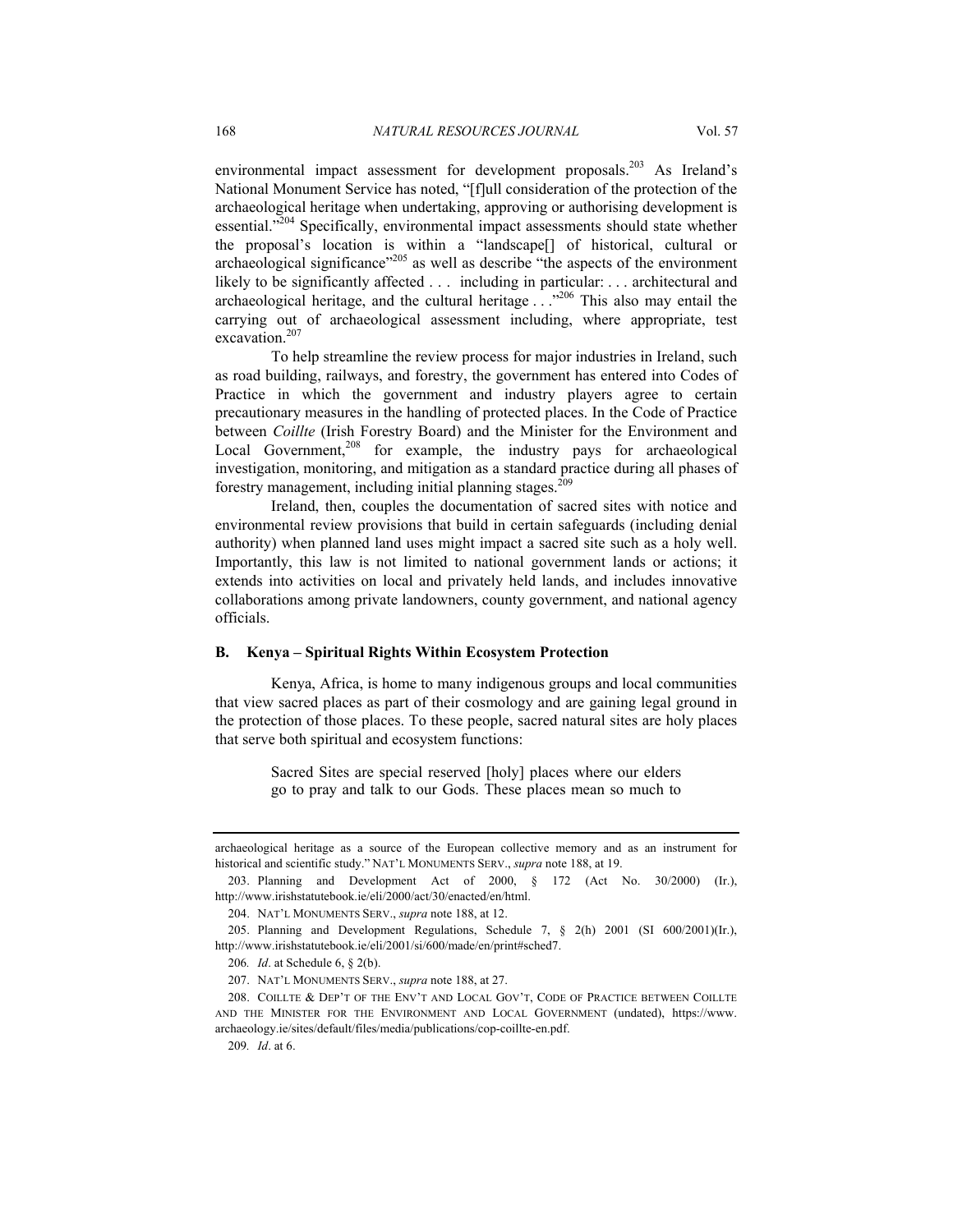our Indigenous communities and deserve [a lot] of attention and protection." Custodial communities have Stories of Origin to explain how the Sacred Natural Sites and Territories were created, why such places are sacred, and what the laws and customs of the Sacred Natural Sites are. These differ from one community and Sacred Natural Site to another but a common understanding is that the Sacred Natural Sites were created by God, or the Creator, and revealed to the ancestors of the custodial community, who respected and transferred the Story of Origin and the laws and customs orally over generations. It is also understood that these Sacred Natural Sites play a vital role in maintaining the health and resilience of the ecosystems out of which the community is born. Sacred Natural Sites play different roles in the ecosystems and for the communities, some are special places for thanksgiving in times of good harvests; other Sacred Natural Sites are special places for offerings for healing and restoring health, such as during droughts and epidemics. Only Custodians within the communities can enter the Sacred Natural Sites for special reasons and in accordance with the customs of the Sacred Natural Sites.<sup>210</sup>

In Kenya and other African nations, increasing awareness is placed on the value of sacred natural sites as "critical places within ecosystems, such as forests, mountains, rivers and sources of water, which are of ecological, cultural and spiritual importance, and exist as a network embedded within a territory.<sup>5211</sup> In this context, sacred water locations could be protected as parts of larger ecosystem designations.<sup>212</sup>

As a starting place, the 2010 Kenya Constitution "recognises the rights of people, including marginalised and indigenous peoples, to participate in a cultural life of their choice."<sup>213</sup> Although this "right to culture" is relatively new, legal scholars envision that it can support sacred sites in two key ways. First, the right to culture can work alongside the Constitution's new provision establishing a land category called "community land" holdings, which can return sacred ancestral lands back into indigenous ownership or management.<sup>214</sup> The Constitution states that "community land shall vest in and be held by communities identified on the basis of ethnicity, culture or similar community of interest."<sup>215</sup> These lands can include shrines and other ancestral lands, and can be managed according to the

 <sup>210.</sup> ADAM HUSSEIN ADAM, RECOGNISING SACRED NATURAL SITES AND TERRITORIES IN KENYA: AN ANALYSIS OF HOW THE KENYAN CONSTITUTION, NATIONAL AND INTERNATIONAL LAWS CAN SUPPORT THE RECOGNITION OF SACRED NATURAL SITES AND THEIR COMMUNITY GOVERNANCE SYSTEMS 20 (2012), http://cmsdata.iucn.org/downloads/gaiasns\_1.pdf .

<sup>211</sup>*. Id*. at 8.

<sup>212</sup>*. Id.* at 29–30.

 <sup>213.</sup> CONSTITUTION art. 11(1)(2), [44(1)1] (2010) (Kenya), http://www.kenyalaw.org/klr/fileadmin/ pdfdownloads/Acts/ConstitutionofKenya2010.pdf.

 <sup>214.</sup> HUSSEIN ADAM, *supra* note 210, at 29–30.

 <sup>215.</sup> CONSTITUTION art. 63 (2010) (Kenya).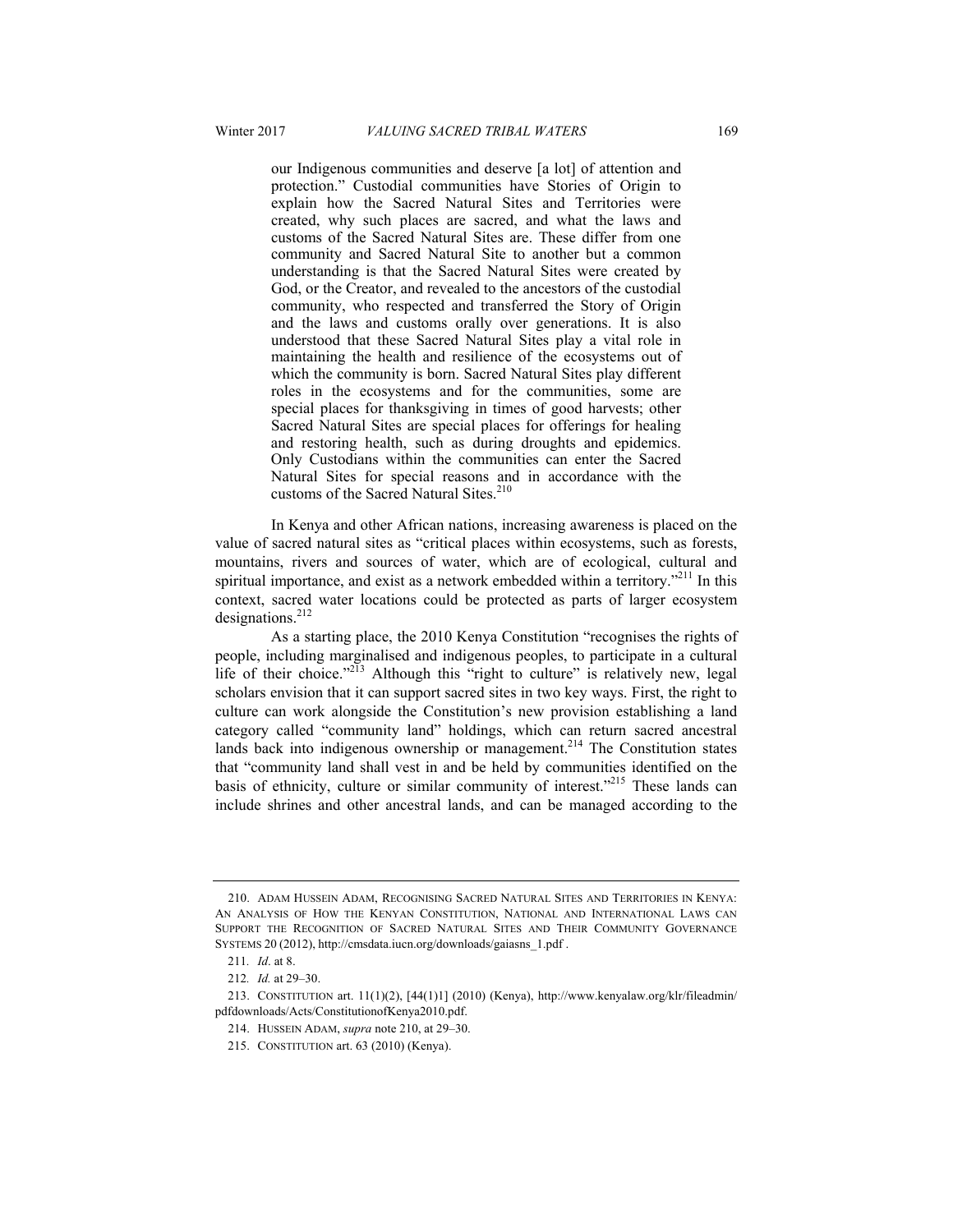customary law of the community.<sup>216</sup> The use or alienation of these lands is restricted to prevent harm to local indigenous peoples.<sup>217</sup>

Second, the right to culture can be treated as a protected value within environmental review. Kenya's Environmental Management and Coordination  $Act^{218}$  finds that the environment constitutes the "foundation of national economic, social, *cultural and spiritual* advancement" and protects the "traditional interests of local communities customarily resident within or around a lake shore, wetland, coastal zone or river bank or forest.<sup>''219</sup> The Act requires that no action be taken ''which is prejudicial to the traditional interests of the local communities customarily resident within or around such forest or mountain area.<sup>''220</sup> The Act also requires that the concept of biological diversity (a required component of environmental review) must integrate traditional knowledge of indigenous and local communities.<sup>221</sup> Importantly, the Act also includes access to sacred sites as an integral part of the country's right to a clean and healthy environment.<sup>222</sup>

While Kenya's integration of cultural and environmental rights with the repatriation of indigenous sacred lands is relatively untested, it provides an important model that blends land designation, land management, traditional environmental review, and indigenous forms of knowledge. The model also moves beyond the narrow concept of an isolated "site," as is the norm in U.S. law, and into a landscape-scale level of protection.<sup>223</sup>

## **C. New Zealand – Rivers with Rights**

A discussion of international approaches would not be complete without New Zealand, where certain rivers are afforded sacred status by treaty.<sup>224</sup> The Maori of New Zealand believe that waters, among other aspects of the natural world, are "alive and inter-related . . . infused with mauri (that is, a living essence or spirit)."<sup>225</sup> For the Maori, all elements of creation, including people, are the ancestors of these living spirits, "related through whakapapa [genealogy]." $^{226}$  The

<sup>216</sup>*. Id.*

<sup>217</sup>*. Id.*

 <sup>218.</sup> Environmental Management and Co-Ordination Act (2012) Cap. 387 (Kenya), http://www. vertic.org/media/National%20Legislation/Kenya/KE\_Environmental\_Management\_Act\_Subsidary.pdf.

<sup>219</sup>*. Id.* at Preamble, § 43 (emphasis added).

<sup>220</sup>*. Id.* at § 48(2).

<sup>221</sup>*. Id.* at § 51(f).

<sup>222</sup>*. Id.* at § 3(2).

 <sup>223.</sup> U.S. scholars have advocated for a broader interpretation of the NHPA for this reason. Saugee & Bungart, *supra* note 31, at 26 (noting that sometimes "it is not so much a particular place that matters but rather how that place fits within the landscape, how it connects to other important places . . .").

<sup>224</sup>*. See generally* Magallanes, *supra* note 5; Iorns Magallanes, *Native American Values and Laws of Exclusion*, in ENVIRONMENTAL LAW AND CONTRASTING IDEAS OF NATURE: A CONSTRUCTIVIST APPROACH (Keith Hirokawa ed., Cambridge 2014).

 <sup>225.</sup> TE TAUMATA TUARUA, KO AOTEAROA TĒNEI: A REPORT INTO CLAIMS CONCERNING NEW ZEALAND LAW AND POLICY AFFECTING MĀORI CULTURE AND IDENTITY 17 (2011), https://forms.justice.govt.nz/search/Documents/WT/wt\_DOC\_68356416/KoAotearoaTeneiTT2Vol1W.p df (cited in Magallanes, *supra* note 5, at 273).

 <sup>226.</sup> Magallanes, *supra* note 5, at 273.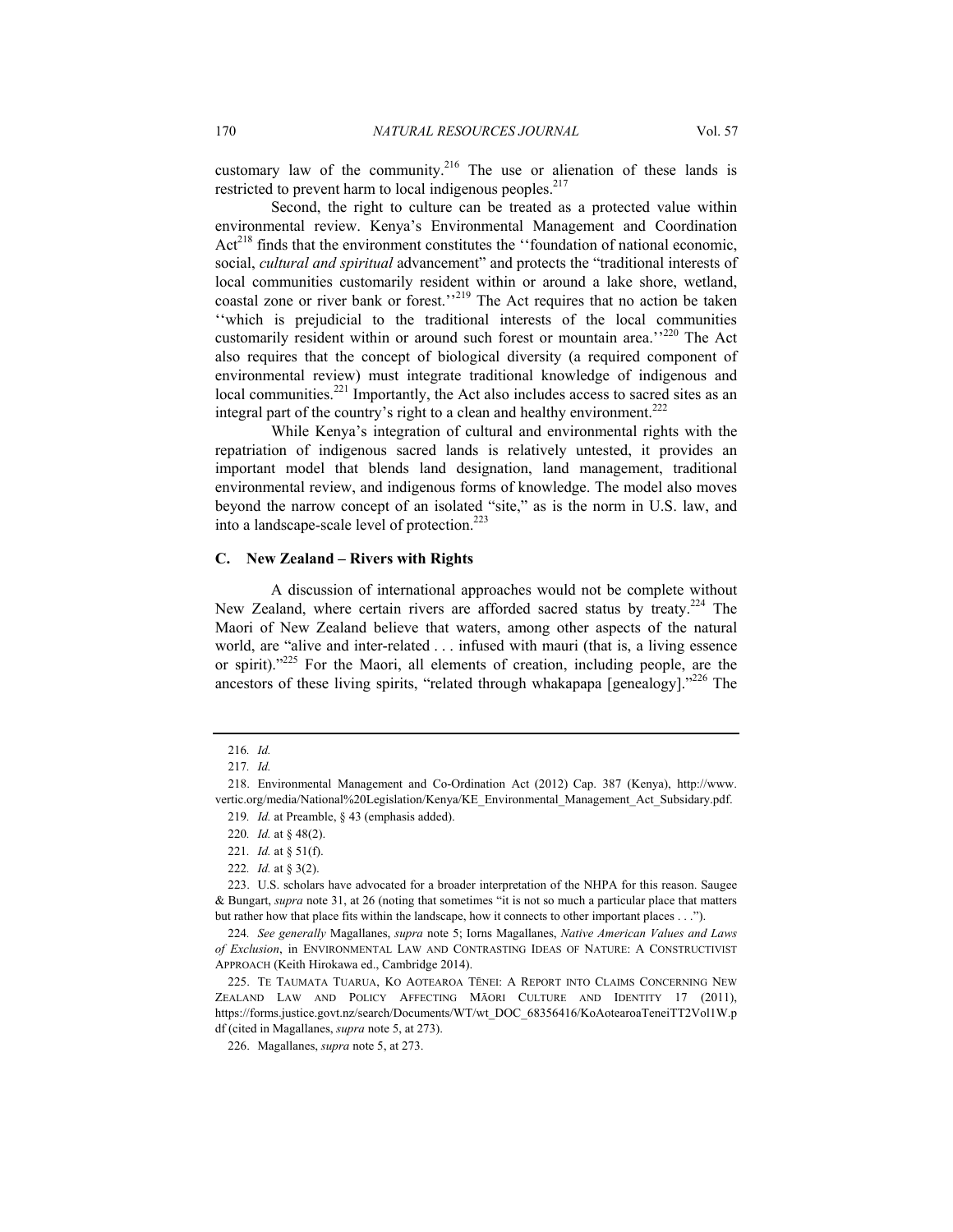rivers are the arteries of Papatuankuku [the earth, and parent], and each has a mauri [spirit or life force], "which may be lessened if humans interfere with that flow."<sup>227</sup>

Similar to the perspective of the Warm Springs and Northern Cheyenne Tribes, discussed above, the Maori view themselves as guardians or stewards of their ecosystem (an obligation known as *kaitiakitanga*).228 For the Maori, much like the aforementioned Hualapai, a failure to protect this ancestor could result in harm to their society.229 "[B]ecause water has its own spirit and life force, it needs to be carefully maintained so as not to diminish or lose that spirit."<sup>230</sup> For example, Maori rules forbid mixing human waste with water—"the unclean with the clean diminishes the life force of the clean, life-giving water."<sup>231</sup> Sewage discharge into an ancestral river would be a violation of the "tribe's cultural relationship with the river."<sup>232</sup> Similarly, under Maori rules, the spirits of two separate rivers should not be mixed. This means that the diversion of one river through a hydro-electric power station and into another river would "extinguish[] the life force of both rivers . . .<sup>3233</sup>

In 1975, the New Zealand government formed the Waitangi Tribunal to resolve Maori grievances over New Zealand's treaty violations.234 As a result of tribunal reports, there has been a "wider public acceptance of the need not only to redress the past grievances [of the Maori] but also to better respect and uphold the Treaty in current law and practice  $\ldots$ <sup>235</sup> The focus of the Tribunal has been on restoration of the peoples' relationship with resources, rather than simple economic compensation.<sup>236</sup>

New Zealand legal scholar Catherine Iorns Magallanes writes eloquently of this legal trajectory toward protection of sacred Maori values:

> [D]espite historic difficulties, New Zealand has in fact been recognizing Maori cosmology in law, particularly since the 1980s, and this recognition is increasing. New Zealand laws and policies have recognized the rights of Maori to hold such views of their relationship with the environment and to have those relationships protected. This recognition has been undertaken in a wide variety of ways, from simply acknowledging that a view

235. Magallanes, *supra* note 5 at 295.

236*. Id.* at 292.

<sup>227</sup>*. Id.* at 280 n. 32 (citing WAITANGI TRIBUNAL, TE KAHUI MAUNGA: THE NATIONAL PARK DISTRICT INQUIRY REPORT 93 (2013)).

<sup>228</sup>*. Id.* at 281 n. 34 (citing WAITANGI TRIBUNAL, *supra* note 225 at 237).

<sup>229</sup>*. Id.* at 282 n. 39 (citing WAITANGI TRIBUNAL, THE WHANGANUI RIVER REPORT 108 (1999)).

<sup>230</sup>*. Id.* at 292–93 nn. 95–98 (citing reports of the Waitangi Tribunal). The Maori also believe in *taniwha*—a serpent-like being inhabiting waterbodies. *Id.* at 292.

<sup>231</sup>*. Id.*

<sup>232</sup>*. Id.*

<sup>233</sup>*. Id.* (citing reports of the Waitangi Tribunal).

 <sup>234.</sup> The Waitangi Tribunal was established by an Act of Parliament, the Treaty of Waitangi Act 1975. This was a time of increasing Maori protests about treaty violations. "By establishing the Waitangi Tribunal, Parliament provided a legal process by which Māori Treaty claims could be investigated." *Past, Present & Future of the Waitangi Tribunal*, WAITANGI TRIBUNAL, http://www.waitangitribunal.govt.nz/about-waitangi-tribunal/past-present-future-of-waitangi-tribunal/ [https://perma.cc/8VF6-4N8S].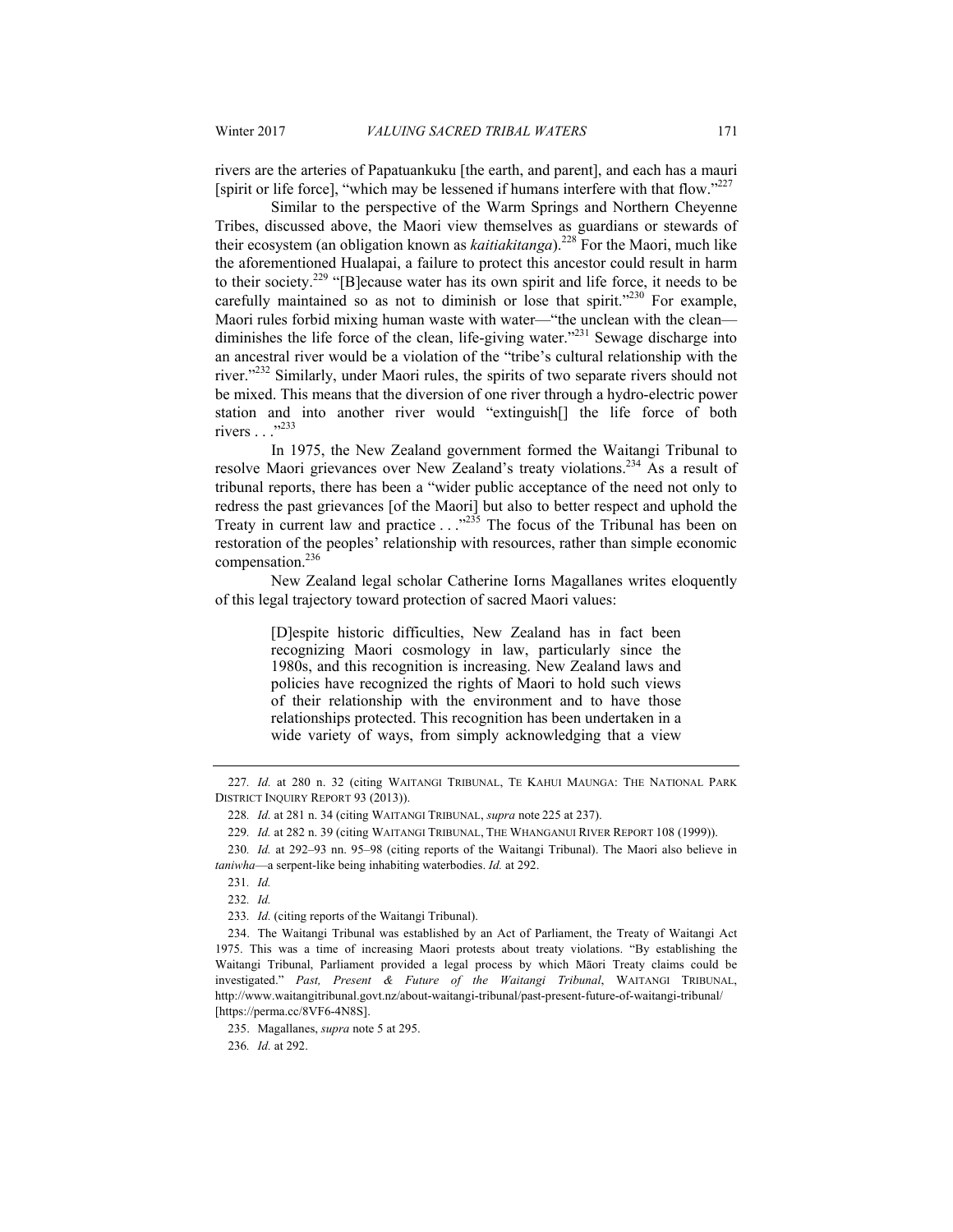exists, to legally requiring it to be upheld, to implementing fundamental aspects of that view in law. Thus, for example, decision-makers might have to take such views into account and even uphold them in the face of competing interests. The rights of Maori to practice and fulfill their guardianship or *kaitiakitanga* role have been recognized through cogovernance regimes of the natural estate.<sup>237</sup>

In the area of water particularly, a New Zealand court has held that when granting a water right, the government must consider evidence of prejudice to the "spiritual, cultural and traditional relationships . . . with natural water" held by a "particular and significant group of Maori people."238 In that case, the discharge of particular and significant group of Maori people. In that case, the discharge of animal effluent into a river was under review.<sup>239</sup> A second court has held that impacts to Maori should receive "primacy" when balancing competing factors.<sup>240</sup>

These ideas were later incorporated into the country's Resource Management Act of 1991, which requires *inter alia* due regard for *kaitiakitanga*, particularly where there is an ancestral link with a resource.<sup> $2\overline{41}$ </sup> While there are valid concerns about the Resource Management Act being violated, giving rise to Maori grievance claims, the overall effect has been to "enable[] attention to be paid to such Maori interests in decision-making. . . .<sup>242</sup> Iorns Magallanes again summarizes:

> The protection provided . . . has thus ranged from the need to consult with relevant Maori over the impact of a development proposal on their interests to rejection of development proposals because they interfere with Maori values and their spiritual relationship with the site proposed to be developed. Cases rejecting such interference have concerned a wide range of matters, including the discharge of sewage effluent into the sea, the location of a road being too close to old burial sites, a television aerial being too close to and thereby interfering with Maori metaphysical relationships with a battle site, and a wind farm being too close to—and interfering with Maori metaphysical relationships with—a mountain of spiritual significance.<sup>243</sup>

New Zealand law further recognizes that sacred locations requiring protection extend beyond physical or archaeological remains to metaphysical places where Maori have a spiritual relationship with a natural resource.<sup>244</sup>

<sup>237</sup>*. Id.* at 283, 295.

 <sup>238.</sup> Huakina Dev. Trust v. Waikato Valley Auth. [1987] NZHC 130, [1987] 2 NZLR 188 at 223 (N.Z.) (cited in Magallanes, *supra* note 5, at 296).

<sup>239</sup>*. Id.* at 191.

 <sup>240.</sup> Envtl. Def. Soc'y v. Mangonui Cnty. Council, [1989] NZCA 17, [1989] 3 NZLR 257 (cited in Magallanes, *supra* note 5, at 296).

 <sup>241.</sup> Magallanes, *supra* note 5, at 297.

<sup>242</sup>*. Id.* at 299.

<sup>243</sup>*. Id.* at 299–300 (citations omitted).

 <sup>244.</sup> Heritage New Zealand Pouhere Taonga Act of 2014, § 6 (N.Z.) (defining wāhi tapu and wāhi tūpuna).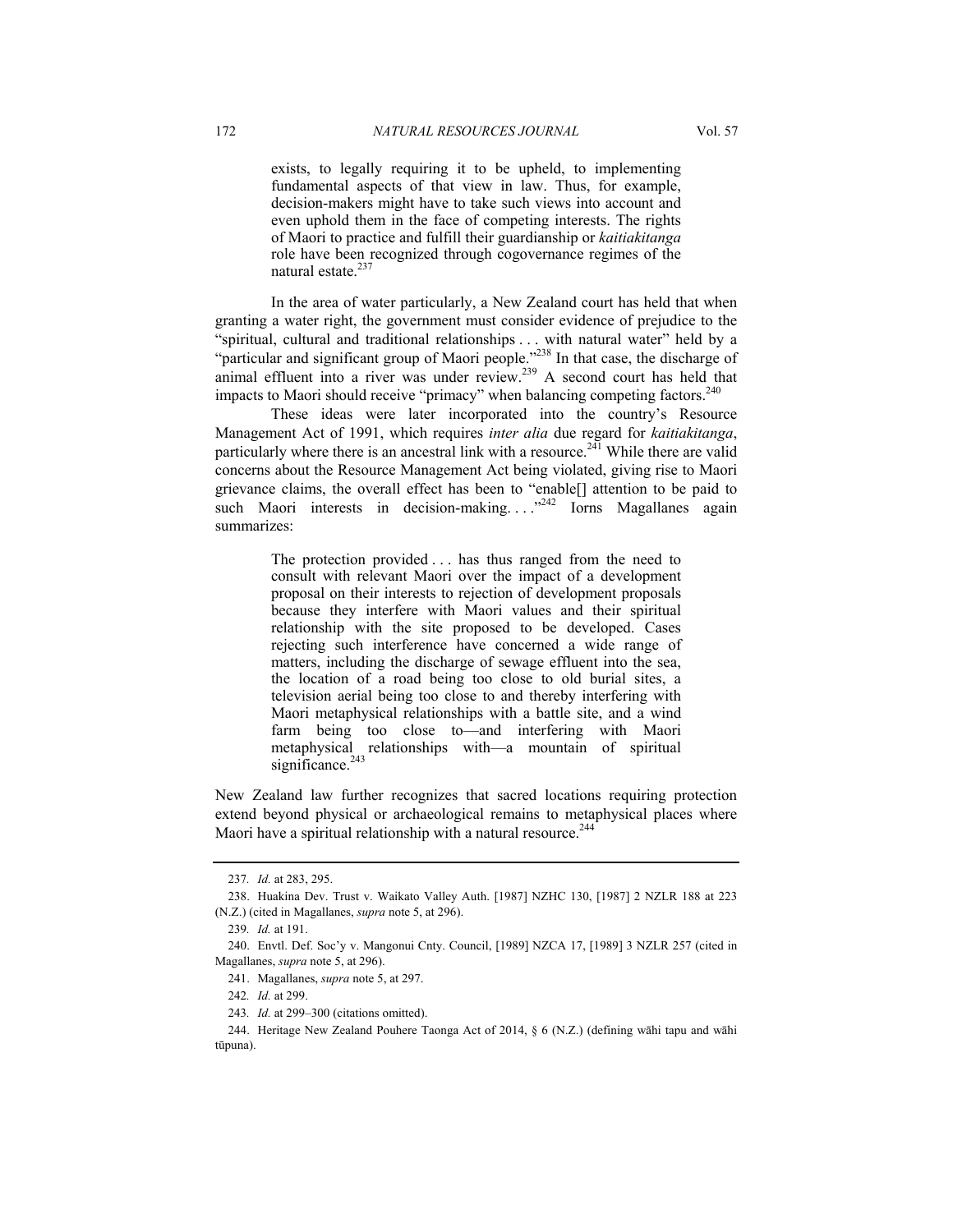A further outgrowth of the Waitangi Tribunal's work has been reparations via settlement agreements between the Maori and the government of New Zealand.<sup>245</sup> These settlements contain a cultural redress component designed to "recognize and restore the claimants' spiritual, cultural and/or traditional associations with the natural environment—especially in relation to spiritually and culturally significant sites and resources—as well as to recognize and restore their cultural authority."246 Reparation options have included:

- using Maori place names in lieu of English names;
- Maori use of certain Crown-owned land for gathering traditional foods and other natural resources;
- consultation protocols to ensure Maori input on government decisions affecting their natural resources;
- Maori appointments to advisory bodies and the creation of joint governance bodies for certain natural resources;
- tribal ownership and management of certain reserve land and cultural sites, including the beds of rivers and lakes; and
- creation of separate legal status for river systems sacred to the Maori.<sup>247</sup>

This last feature merits further discussion. Leading up to the Waikato River Settlement Agreement, $248$  the Waikato Tainui Maori, who share ancestry with the Waikato River and are its guardians, suffered loss of river access, river pollution, and flow reduction due to agriculture and hydropower uses. The settlement now recognizes that the river has metaphysical qualities and represents the life force of the tribe.<sup>249</sup> The settlement also gave the river its own shared governance body comprised of Maori and government representatives who use both mainstream science and traditional Maori knowledge in their decision making.<sup>250</sup> This use of Maori knowledge "is not mere lip-service consultation."<sup>251</sup>

Going a step further, the Whanganui River Settlement Agreement of 2014<sup>252</sup> recognized the ancestral relationship, long expressed through the saying "*Ko au te awa, to te awa ko au*" (I am the river and the river is me), between the river and the Whanganui Maori, as well as the Whanganui Maori's stewardship

 <sup>245.</sup> Magallanes, *supra* note 5, at 308–09 (citations omitted).

<sup>246</sup>*. Id.* at 307 (citations omitted).

<sup>247</sup>*. Id.* at 308–09 (citations omitted).

 <sup>248.</sup> Waikato River Settlement Act 2010, (N.Z.), http://www.legislation.govt.nz/act/public/2010/ 0024/latest/DLM1630002.html.

<sup>249</sup>*. Id.* at pmbl. cl. (1), § 8(3); *see also* Magallanes, *supra* note 5, at 311 (citing same).

 <sup>250.</sup> Waikato River Settlement Act 2010, § 20 (N.Z.), http://www.legislation.govt.nz/act/public/ 2010/0024/latest/DLM1630002.html; *see also* Magallanes, *supra* note 5, at 312.

 <sup>251.</sup> Magallanes, *supra* note 5, at 312*.*

 <sup>252.</sup> WHANGANUI IWI & THE CROWN, RURUKU WHAKATUPUA: WHANGANUI RIVER DEED OF SETTLEMENT - TE MANA O TE IWI O WHANGANUI (Aug. 5, 2014) [hereinafter WHANGANUI RIVER DEED OF SETTLEMENT], https://www.govt.nz/dmsdocument/5950.pdf [https://perma.cc/LT3S-H8MJ]; RURUKU WHAKATUPUA - TE MANA O TE AWA TUPUA (Aug. 5, 2014) [hereinafter RURUKU WHAKATUPUA], https://www.govt.nz/dmsdocument/5947.pdf [https://perma.cc/4PU6-PTMK].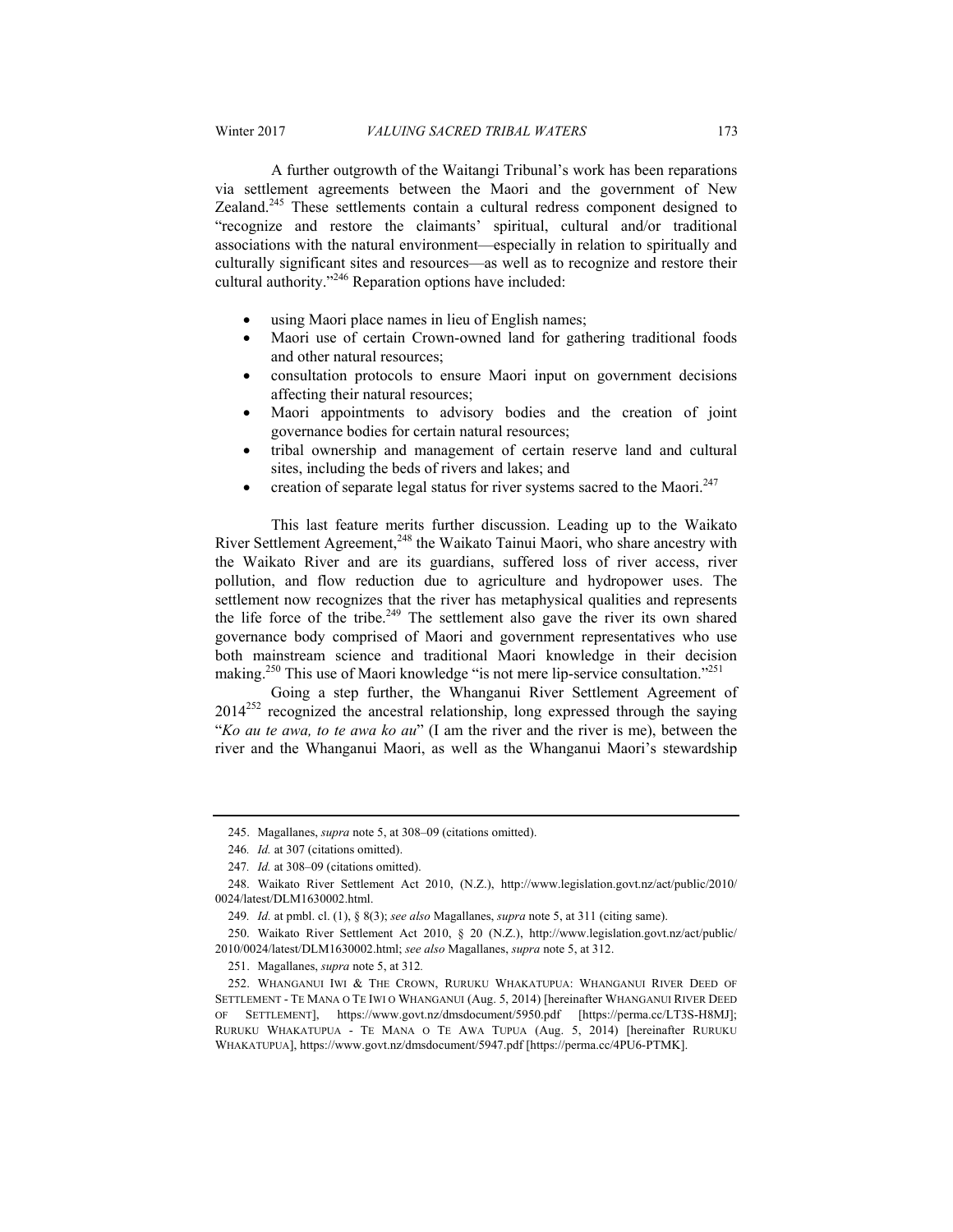duty over those waters.<sup>253</sup> The Environmental Court had previously determined that non-tribal water uses have caused damage to the spirituality of the people: "To take away part of the river . . . is to take away part of the *iwi* [tribe]. To desecrate the water is to desecrate the *iwi*. To pollute the water is to pollute the people."<sup>254</sup> The settlement thus recognizes the river as "an indivisible and living whole."<sup>255</sup> In this way the Settlement Agreement goes further than simply awarding restoration damages. It requires New Zealand to statutorily recognize the river "as a legal entity with standing in its own right"—a legal entity to be known as *Te Awa Tupua*, guided by certain intrinsic values: $256$ 

> **1 . . . Ko te Awa te mātāpuna o te ora (The River is the source of spiritual and physical sustenance)** Te Awa Tupua is a spiritual and physical entity that supports and sustains both the life and natural resources within the Whanganui River and the health and wellbeing of the iwi, hapu and other communities of the River.

> **2 . . . E rere kau mai te Awa nui mai te Kahui Maunga ki Tangaroa (The great River flows from the mountains to the sea)** Te Awa Tupua is an indivisible and living whole from the mountains to the sea, incorporating the Whanganui River and all of its physical and metaphysical elements.

> **3 . . . Ko au te Awa, ko te Awa ko au (I am the River and the River is me)** The iwi and hapū of the Whanganui River have an inalienable interconnection with, and responsibility to, Te Awa Tupua and its health and wellbeing.

> **4 . . . Ngā manga iti, ngā manga nui e honohono kau ana, ka tupu hei Awa Tupua** (The small and large streams that flow into one another and form one River) Te Awa Tupua is a singular entity comprised of many elements and communities, working collaboratively to the common purpose of the health and wellbeing of Te Awa Tupua. $257$

These intrinsic values must be upheld in environmental decisions affecting the river system,<sup>258</sup> and an official Guardian (comprised of two persons, one tribally

 <sup>253.</sup> WHANGANUI RIVER DEED OF SETTLEMENT, *supra* note 252, at cls 2.1–2.25, 2.98, 3.2–.21; *see also* Magallanes, *supra* note 5, at 313 (citing same).

 <sup>254.</sup> Ngati Rangi Tr. v. Manawatu-Wanganui Reg'l Council, A67/2004, 318 (NZEnvC May 18, 2004 (N.Z.) (overruled by Genesis Power Ltd. v. Manawatu-Wanganui Reg'l Council, [2006] NZRMA 536); Magallanes, *supra* note 5, at 300 n. 131 (quoting same).

 <sup>255.</sup> WHANGANUI RIVER DEED OF SETTLEMENT, *supra* note 252, cl. 4.4.3; Magallanes, *supra* note 5, at 314 (citation omitted).

 <sup>256.</sup> WHANGANUI IWI & THE CROWN, TUTOHU WHAKATUPUA, cl. 2.1.2 (Aug. 30, 2012), https://www.govt.nz/dmsdocument/3706.pdf [https://perma.cc/2TB7-4XQK]; Magallanes, *supra* note 5, at 315 (quoting same).

 <sup>257.</sup> RURUKU WHAKATUPUA, *supra* note 252, at cl. 2.7; Magallanes, *supra* note 5, at 315 (quoting same).

 <sup>258.</sup> Nonetheless, Professor Iorns Magallanes differentiates approaches like that used for the Wanganui River from the classic "rights of nature" approach because the New Zealand approach is premised on cultural rights of a peoples rather than environmental protection in and of itself. *See* Iorns Magallanes, *supra* note 5, at 324–26.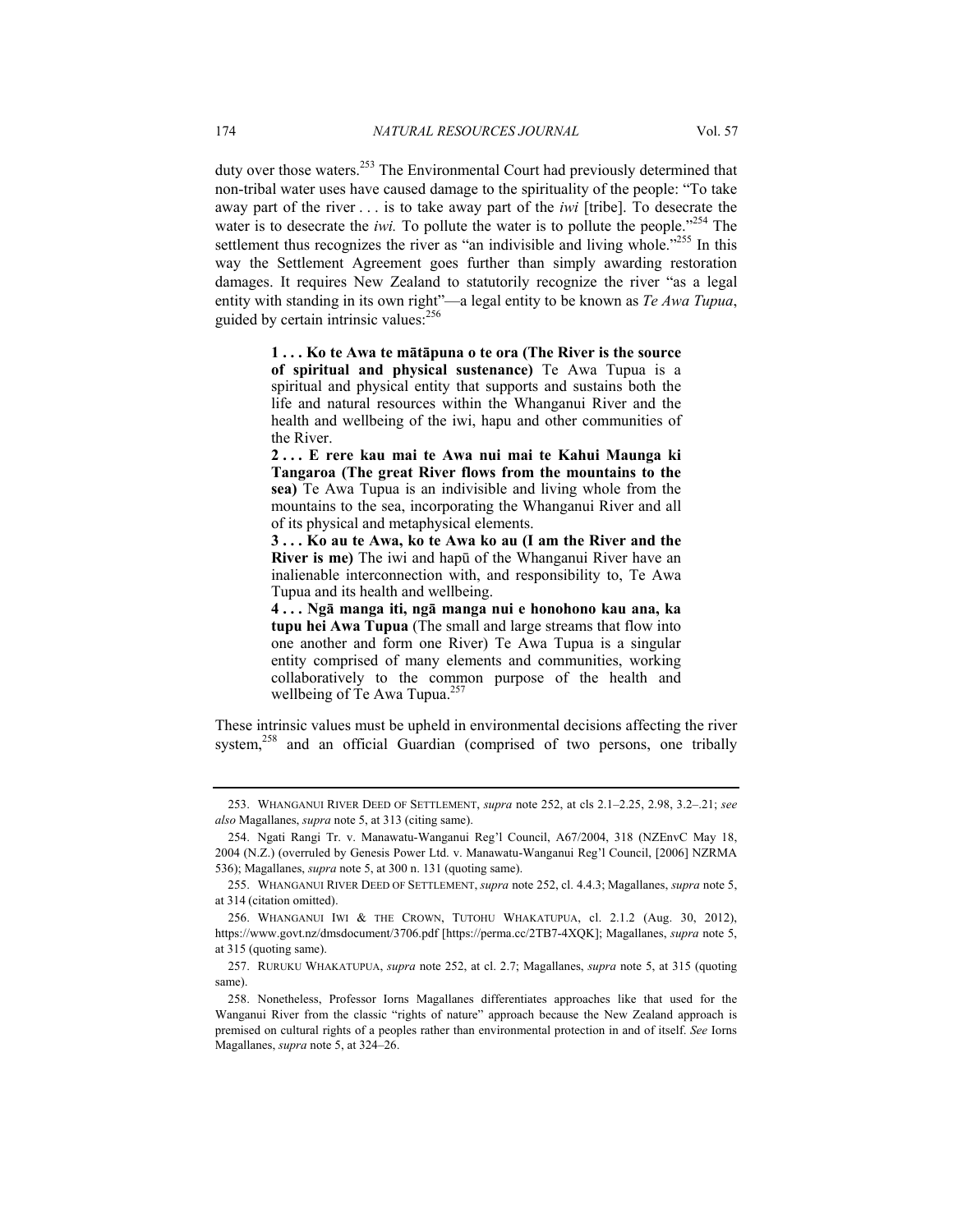appointed, one appointed by the Crown) is charged to promote, protect, and act on behalf of *Te Awa Tupua*. 259 Title to the riverbed will also vest in the name of *Te Awa Tupua.*<sup>260</sup>

It is difficult to imagine a similar round of treaty reparation agreements emerging with the numerous tribes in the vast American West.<sup>261</sup> But the key ingredients within New Zealand's approach—legal recognition of sacred water values and indigenous laws, protection of those values and laws during environmental review and permitting, and shared governance of water—are extremely valuable as we consider approaches for western water law.

## **IV. HOW WE MIGHT BEGIN IN THE WEST**

With so many different laws impacting sacred tribal waters, there are a dizzying number of paths to legal reform. We could focus on greater protection of sacred waters during federal environmental review, or a stronger tribal role in federal lands management. We could strengthen meaningful tribal consultation by making it an enforceable legal right. State and local land use regulations could also embrace development review and mitigation requirements to address impacts to sacred waters. These and other ideas are undoubtedly fodder for future scholarship.

For the time being, this part will focus on the universe of state water law, vast in and of itself, as the principal legal regime governing the waters of the West.<sup>262</sup> Unlike land use regulation, with its variable application among local jurisdictions, state water law affords a more uniform approach throughout a state system. And though variability exists among the various western states, their common touchstone of prior appropriation creates shared policy influences and shifts. Further, state water law expands the narrow reach of protection beyond federal lands and actions, and has the potential to avoid the "multiple use" mandate that often preempts tribal interests during federal decision making.<sup>263</sup>

A state water law system that values sacred waters could also trigger positive federal changes. Perhaps it is time for some movement from the bottom up. As Robin Kundis Craig has aptly noted, the federal government has a long history of and "predilection for preferring state law in the context of water allocation."264 If the western states begin articulating a sacred water value, federal

 263. This potential exists if sacred waters can be protected as a state water right subject to the noinjury rule. *See infra* note 283 and related text.

 <sup>259.</sup> Magallanes, *supra* note 5, at 316 (citing RURUKU WHAKATUPUA, *supra* note 252, at cl. 3.8–.9).

 <sup>260.</sup> RURUKU WHAKATUPUA, *supra* note 252, at cl. 6.1; Magallanes, *supra* note 5, at 316.

 <sup>261.</sup> Since the U.S. Congress eliminated the Executive's treaty-making powers with Tribes in 1871, treaties are not technically possible, although a compact or some other type of agreement might reach a similar result. *See* Indian Appropriation Act of March 3, 1871, 16 Stat. 544, 566 (codified at 25 U.S.C. § 71 (2012)).

 <sup>262.</sup> As Robin Kundis Craig and others point out, water law today is that of dynamic federalism with shared federal-state governance, and an increasing federal role through federal and Indian reserved rights, water infrastructure projects, and endangered species protection. *See* Robin Kundis Craig, *Adapting Water Federalism to Climate Change Impacts: Energy Policy, Food Security, and the Allocation of Water Resources*, 5 ENVT'L & ENERGY L. & POL'Y J. 183 (2010).

 <sup>264.</sup> Craig, *supra* note 262, at 195.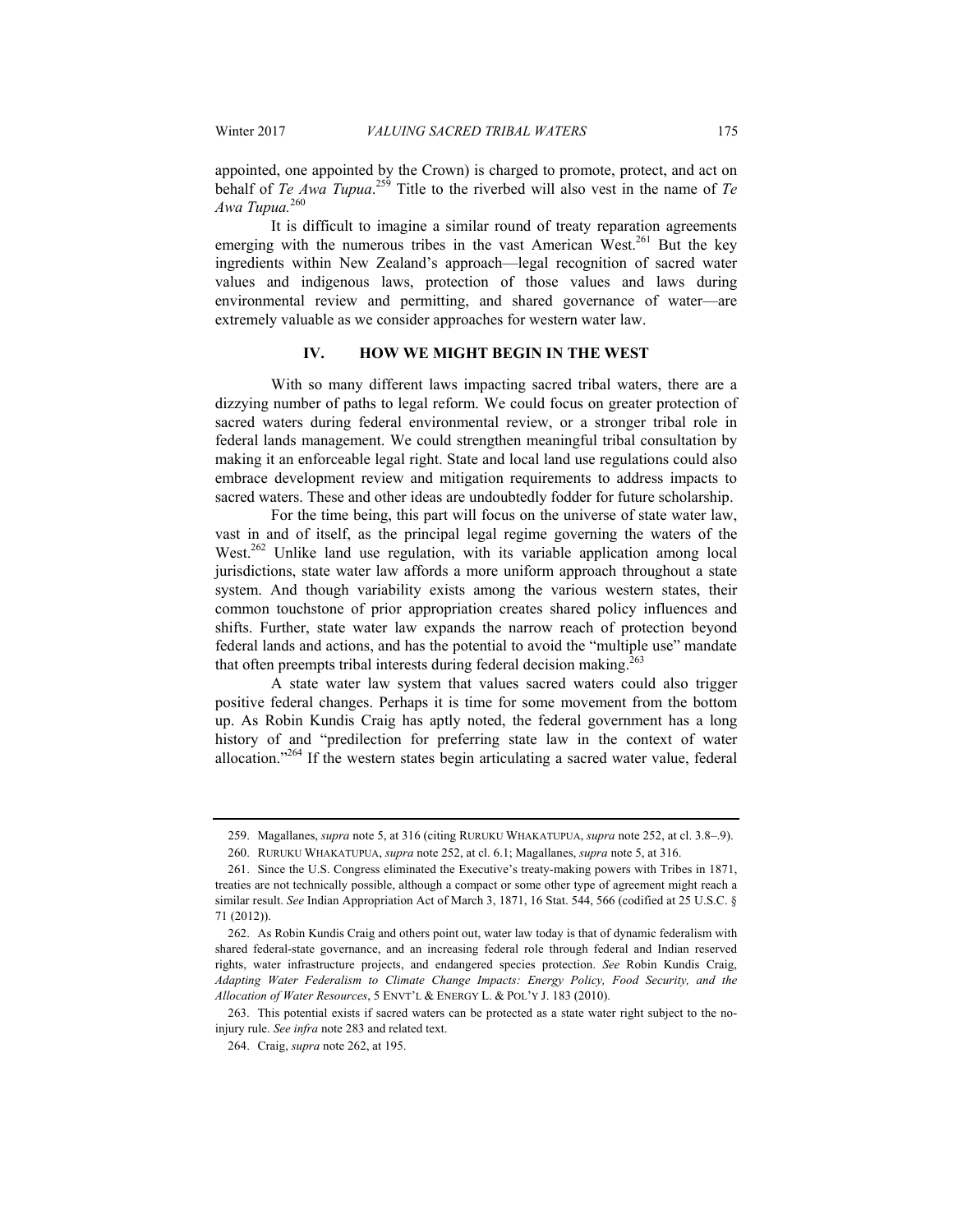agencies may in turn begin placing more weight on tribal spiritual interests during permitting and planning on federal lands.<sup>265</sup>

State water law stands to benefit greatly as well. Protecting sacred waters opens new possibilities for incorporating a tribal expertise currently missing in state water rights review, and similarly transforms the usual set of stakeholders working on shared water governance.

For these reasons and more, state water law is a worthy starting place. Conceptually, there are two key legal shifts that will make the most significant difference in valuing sacred tribal waters within prior appropriation: (1) considering sacred water in the states' public interest tests for new or changed water rights; and (2) adding sacred tribal water as an express beneficial use capable of protection as a water right.

#### **A. Sacred Water as Part of Public Interest**

As discussed in Part I, western states now have codified criteria that apply when a party seeks a new water right or change of use.<sup>266</sup> Among those criteria, states generally specify that the proposed water use must be in the public interest.<sup>267</sup> A modest first step, then, would be for states to add sacred water as a value to be weighed in an agency's public interest review. While no single value is dispositive under public interest review, the explicit listing of sacred water would be a vast improvement. Presently, sacred waters are not listed as a public interest consideration in any state, nor is there evidence of sacred waters being raised *sua sponte* during public interest review.<sup>268</sup> Thus, even this minor legal foothold could create large shifts in the types of evidence and public discourse surrounding a water rights proposal.

For states with a closed statutory definition of public interest, this step may require a statutory amendment. Alaska's eight delimited topics that apply when considering public interest, for example, would require an amendment to include sacred values.<sup>269</sup> For states with a more open-ended definition, change

 <sup>265.</sup> There are notable examples of agency decisions to weigh spirituality more heavily. *See*, *e.g.*, Access Fund v. U.S. Dep't Agric., 499 F.3d 1036 (9<sup>th</sup> Cir. 2007) (upholding United States Forest Service decision to prohibit rock climbing on Cave Rock, a culturally significant tribal site on Lake Tahoe); Bear Lodge Multiple Use Assoc. v. Babbitt, 2 F. Supp. 2d 1448 (D. Wyo. 1998) (upholding voluntary seasonal climbing restriction at Devil's Tower National Monument for Indian religious practices).

<sup>266</sup>*. Supra* Part I.B.

<sup>267</sup>*. See* Grant, *supra* note 87, at 486.

 <sup>268.</sup> Interviews, *supra* note 79 (referring to matters outside the context of tribal or federal reserved rights).

 <sup>269.</sup> ALASKA STAT. § 46.15.080(b) (West 2016):

<sup>(</sup>b) In determining the public interest, the commissioner shall consider:

<sup>(1)</sup> the benefit to the applicant resulting from the proposed appropriation;

<sup>(2)</sup> the effect of the economic activity resulting from the proposed appropriation;

<sup>(3)</sup> the effect on fish and game resources and on public recreational opportunities;

<sup>(4)</sup> the effect on public health;

<sup>(5)</sup> the effect of loss of alternate uses of water that might be made within a reasonable time if not precluded or hindered by the proposed appropriation;

<sup>(6)</sup> harm to other persons resulting from the proposed appropriation;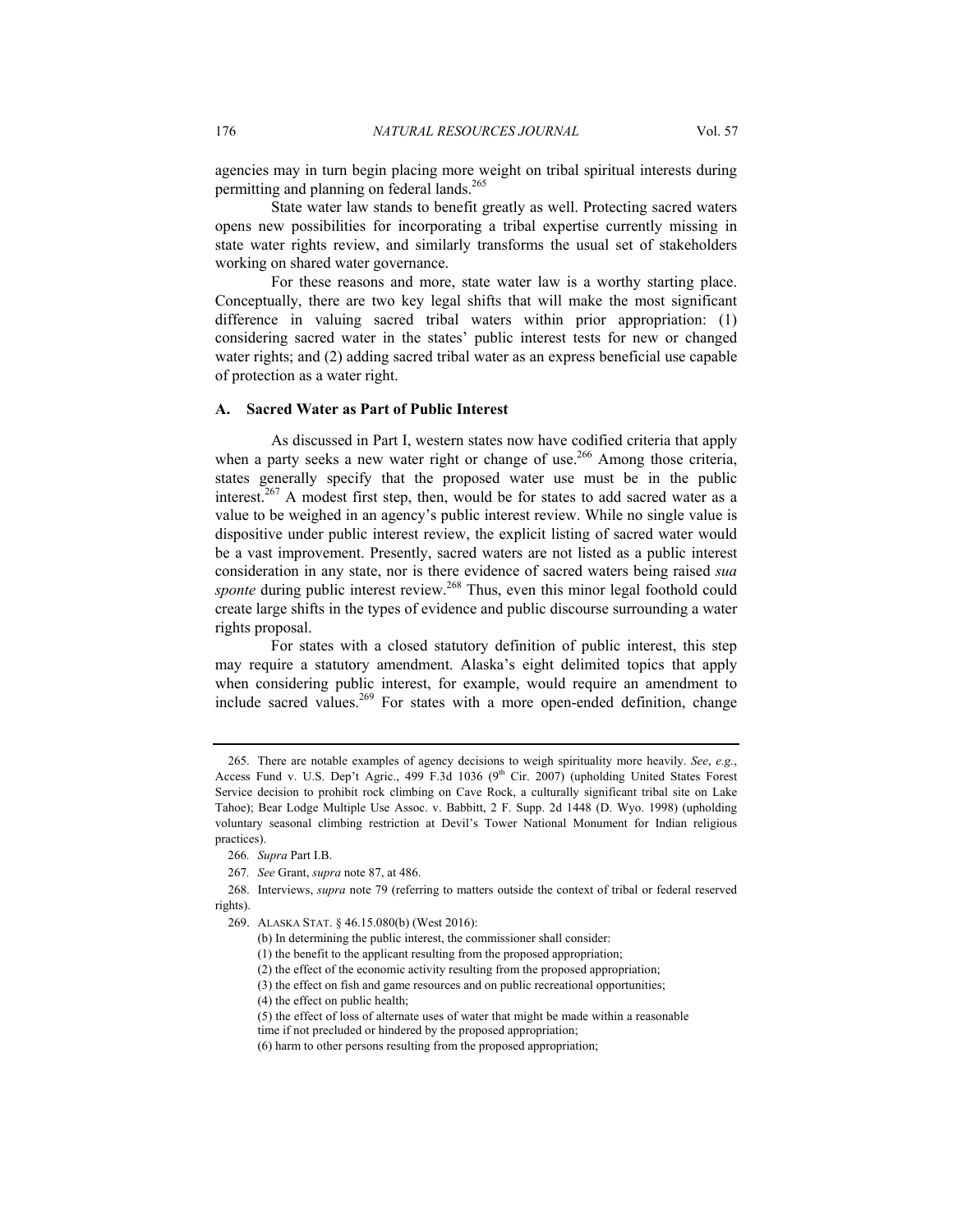would be at the regulatory level through either amended regulations or modified policy guidance. Nevada, for example, delegates authority to the State Engineer to define the public interest considerations relevant to a proposed water use.<sup>270</sup> For other states that lack a definition altogether, or have a catch-all category, a strong argument exists that sacred value already falls within the scope of public interest. Oregon provides an example of this latter category:

> Conserving the highest use of the water for all purposes, including irrigation, domestic use, municipal water supply, power development, public recreation, protection of commercial and game fishing and wildlife, fire protection, mining, industrial purposes, navigation, scenic attraction *or any other beneficial use to which the water may be applied for which it may have a special value to the public*. 271

Even with such open-ended provisions, however, an amendment explicitly recognizing sacred values will create a greater paradigm shift. Indeed, Oregon, Alaska, and other states have taken this very step to explicitly include instream flow-based uses like wildlife, fish and game, recreation, and scenic amenities within the public interest. $272$ 

By expressly incorporating sacred value as part of the public interest, the American West will create a system that proactively and consistently considers impacts to sacred tribal waters. Agencies, applicants, and the public will come to expect that evidence related to sacred values will be gathered and considered  $2^{73}$ alongside other traditional evidence such as flow data, efficiency of the diversion, and potential harm to other water users. This proactive review reduces the risk of discovering, after a water use takes effect, that it causes irretrievable injury to a tribe's sacred water.

Additionally, because water proposals often involve private water uses on private lands, the inclusion of sacred waters within a state's public interest test affords additional review for actions that fall outside federal law. This approximates Ireland's proactive review of development, even on private lands involving no government action, which can reduce the chance of harm to holy wells.<sup>274</sup> The Kenya and New Zealand models similarly contemplate an advance consultation with indigenous groups to ensure sacred values are not compromised

<sup>(7)</sup> the intent and ability of the applicant to complete the appropriation; and

<sup>(8)</sup> the effect upon access to navigable or public water.

 <sup>270.</sup> NEV. REV. STAT. § 533.370(2) (2015); Pyramid Lake Paiute Tribe of Indians v. Washoe Cty., 918 P.2d 697, 698–700 (Nev. 1996) (interpreting a previous version of § 533.370).

 <sup>271.</sup> OR. REV. STAT. ANN. § 537.170(8)(a) (West 2016) (emphasis added).

<sup>272</sup>*. See, e.g., id.*; ALASKA STAT. § 46.15.080(b) (West 2016).

 <sup>273.</sup> Admittedly, this process will require careful protection of any information about the sacred site that a tribe considers confidential. One model is the Advisory Council on Historic Preservation's *Policy Statement on the Confidentiality of Information about Indian Sacred Sites. See* ADVISORY COUNCIL ON HISTORIC PRES. ET AL., POLICY STATEMENT ON CONFIDENTIALITY OF INFORMATION ABOUT INDIAN SACRED SITES (July 2015), http://www.achp.gov/docs/sacred-sites-mou-policy-statement-july-2015.pdf [https://perma.cc/UT2D-P9NR]. This could also potentially require exemptions from state freedom of information laws.

<sup>274</sup>*. See* Part III.A, *supra*.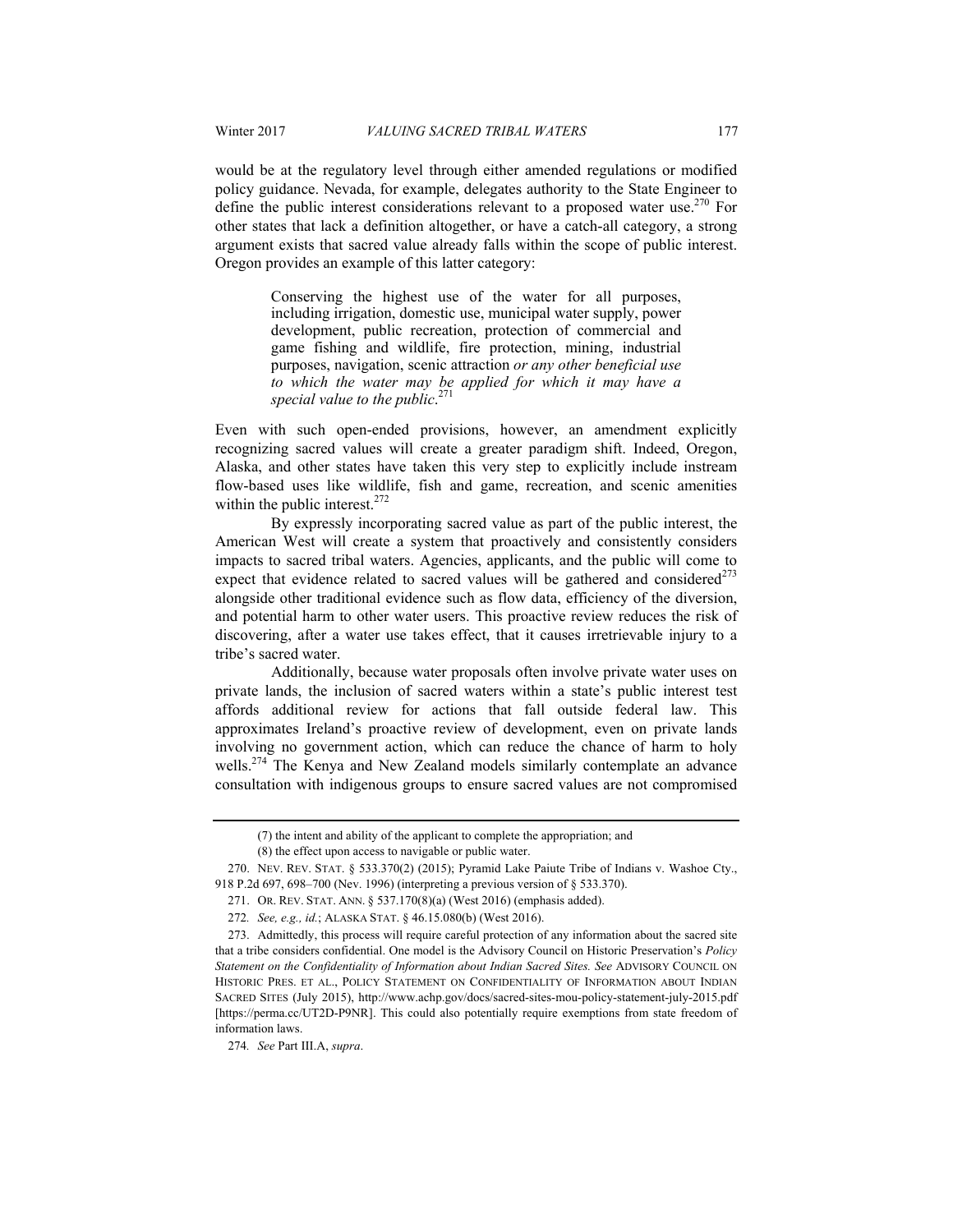by proposed uses.<sup>275</sup> Here, too, is an opportunity to echo the federal model of tribal consultation so that both state and federal government agencies act consistently toward sacred tribal values in their decision making processes.<sup>276</sup>

#### **B. Sacred Water as Beneficial Use**

Although inclusion of sacred tribal waters in public interest review is a significant improvement, it does not go the full distance. Due to the myriad of values considered within public interest review, tribes can ultimately suffer a fate similar to that experienced under federal "multiple use" mandates, with other public values ultimately outweighing sacred tribal values.<sup>277</sup>

Stronger still would be the express recognition of sacred water as a beneficial use for which a state water right can arise. This strategy follows a somewhat tested path. For example, the federal government already has legal authority to apply for state-based water rights in areas where it lacks federal reserved water rights. On federal grazing lands, for example, the BLM typically does not hold federal water rights and may seek state water rights for watering livestock and wildlife.<sup>278</sup> States have also created special categories of beneficial use for the federal government, such as Montana's definition of "appropriation," which includes instream flows held by the U.S. Forest Service.<sup>279</sup>

Additionally, sacred water rights can follow the path of instream flow rights, which have been grafted onto traditional prior appropriation doctrine to protect *in situ* uses of water while still honoring existing appropriative rights as well. Here again, an express amendment to a state's statutory definition of beneficial use is the most logical course. For example, Montana evolved its traditional concept of beneficial use by amending its statutory definition to include "fish and wildlife" and "recreational" uses.<sup>280</sup> These amendments triggered ancillary changes to the state's water code, such as exempting instream flow uses from the traditional rules applicable to abandonment, $^{281}$  and allowing changes from diversionary to instream flow uses to retain their original priority date.<sup>282</sup>

Once authorized as a beneficial use, sacred water rights could arise as new water rights with priority dates junior to other existing state users on a water system. While junior rights admittedly offer little comfort in over-appropriated

<sup>275</sup>*. See* Parts III.B and III.C, *supra*.

<sup>276</sup>*. See* discussion Part II.A, *supra*. At the federal level, agencies have signaled an intent to use tribal consultants to provide the necessary expertise for assessment of tribal impacts. U.S. DEP'T OF DEFENSE ET AL., MEMORANDUM OF UNDERSTANDING REGARDING INTERAGENCY COORDINATION AND COLLABORATION FOR THE PROTECTION OF INDIAN SACRED SITES 2–3 (Nov. 30, 2012), http://www.achp.gov/docs/SacredSites-MOU\_121205.pdf [https://perma.cc/6ZP5-AX4W].

<sup>277</sup>*. See* discussion of Rebecca Tsosie's critique of tribal trust versus public trust, *supra* note 135 and accompanying text.

<sup>278</sup>*. See, e.g*.*,* Order Granting Partial Summary Judgment, Lower Missouri River Division Beaver Creek Tributary of Milk River Basin (40M), Case 40M-300 (Mont. Water Ct. Nov. 16, 2016) (on file with author).

 <sup>279.</sup> MONT. CODE ANN. § 85-2-102(1)(d) (West 2016).

<sup>280</sup>*. Id.* at § 85-2-102(4).

<sup>281</sup>*. Id*. at § 85-2-404.

<sup>282</sup>*. Id*. at § 85-2-407(5).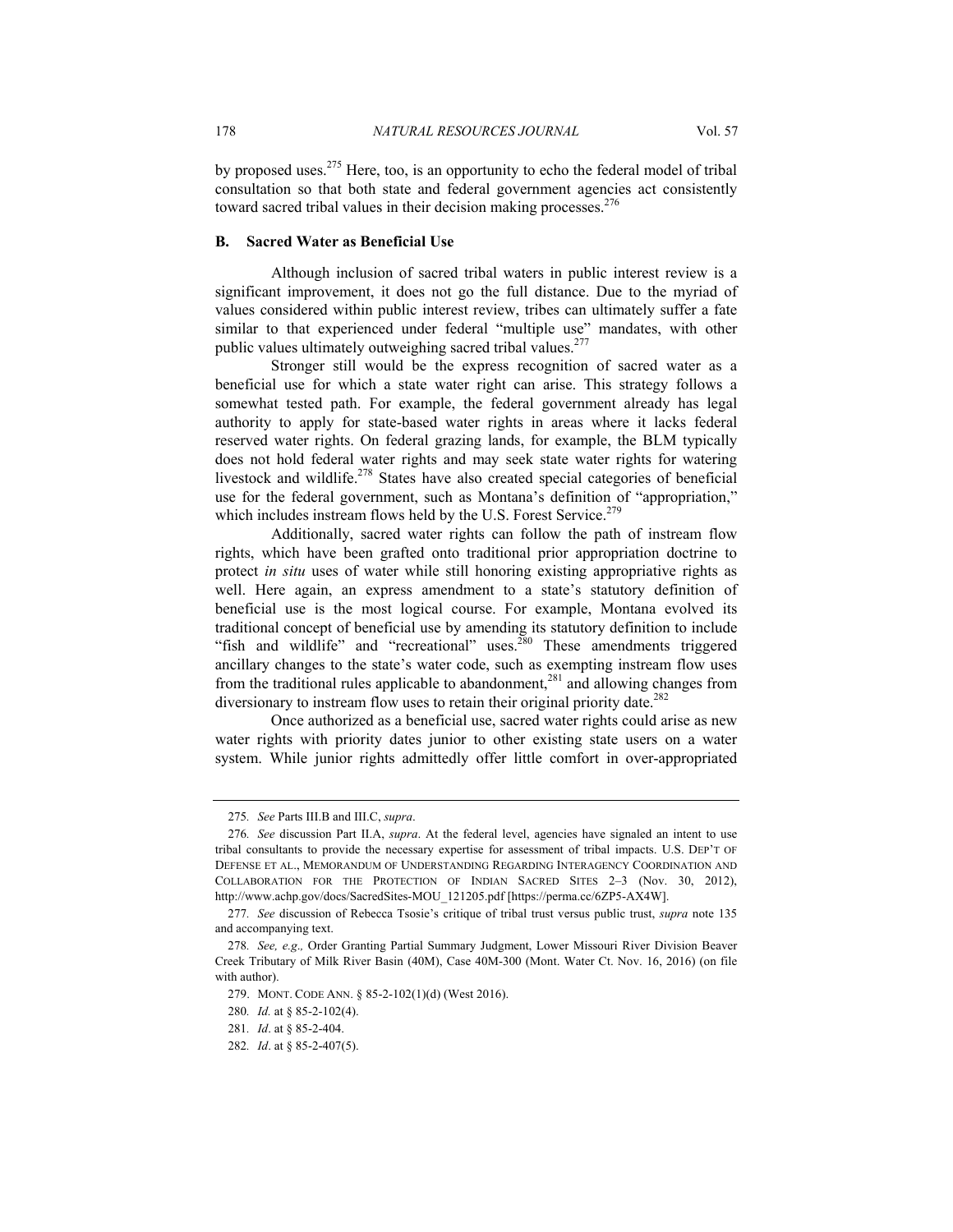basins, such rights do enjoy the protection of the "no-injury" rule, under which state agencies are obligated to reject or apply mitigating conditions to new uses or proposed changes that may injure a junior.<sup>283</sup> In such situations, a tribe would have the same powers of other state water rights holders, with standing to assert that its sacred water right is protected from injury by new proposals. By building sacred water rights impacts into agency review, states can thus move even closer toward the types of prospective review afforded to the Maori under New Zealand water law, to indigenous peoples under Kenya's Environmental Management and Coordination Act, and to holy wells under Ireland's planning and development review<sup>284</sup>

Further, as sacred water rights become legally recognized, tribes are positioned to acquire existing, senior water rights and seek agency approval to change them into sacred water rights. Again, this type of conversion is already well established for instream flow rights, under which senior, consumptive uses located on historically dewatered stream reaches may be converted to instream flow rights while retaining an early priority date.<sup>285</sup>

California's Water Resources Control Board provides another kindred path. At the request of tribes in the state's North Coast region, the Board is moving toward a new use designation for tribal cultural and fisheries uses in its state water quality laws.<sup>286</sup> The Board adopted Resolution 2016-0011, which provides a new beneficial use category called "tribal traditional and cultural," with the following supporting finding:

> The State Water Board recognizes the importance of identifying and describing beneficial uses unique to California Native American tribes. Tribes have cultural practices and ways of life that they wish to preserve and pass on to future generations. Changes to California's waters, along with new sources of contamination and pollution to those waters, which are part of their native heritage, present distinctive challenges to the tribes and their members. In many of these areas, tribal members are unaware of issues with water quality and the dangers they may present. Providing beneficial use categories and descriptions designed to protect Native American uses of waters is an important step in ensuring that tribes have the opportunity to continue to practice their culture.

> The Tribal Traditional and Cultural beneficial use is related to traditional and cultural Native American practices that involve either water contact activities or the gathering and use of materials from waters. Examples of the Tribal Traditional and

. . .

 <sup>283.</sup> TARLOCK, *supra* note 75, at § 5:76 ("A junior appropriator has a right to the continuation of stream conditions as they existed at the time the junior appropriated the water."). *See, e.g.,* MONT. CODE ANN. §§ 85-2-311(1)(b)–402(2)(f) (West 2016).

<sup>284</sup>*. See supra* notes 197–205, 218 and 237, and accompanying text.

<sup>285</sup>*. E.g.,* MONT. CODE ANN. §§ 85-2-408–436 (West 2016).

 <sup>286.</sup> CALIFORNIA WATER RES. CONTROL BD., TRIBAL TRADITIONAL AND CULTURAL, TRIBAL SUBSISTENCE FISHING AND SUBSISTENCE FISHING BENEFICIAL USES: STAKEHOLDER OUTREACH DOCUMENT (June 2016) (on file with author).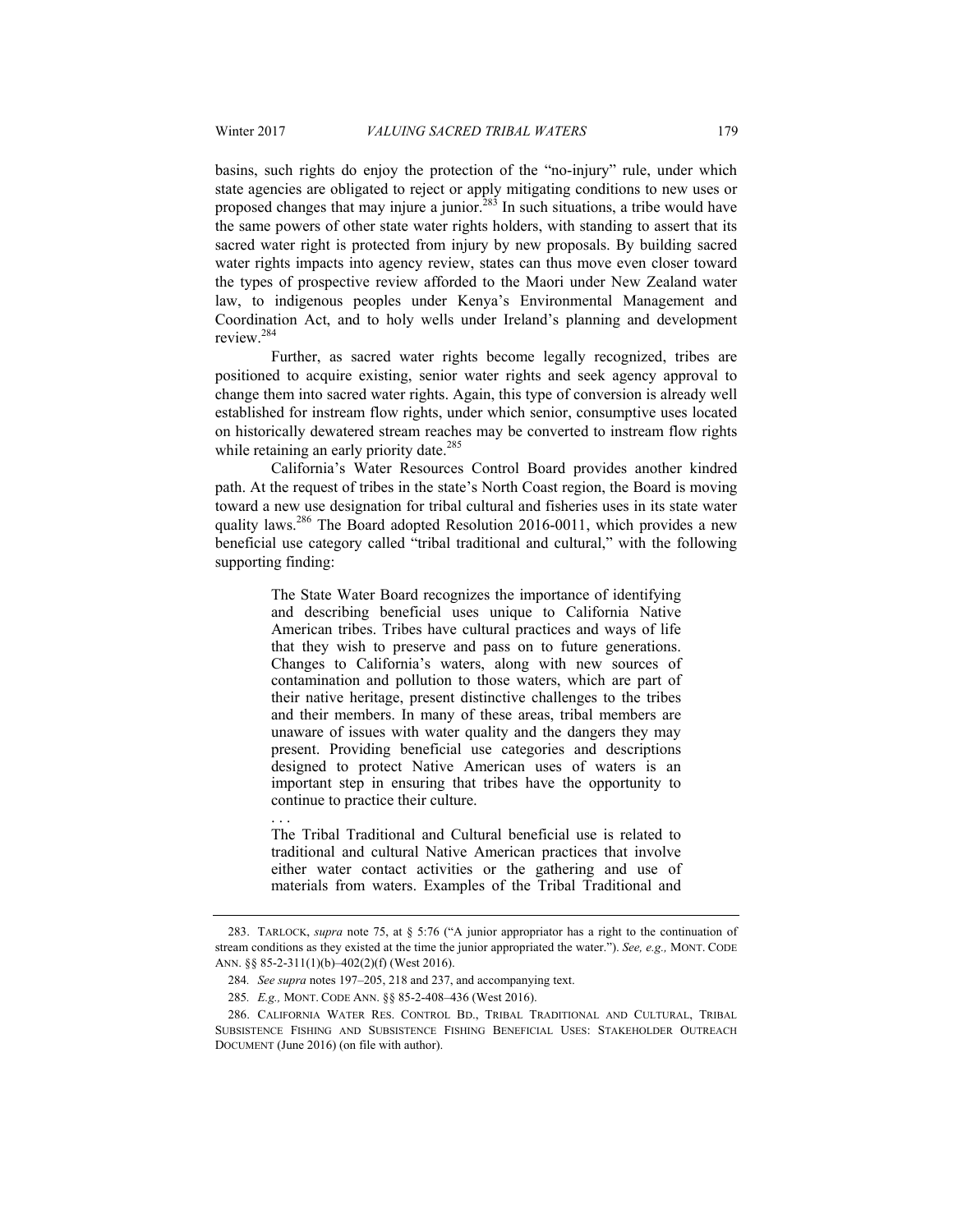Cultural beneficial use include water ceremonies and other religious practices associated with waters, the gathering of materials from waters, and the use of those materials for either food, medicines, or other traditional uses, such as basket weaving. These uses may be also be threatened by PBTs that accumulate in plants and animals. Other examples of constituents that may threaten these uses include high levels of bacteria, cyanotoxins, and nutrients.<sup>287</sup>

Although the California proposal applies to water quality review under the Clean Water Act, and is not part of the state's water rights code, it nonetheless provides a parallel model of how a state permit review process can incorporate, analyze, and mitigate impacts to sacred tribal waters. As the first state effort at creating a sacred beneficial use category, Resolution 2016-0011 is thus important to monitor.

\* \* \*

While elegantly simple on the surface, these recommended changes to state water law unquestionably pose political and practical challenges. As the long struggle for instream flow rights reveals, changes make existing water rights holders nervous about their historic water uses being lost or curtailed. It is important, then, to provide by law that no new permit or changed use for sacred waters can issue if injury to existing water rights is demonstrated. This certainly represents a compromise of interests. Tribes would undoubtedly prefer that statebased sacred water rights receive a time immemorial priority date (similar to what they may get for a tribal reserved water right under federal law), since their water uses predate other state-based water uses. On the other hand, a tribal concession on priority date has often been a key ingredient in negotiated state-tribal-federal compacts involving Indian reserved water rights under federal law.288

And tribes have much to gain in such a state compromise. Beyond obtaining rights unavailable under federal law, tribes become stronger players in the joint management of shared water resources, bringing their unique forms of knowledge and expertise about the waters within their aboriginal territories.<sup>289</sup> For example, in areas where water users are working alongside federal and state wildlife agencies to ensure fisheries protection, such as on the Blackfoot River in southwestern Montana, $2^{90}$  tribes can become integral partners in protecting waters while also obtaining protections for off-reservation sacred waters. In this way, tribes can approximate some of the shared governance scenarios emerging in New

<sup>287</sup>*. Id.* at 4, 6.

<sup>288</sup>*. E.g.*, PROPOSED CSKT-MONTANA COMPACT, *supra* note 9 (subordinating certain tribal priority dates to allow for protections of non-Indian water users, in exchange for other tribal rights and financial compensation).

<sup>289</sup>*. See generally* Nie, *supra* note 149 (discussing of federal-tribal management agreements, which could extend by equal measure to state level management agreements).

<sup>290</sup>*. See generally* Vivaca Crowser, *FWP Restricts Fishing on Blackfoot Tributaries to Protect Bull Trout*, BLACKFOOT CHALLENGE (Aug. 20, 2013) http://biz170.inmotionhosting.com/~blackf22/Clone// fwp-restricts-fishing-on-blackfoot-tributaries-to-protect-bull-trout/ [https://perma.cc/9WW8-U7MK]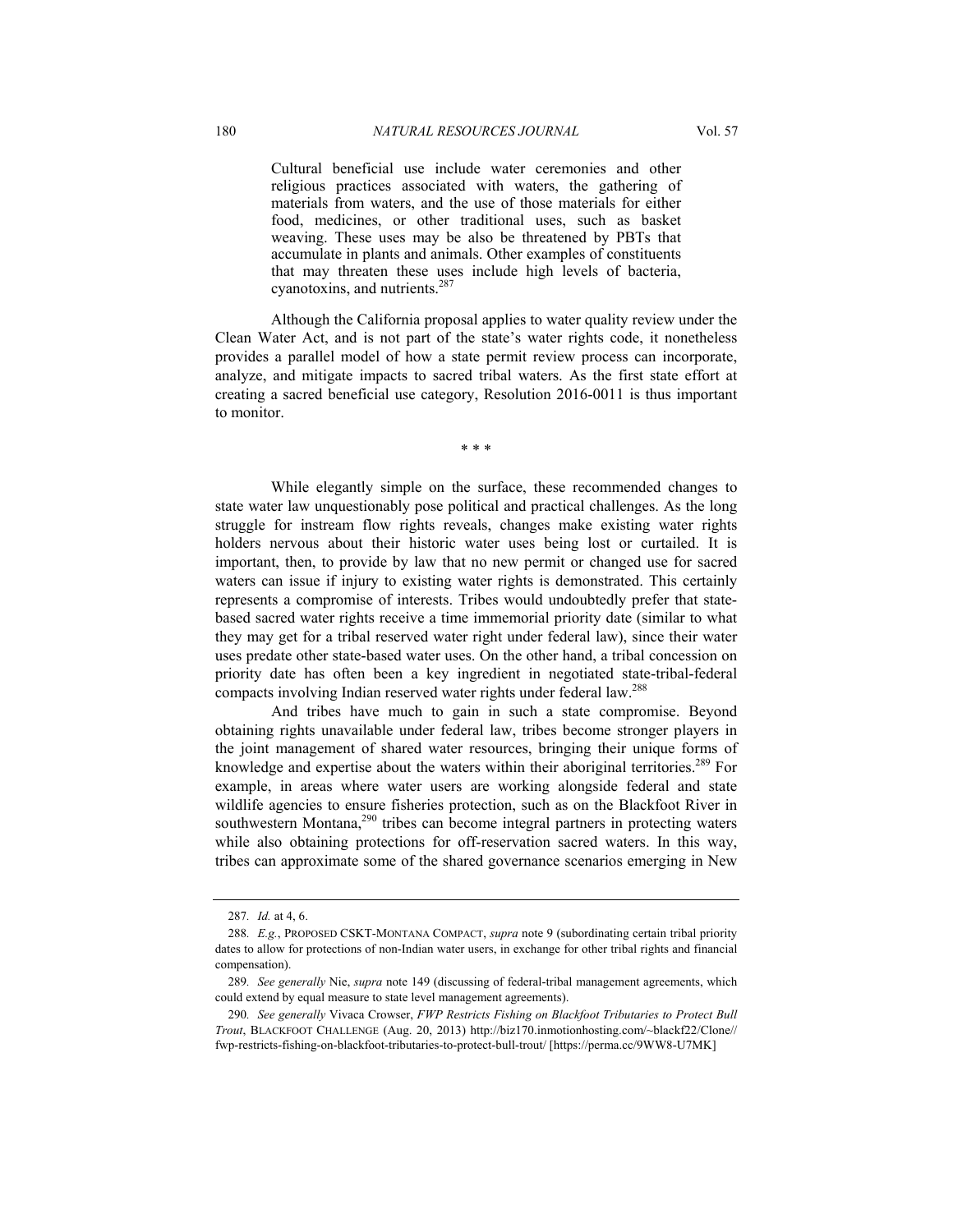Zealand and Kenya, or the joint public-private management of holy sites occurring on private lands in Ireland.<sup>291</sup>

On a practical level, there will also be many thorny implementation questions, including how to best incorporate traditional tribal knowledge (both cultural and ecological) into agency review, how to demarcate the place of use for particular forms of sacred waters, how to measure injury when sacred waters are involved, how to protect the privacy of sacred tribal places, and how to place calls on junior users in times of shortage. While daunting, the alternative prospect—of leaving sacred water unprotected and at risk of permanent loss—would, in the words of Charles Wilkinson, "be painful . . . even immoral . . . because it should not be so hard to mesh the needs of the lands and the waters and the people. They ought to be the same. In the last analysis, they are the same."<sup>292</sup>

# **CONCLUSION**

As both the doctrine of prior appropriation and international norms continue to evolve, space has opened up to address the overlooked but critical question of protecting sacred tribal waters that fall outside the protective sphere of tribal jurisdiction and federal law. The U.S. commitment to protecting tribal sacred places is growing but not reliable, and the use of state-based water law, as a valuebased system, offers a potential starting place that can extend and deepen protections beyond those afforded under federal law. International examples inspire this work, and national pioneers in the areas of instream flow, shared watershed governance, and tribally sensitive water quality protection are showing us possible paths forward. In the vast space of our American West, home to millions of acres on which American Indian tribes have and continue to engage in spiritual practices, it is time to begin protecting that which tribal peoples value so deeply.

<sup>291</sup>*. See generally supra* Part III.

 <sup>292.</sup> WILKINSON, *supra* note 13.